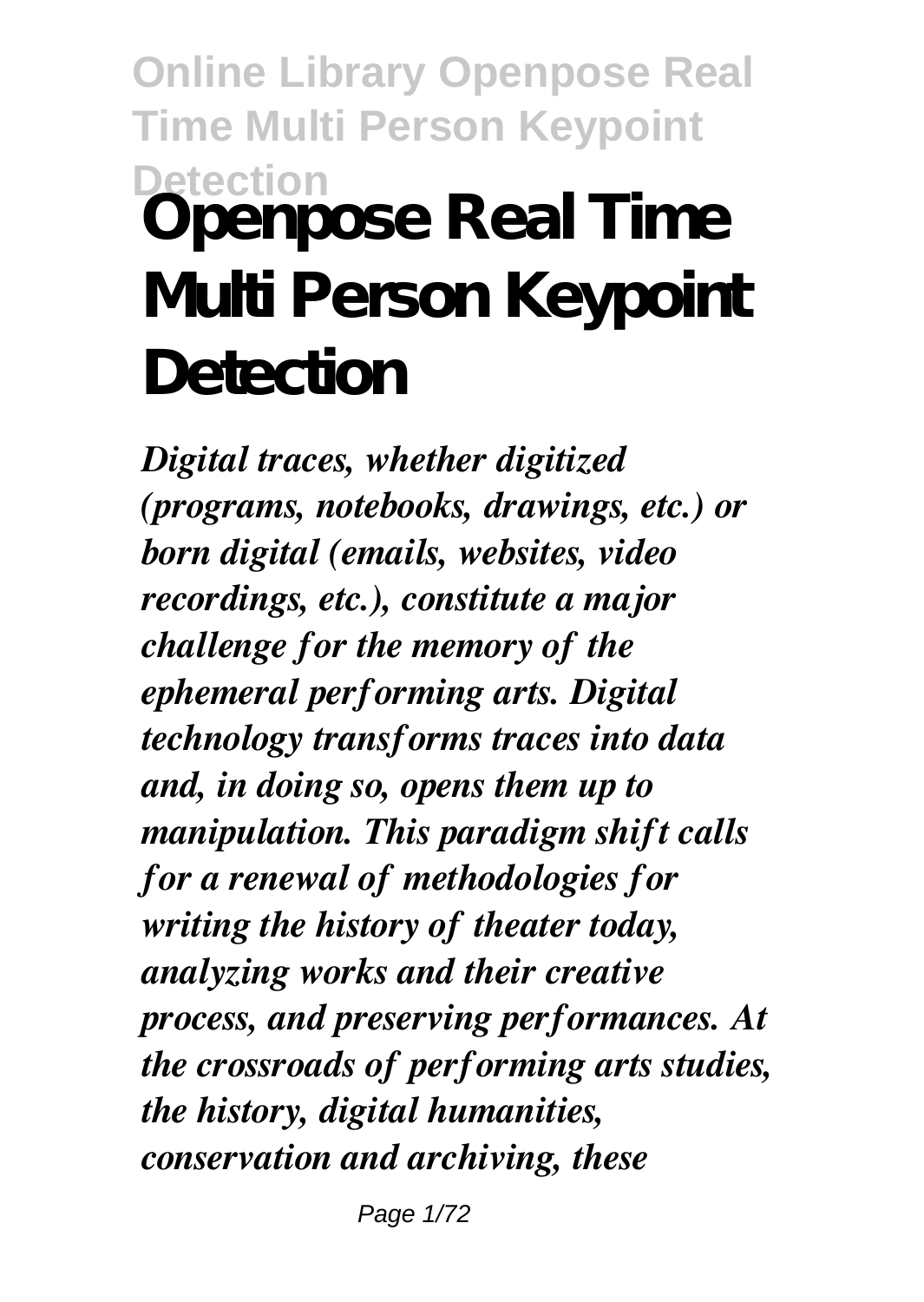$\overline{a}$  *methodologies allow us to take into account what is generally dismissed, namely, digital traces that are considered too complex, too numerous, too fragile, of dubious authenticity, etc. With the analysis of Merce Cunningham's digital traces as a guideline, and through many other examples, this book is intended for researchers and archivists, as well as artists and cultural institutions. This book includes the proceedings of the 15th International Conference on Complex, Intelligent, and Software Intensive Systems, which took place in Asan, Korea, on July 1–3, 2021. Software intensive systems are systems, which heavily interact with other systems, sensors, actuators, devices, and other software systems and users. More and more domains are involved with software intensive systems, e.g., automotive, telecommunication systems, embedded* Page 2/72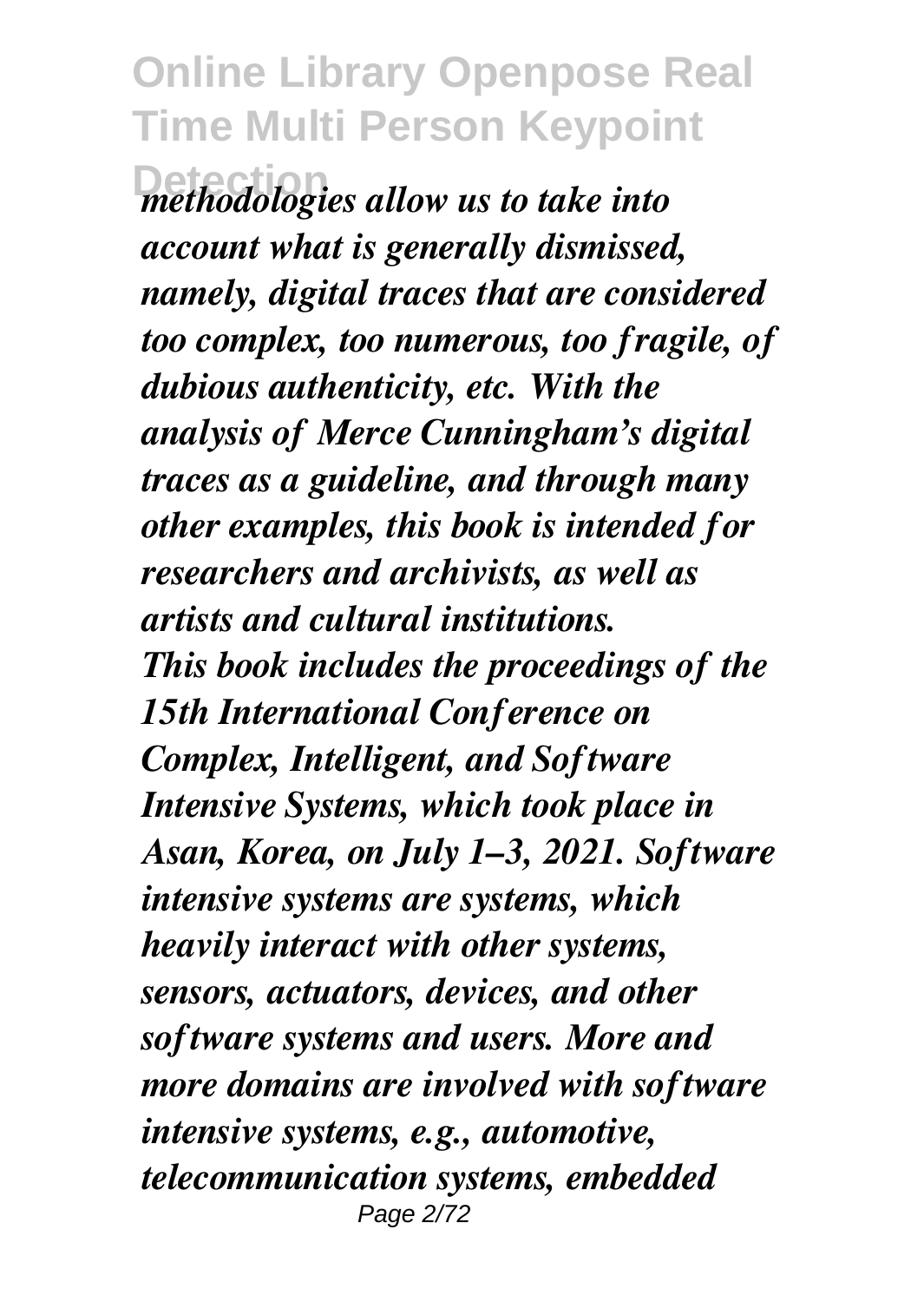**Detection** *systems in general, industrial automation systems, and business applications. Moreover, the outcome of web services delivers a new platform for enabling software intensive systems. Complex systems research is focused on the overall understanding of systems rather than its components. Complex systems are very much characterized by the changing environments in which they act by their multiple internal and external interactions. They evolve and adapt through internal and external dynamic interactions. The development of intelligent systems and agents, which is each time more characterized by the use of ontologies and their logical foundations build a fruitful impulse for both software intensive systems and complex systems. Recent research in the field of intelligent systems, robotics, neuroscience, artificial intelligence, and* Page 3/72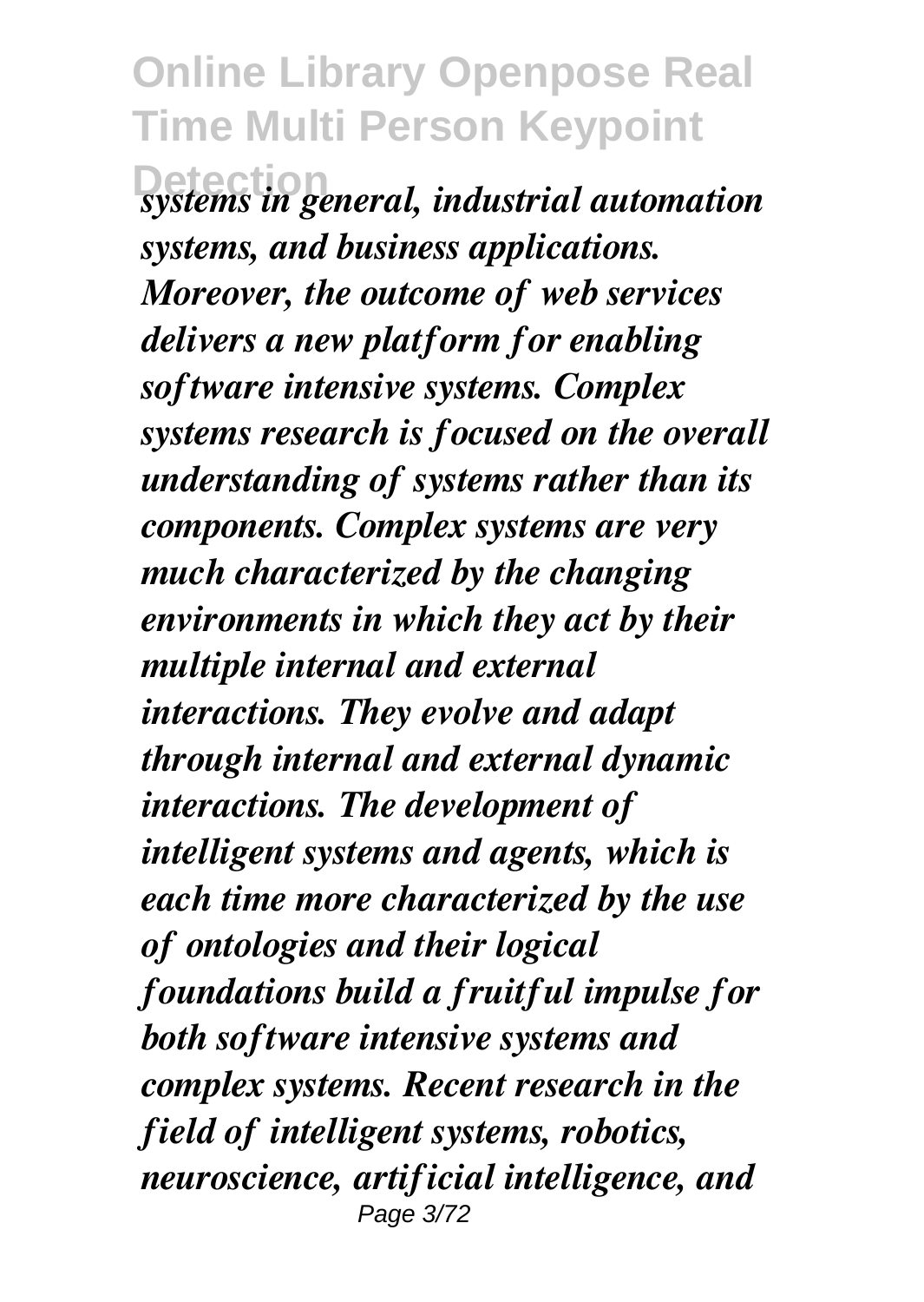**Detection** *cognitive sciences is very important factor for the future development and innovation of software intensive and complex systems. The aim of the book is to deliver a platform of scientific interaction between the three interwoven challenging areas of research and development of future ICT-enabled applications: Software intensive systems, complex systems, and intelligent systems. This book gathers the joint proceedings of the VIII Latin American Conference on Biomedical Engineering (CLAIB 2019) and the XLII National Conference on Biomedical Engineering (CNIB 2019). It reports on the latest findings and technological outcomes in the biomedical engineering field. Topics include: biomedical signal and image processing; biosensors, bioinstrumentation and micronanotechnologies; biomaterials and tissue engineering. Advances in biomechanics,* Page 4/72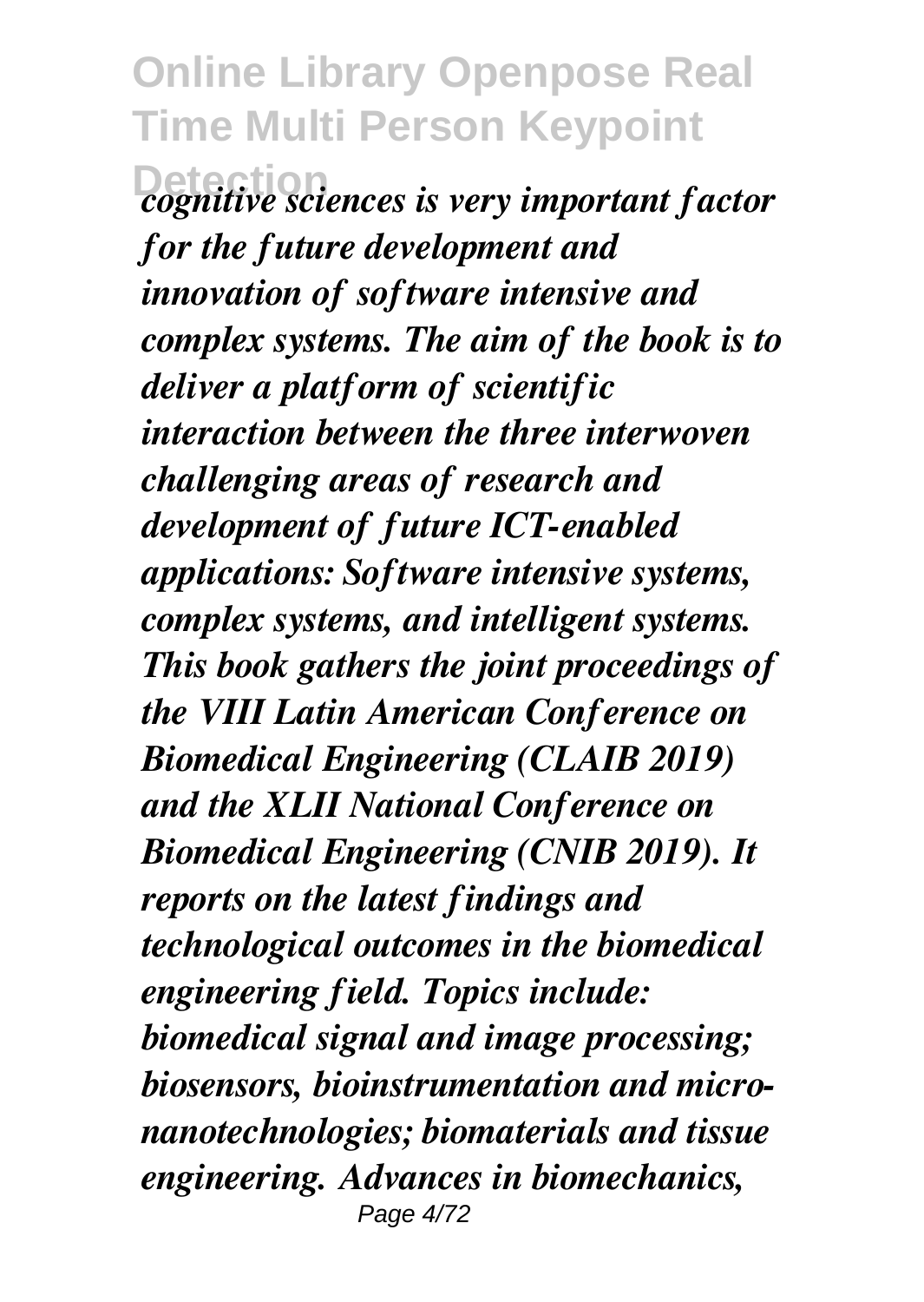$b$ iorobotics, neurorehabilitation, medical *physics and clinical engineering are also discussed. A special emphasis is given to practice-oriented research and to the implementation of new technologies in clinical settings. The book provides academics and professionals with extensive knowledge on and a timely snapshot of cutting-edge research and developments in the field of biomedical engineering.*

*This two-volume set LNCS 12198 and 12199 constitutes the thoroughly refereed proceedings of the 11th International Conference on Digital Human Modeling and Applications in Health, Safety, Ergonomics and Risk Management, DHM 2020, which was supposed to be held as part of the 22st HCI International Conference, HCII 2020, in Copenhagen, Denmark, in July 2020. The conference was held virtually due to the COVID-19* Page 5/72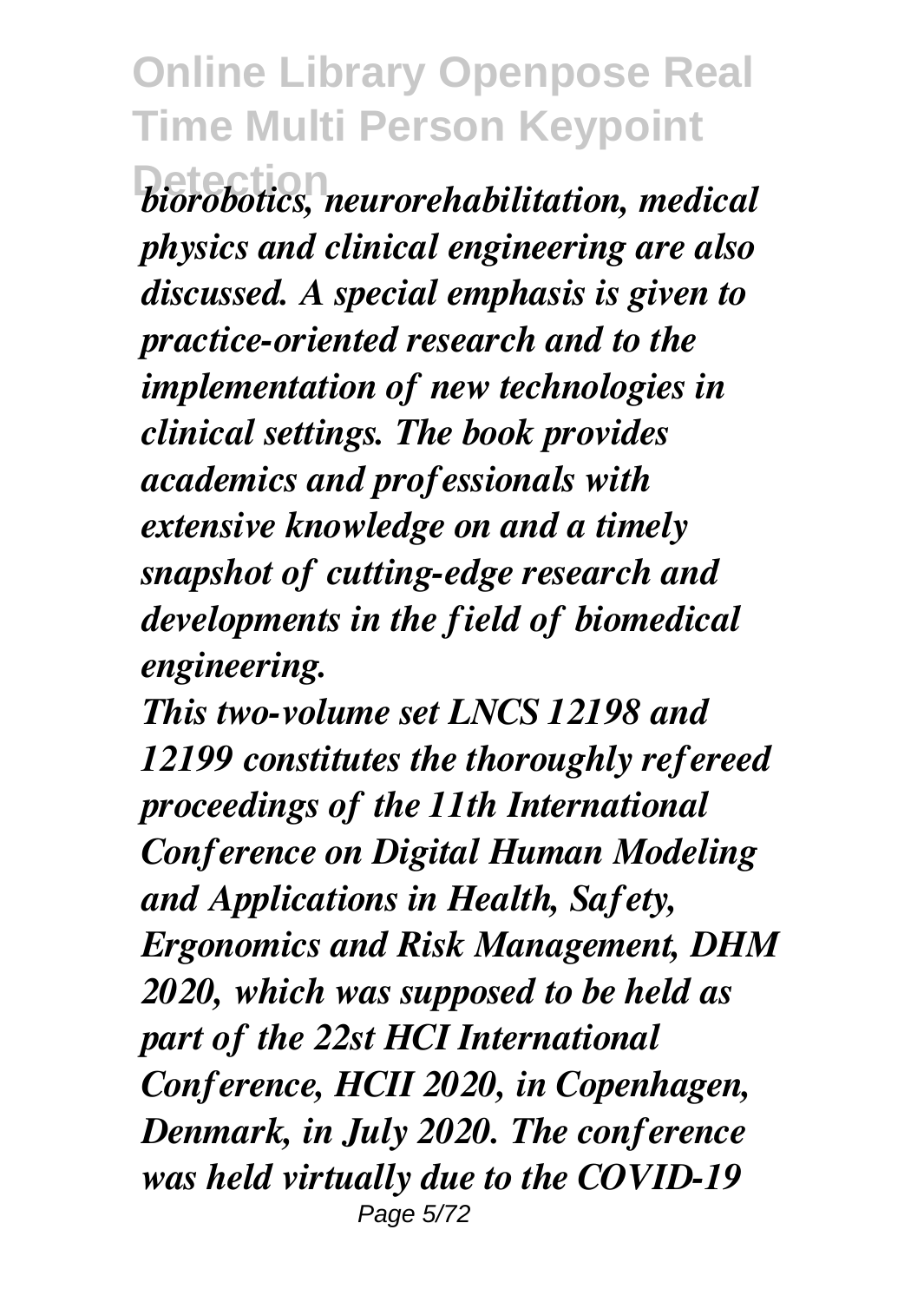**Detection** *pandemic. A total of 1439 papers and 238 posters have been carefully reviewed and accepted for publication in HCII 2020. DHM 2020 includes a total of 77 papers; they were organized in topical sections named: Part I, Posture, Motion and Health: Posture and motion modelling in design; ergonomics and occupational health; applications for exercising, physical therapy and rehabilitation; health services; DHM for aging support. Part II, Human Communication, Organization and Work: Modelling human communication; modelling work, collaboration and the human environment; addressing ethical and societal challenges; new research issues and approaches in digital human modelling.*

*15th International Conference, UAHCI 2021, Held as Part of the 23rd HCI International Conference, HCII 2021,* Page 6/72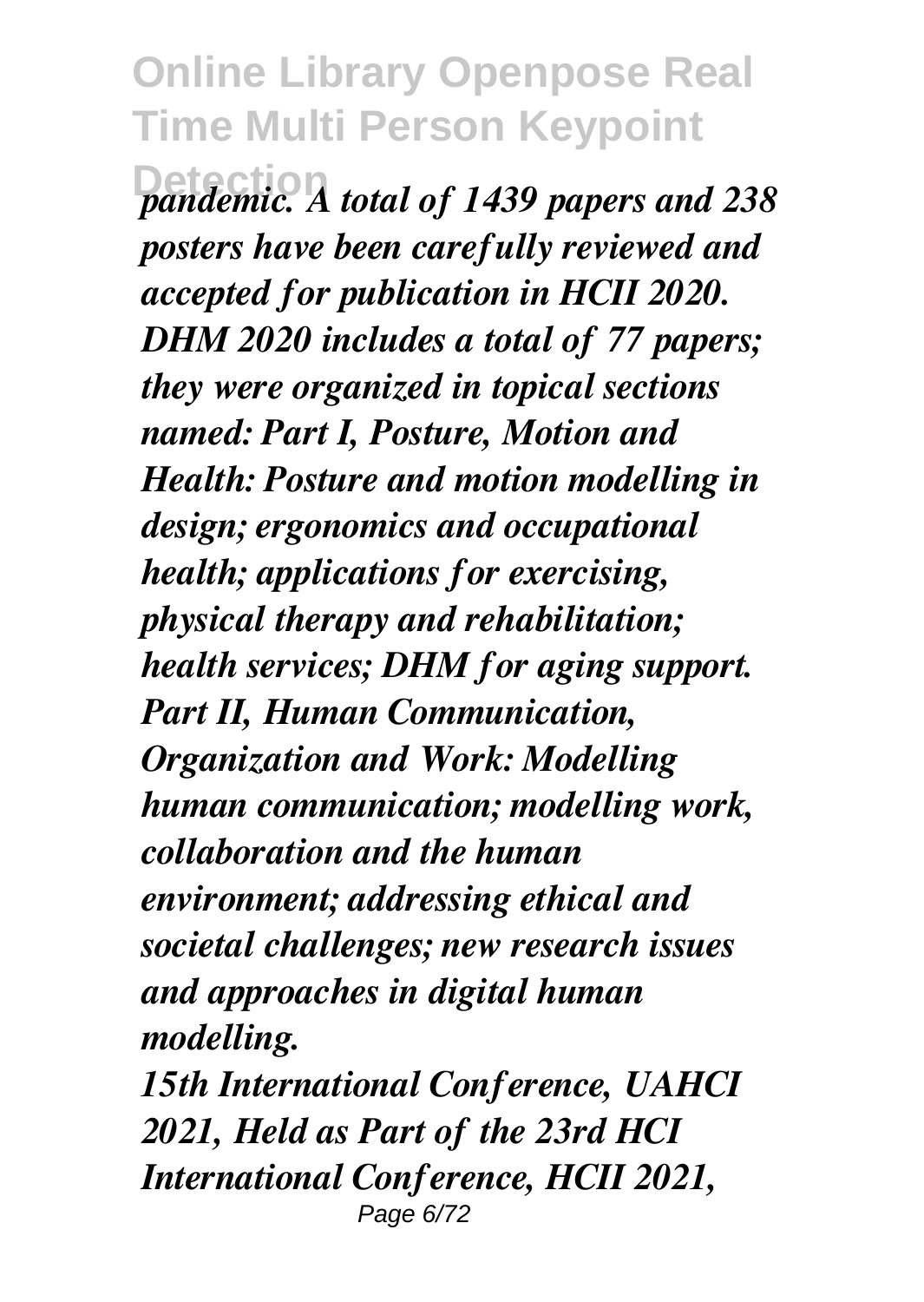**Detection** *Virtual Event, July 24–29, 2021, Proceedings, Part II 19th International Conference on Ad-Hoc Networks and Wireless, ADHOC-NOW 2020, Bari, Italy, October 19–21, 2020, Proceedings*

*Intelligent Electronic Devices 6th ICCST 2019, Kota Kinabalu, Malaysia, 29-30 August 2019 CAIP 2019 International Workshops, ViMaBi and DL-UAV, Salerno, Italy, September 6, 2019, Proceedings 21st Scandinavian Conference, SCIA 2019, Norrköping, Sweden, June 11–13, 2019, Proceedings Frontiers of Computer Vision The 30-volume set, comprising the LNCS books 12346 until 12375, constitutes the refereed proceedings of the 16th European*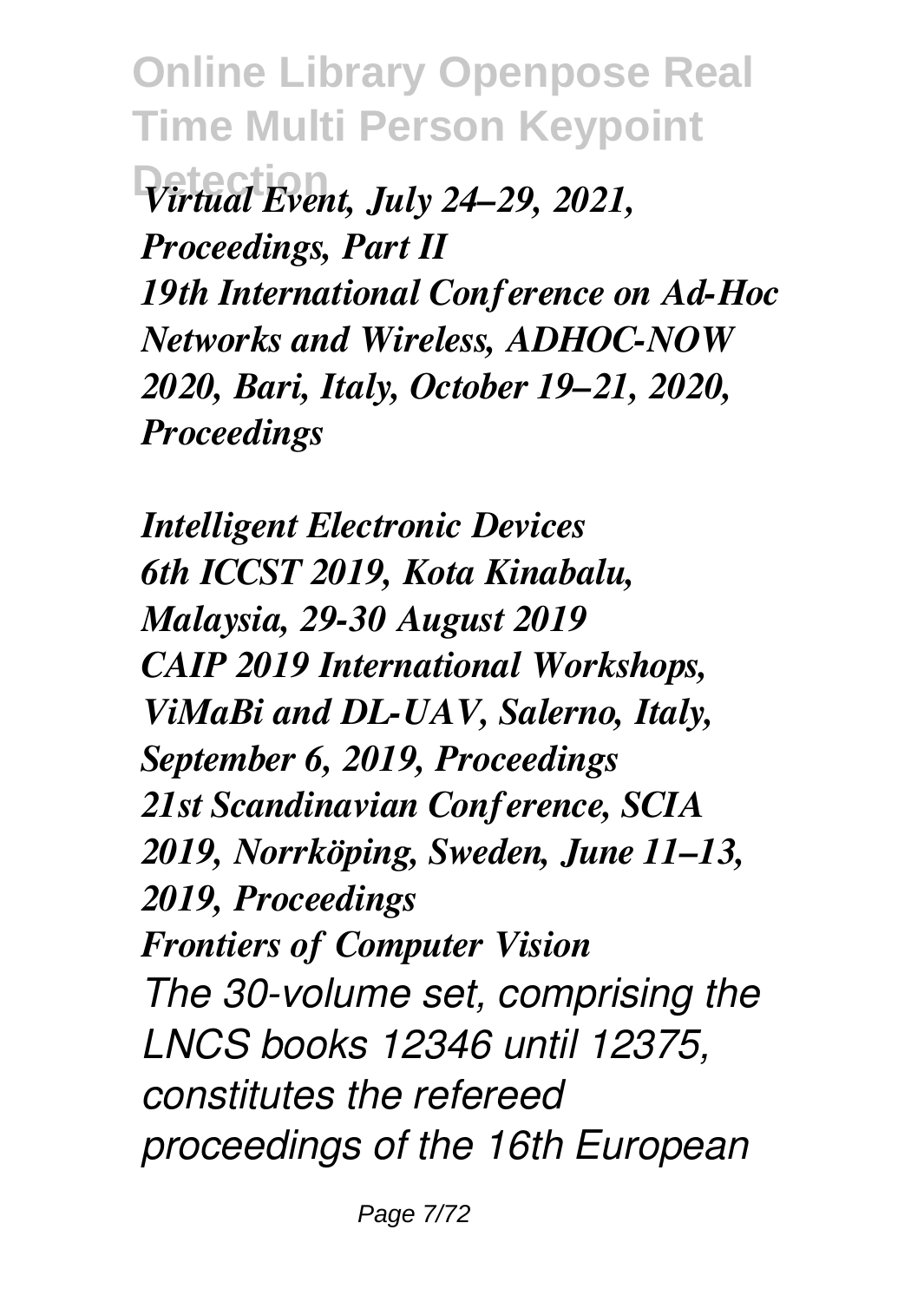**Online Library Openpose Real Time Multi Person Keypoint Detection** *Conference on Computer Vision, ECCV 2020, which was planned to be held in Glasgow, UK, during August 23-28, 2020. The conference was held virtually due to the COVID-19 pandemic. The 1360 revised papers presented in these proceedings were carefully reviewed and selected from a total of 5025 submissions. The papers deal with topics such as computer vision; machine learning; deep neural networks; reinforcement learning; object recognition; image classification; image processing; object detection; semantic segmentation; human pose estimation; 3d reconstruction; stereo vision; computational photography; neural networks;*

Page 8/72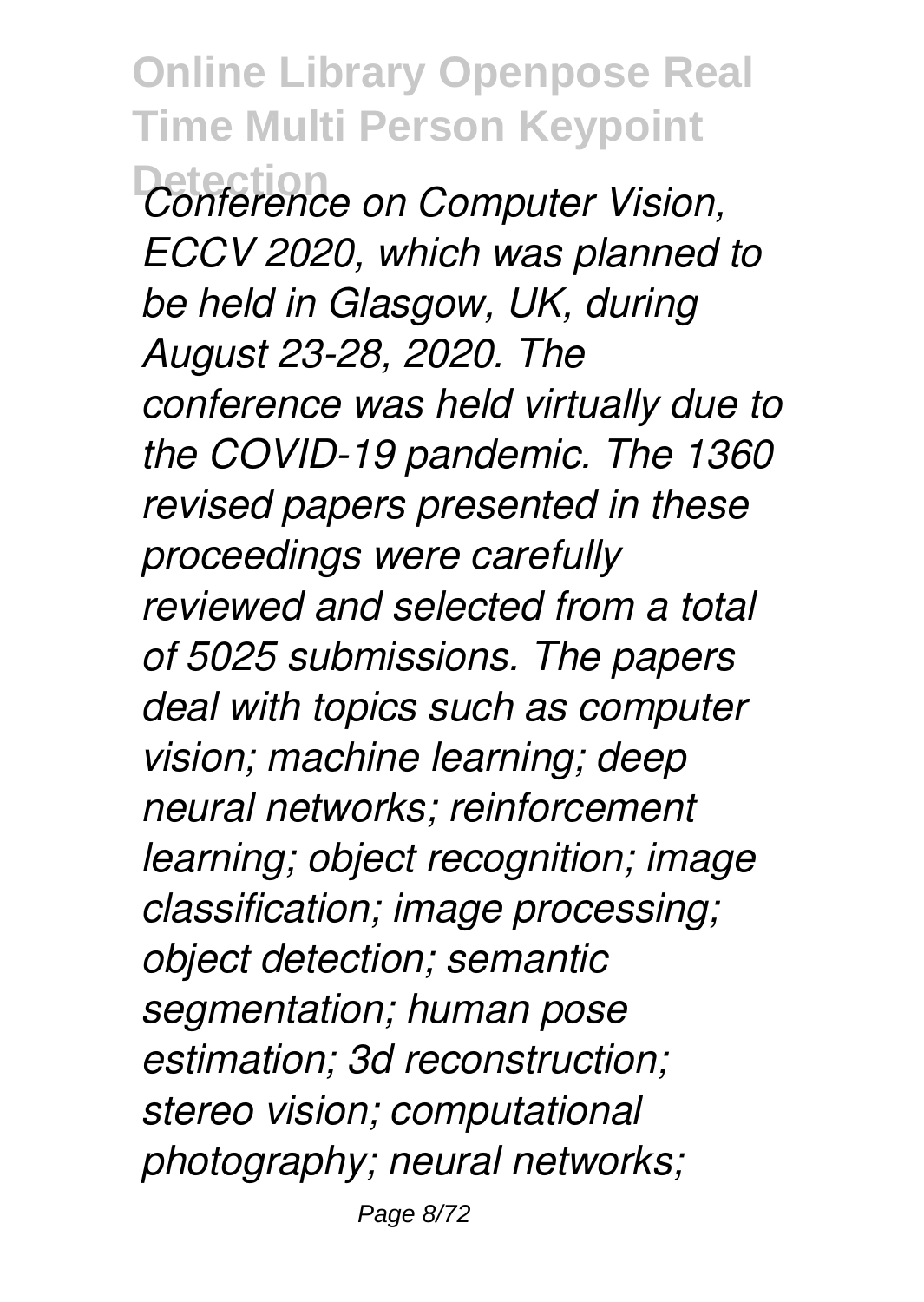**Online Library Openpose Real Time Multi Person Keypoint Detection** *image coding; image reconstruction; object recognition; motion estimation.*

*This book constitutes the refereed proceedings of the IFIP TC 5, TC 12, WG 8.4, 8.9, 12.9 International Cross-Domain Conference for Machine Learning and Knowledge Extraction, CD-MAKE 2019, held in Canterbury, UK, in August 2019. The 25 revised full papers presented were carefully reviewed and selected from 45 submissions. The cross-domain integration and appraisal of different fields provides an atmosphere to foster different perspectives and opinions; it will offer a platform for novel ideas and a fresh look on the methodologies to put these ideas into business for*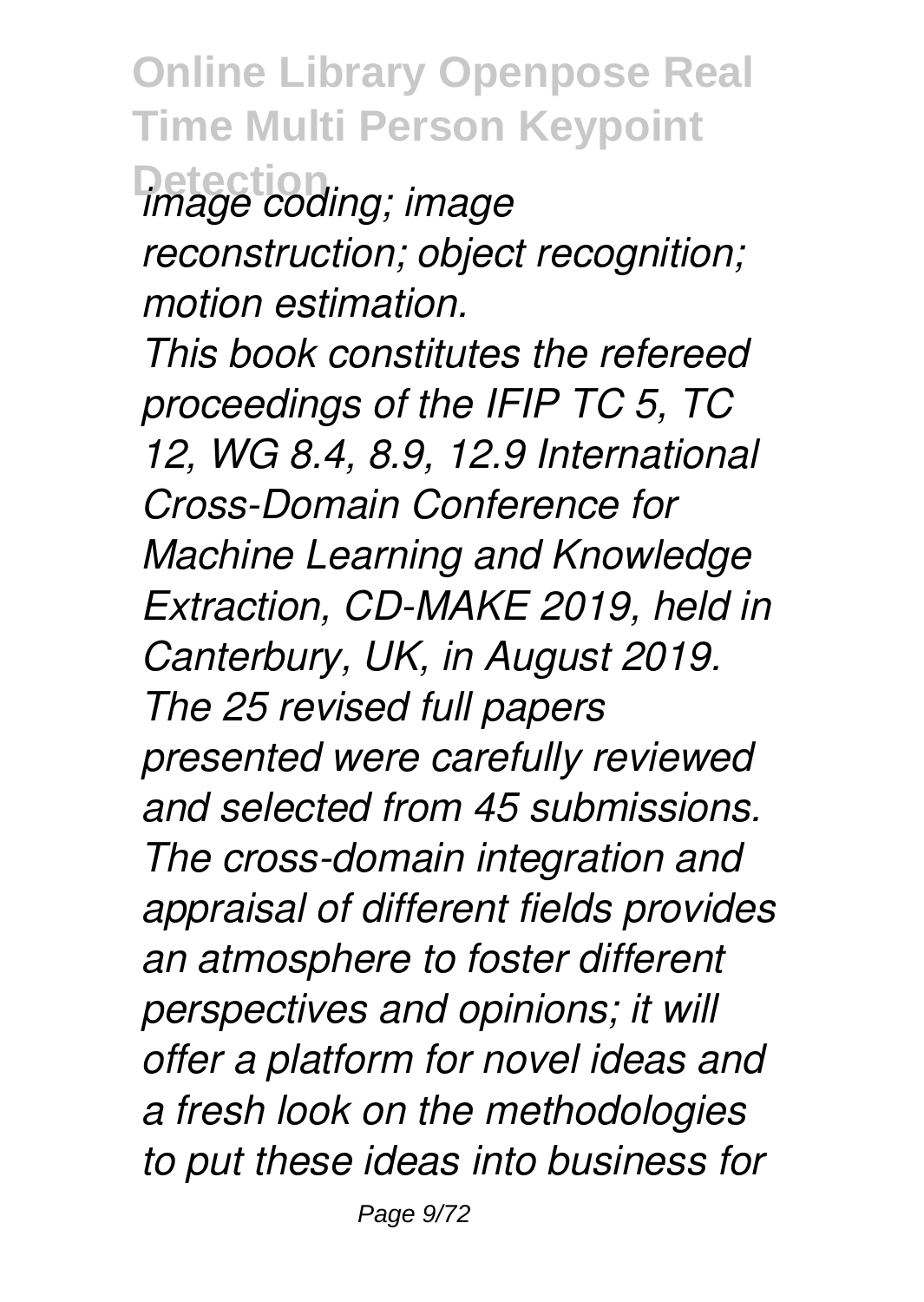**Online Library Openpose Real Time Multi Person Keypoint** *the benefit of humanity. The two-volume set LNCS 11751 and 11752 constitutes the refereed proceedings of the 20th International Conference on Image Analysis and Processing, ICIAP 2019, held in Trento, Italy, in September 2019. The 117 papers presented were carefully reviewed and selected from 207 submissions. The papers cover both classic and the most recent trends in image processing, computer vision, and pattern recognition, addressing both theoretical and applicative aspects. They are organized in the following topical sections: Video Analysis and Understanding; Pattern Recognition and Machine Learning; Deep*

Page 10/72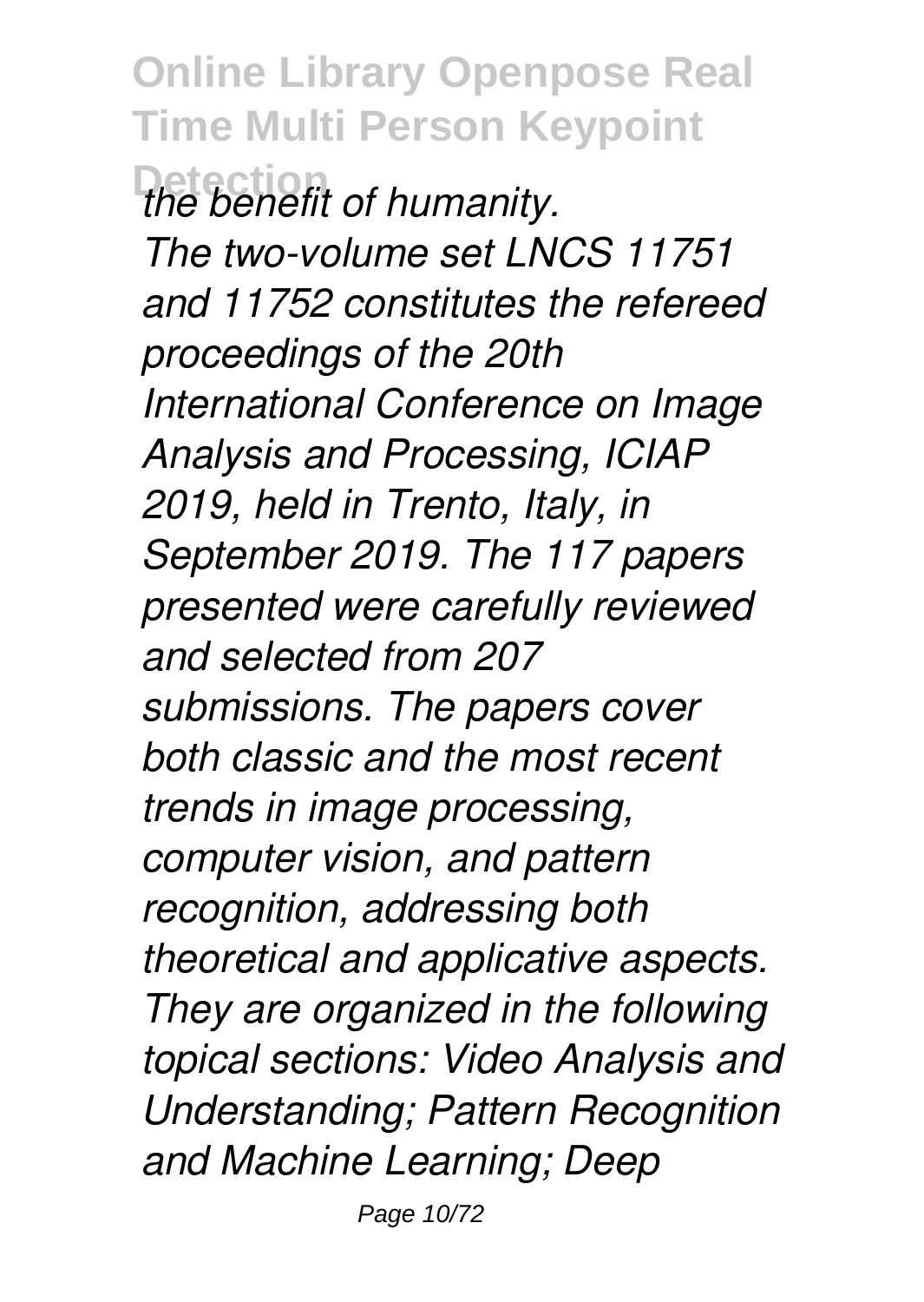**Online Library Openpose Real Time Multi Person Keypoint Detection** *Learning; Multiview Geometry and*

*3D Computer Vision; Image Analysis, Detection and Recognition; Multimedia; Biomedical and Assistive Technology; Digital Forensics; Image processing for Cultural Heritage.*

*This two-volume set of LNCS 12836 and LNCS 12837 constitutes - in conjunction with the volume LNAI 12838 - the refereed proceedings of the 17th International Conference on Intelligent Computing, ICIC 2021, held in Shenzhen, China in August 2021. The 192 full papers of the three proceedings volumes were carefully reviewed and selected from 458 submissions. The ICIC*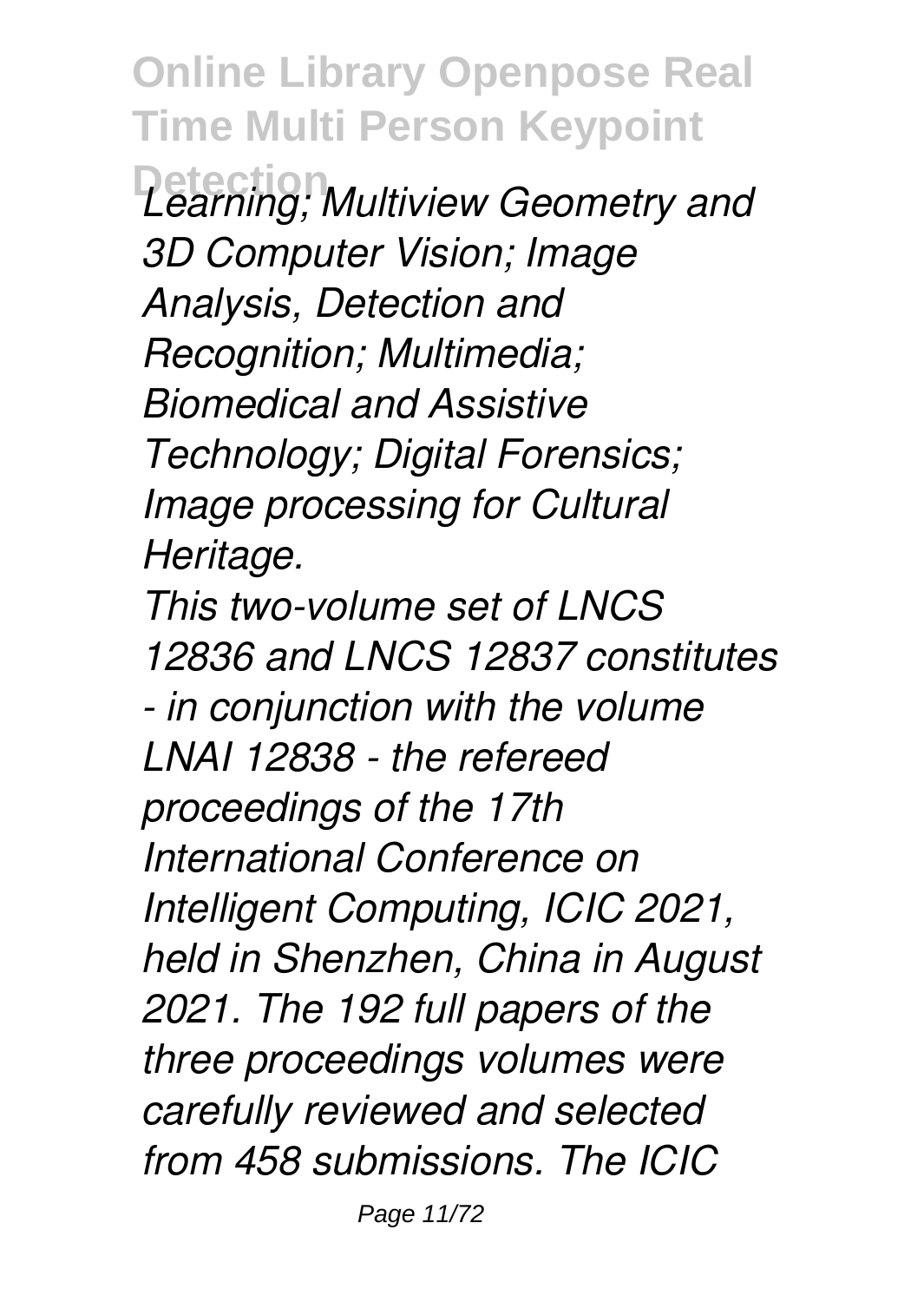**Online Library Openpose Real Time Multi Person Keypoint Detection** *theme unifies the picture of contemporary intelligent computing techniques as an integral concept that highlights the trends in advanced computational intelligence and bridges theoretical research with applications. The theme for this conference is "Advanced Intelligent Computing Methodologies and Applications." The papers are organized in the following subsections: Evolutionary Computation and Learning, Image and signal Processing, Information Security, Neural Networks, Pattern Recognition Swarm Intelligence and Optimization, and Virtual Reality and Human-Computer Interaction. Proceedings of FC 2020*

Page 12/72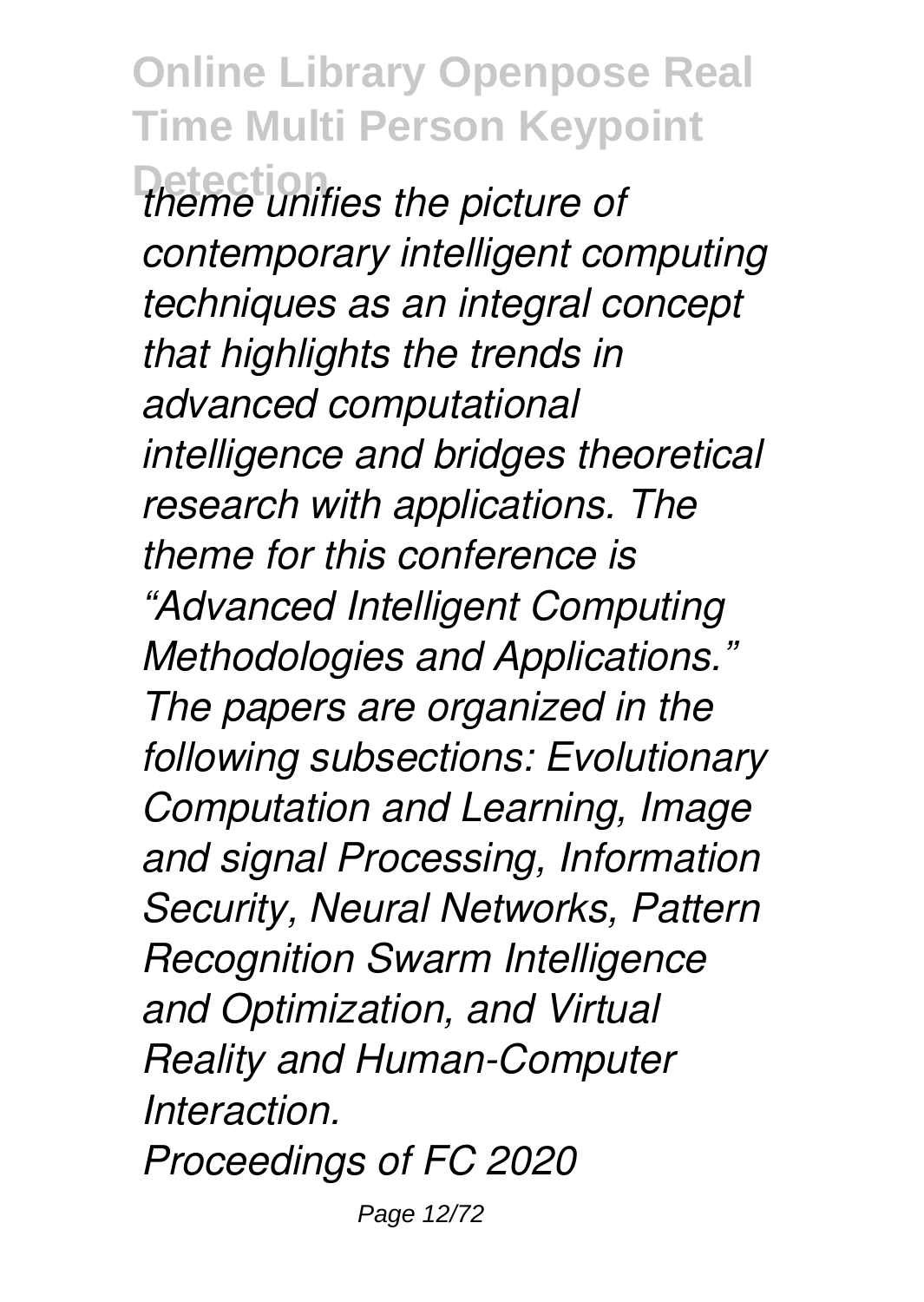**Online Library Openpose Real Time Multi Person Keypoint Detection** *Ad-Hoc, Mobile, and Wireless Networks 20th International Conference, Trento, Italy, September 9–13, 2019, Proceedings, Part I Computer Vision Computer Vision – ECCV 2020 International Workshops of PAAMS 2018, Toledo, Spain, June 20–22, 2018, Proceedings IC4S 2020 Cognitive Computing – ICCC 2021 This book is composed by the papers written in English and accepted for presentation and discussion at The 2021 International Conference on Information Technology & Systems (ICITS 21), held at the Universidad Estatal Península de Santa* Page 13/72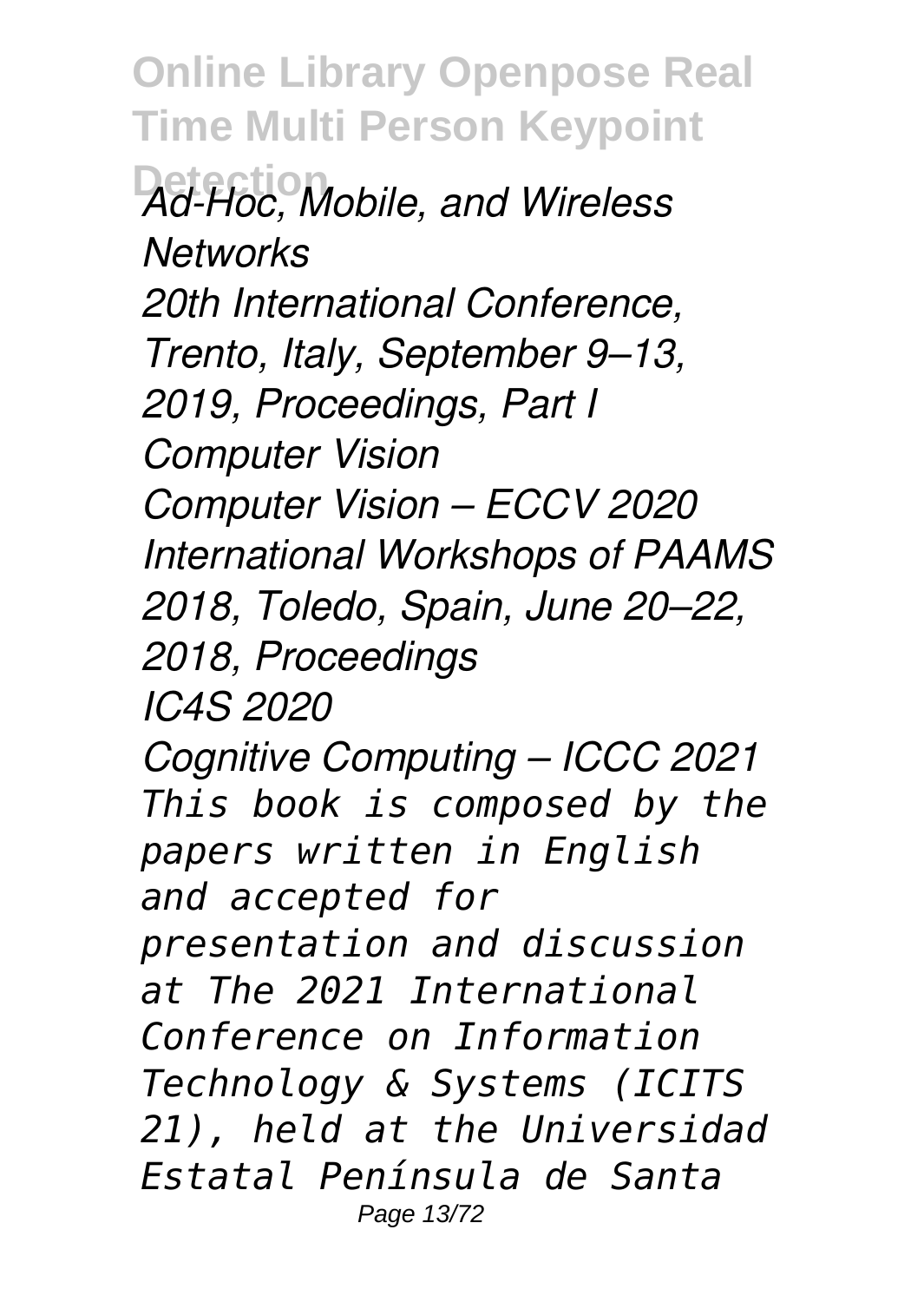**Online Library Openpose Real Time Multi Person Keypoint Detection** *Elena, in Libertad, Ecuador, between the 10th and the 12th of February 2021. ICITS is a global forum for researchers and practitioners to present and discuss recent findings and innovations, current trends, professional experiences and challenges of modern information technology and systems research, together with their technological development and applications. The main topics covered are information and knowledge management; organizational models and information systems; software and systems modelling; software systems, architectures,* Page 14/72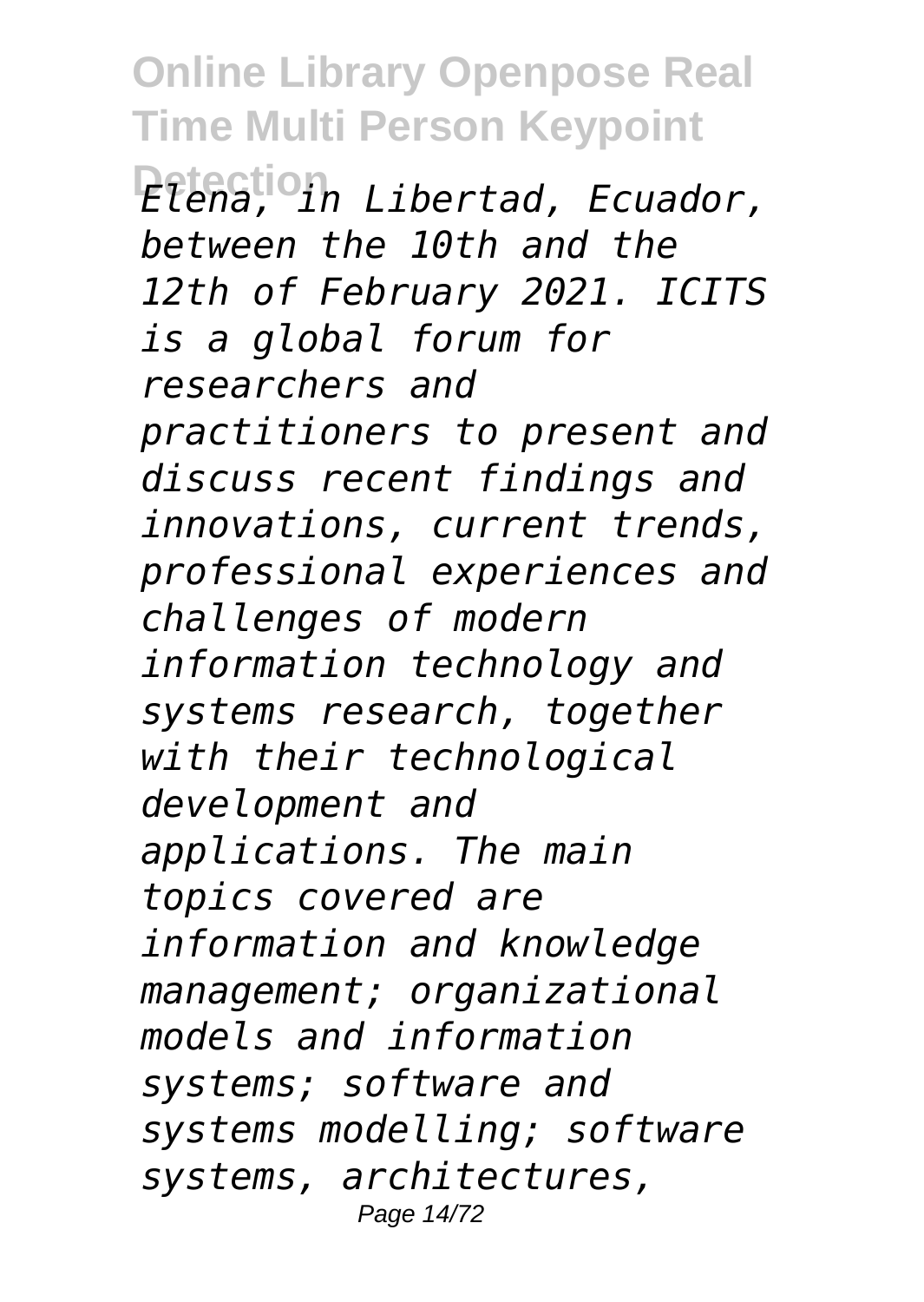**Detection** *applications and tools; multimedia systems and applications; computer networks, mobility and pervasive systems; intelligent and decision support systems; big data analytics and applications; human–computer interaction; ethics, computers & security; health informatics; and information technologies in education. Computer Vision: Algorithms and Applications explores the variety of techniques used to analyze and interpret images. It also describes challenging realworld applications where vision is being successfully used, both in specialized* Page 15/72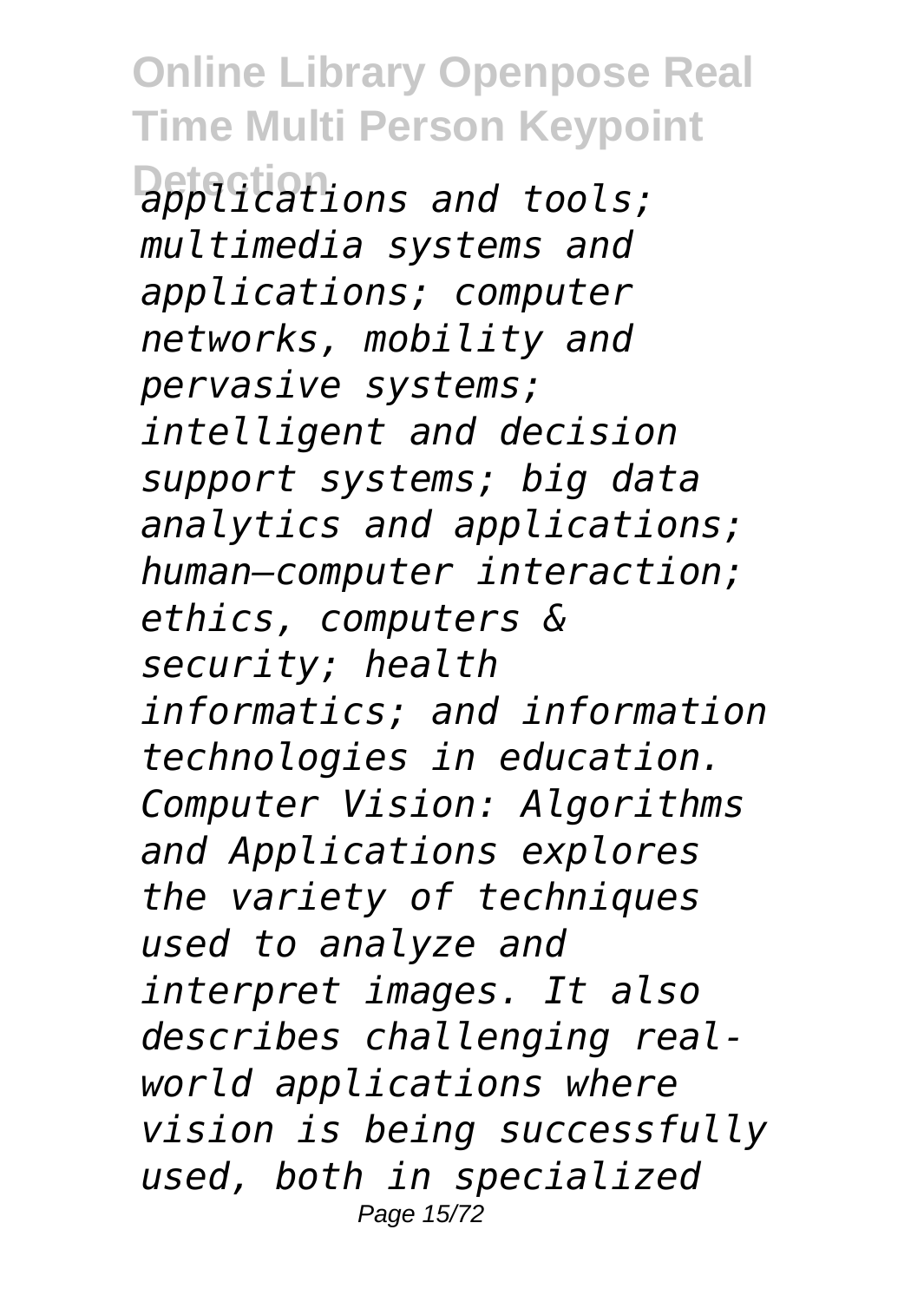**Detection** *applications such as image search and autonomous navigation, as well as for fun, consumer-level tasks that students can apply to their own personal photos and videos. More than just a source of "recipes," this exceptionally authoritative and comprehensive textbook/reference takes a scientific approach to the formulation of computer vision problems. These problems are then analyzed using the latest classical and deep learning models and solved using rigorous engineering principles. Topics and features: Structured to support active curricula and project-*Page 16/72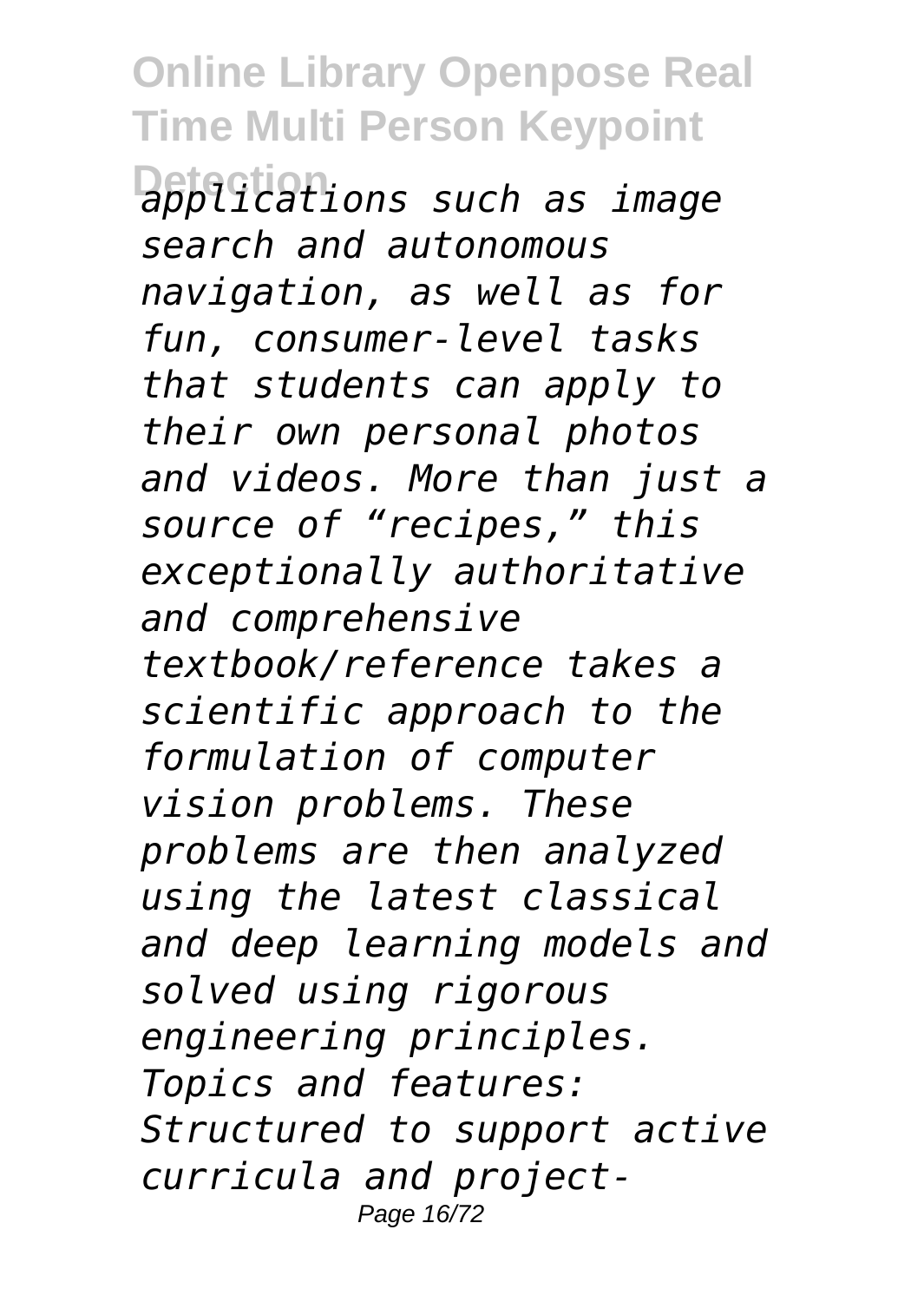**Online Library Openpose Real Time Multi Person Keypoint Detection** *oriented courses, with tips in the Introduction for using the book in a variety of customized courses Incorporates totally new material on deep learning and applications such as mobile computational photography, autonomous navigation, and augmented reality Presents exercises at the end of each chapter with a heavy emphasis on testing algorithms and containing numerous suggestions for small midterm projects Includes 1,500 new citations and 200 new figures that cover the tremendous developments from the last decade Provides additional material and more* Page 17/72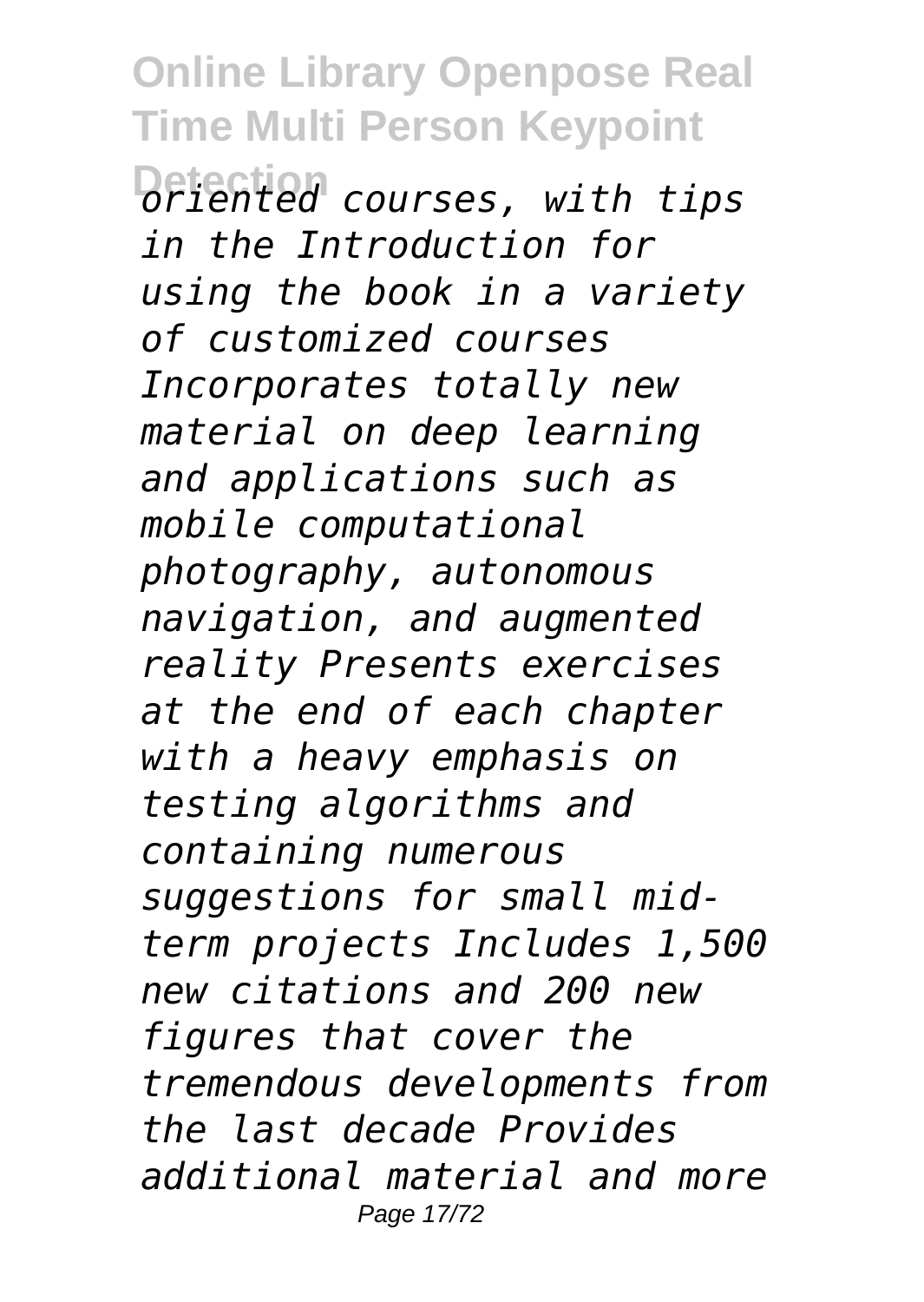**Detection** *detailed mathematical topics in the Appendices, which cover linear algebra, numerical techniques, estimation theory, datasets, and software Suitable for an upper-level undergraduate or graduate-level course in computer science or engineering, this textbook focuses on basic techniques that work under real-world conditions and encourages students to push their creative boundaries. Its design and exposition also make it eminently suitable as a unique reference to the fundamental techniques and current research literature in computer vision. This book constitutes the* Page 18/72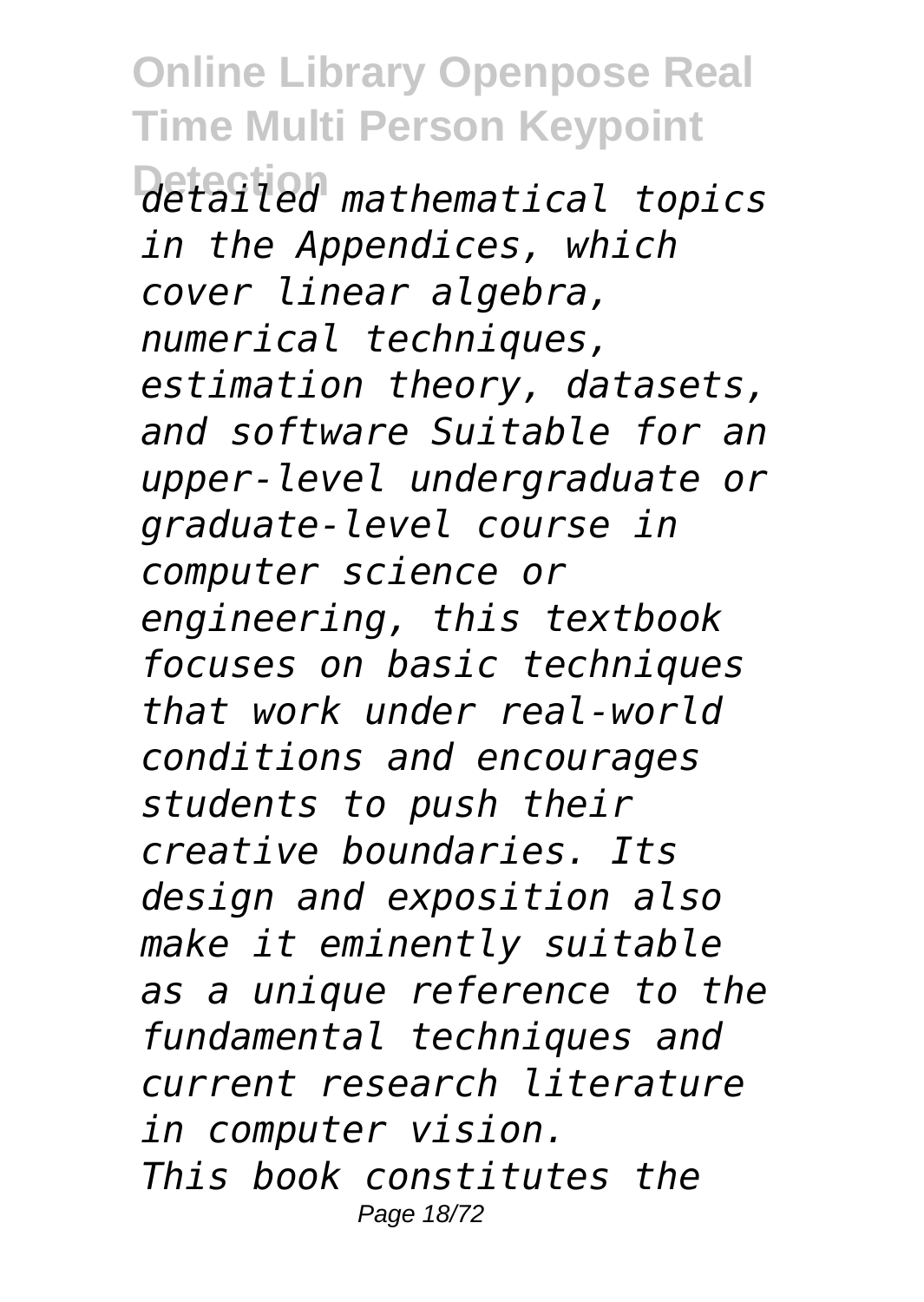**Online Library Openpose Real Time Multi Person Keypoint Detection** *refereed proceedings of the 11 workshops co-located with the 16th International Conference on Practical Applications of Agents and Multi-Agent Systems, PAAMS 2018, held in Toledo, Spain, in June 2018. The 47 full papers presented were carefully reviewed and selected from 72 submissions. The volume presents the papers that have been accepted for the following workshops: Workshop on Agents and Multiagent Systems for AAL and e-HEALTH; Workshop on Agent based Applications for Air Transport; Workshop on Agentbased Artificial Markets Computational Economics;* Page 19/72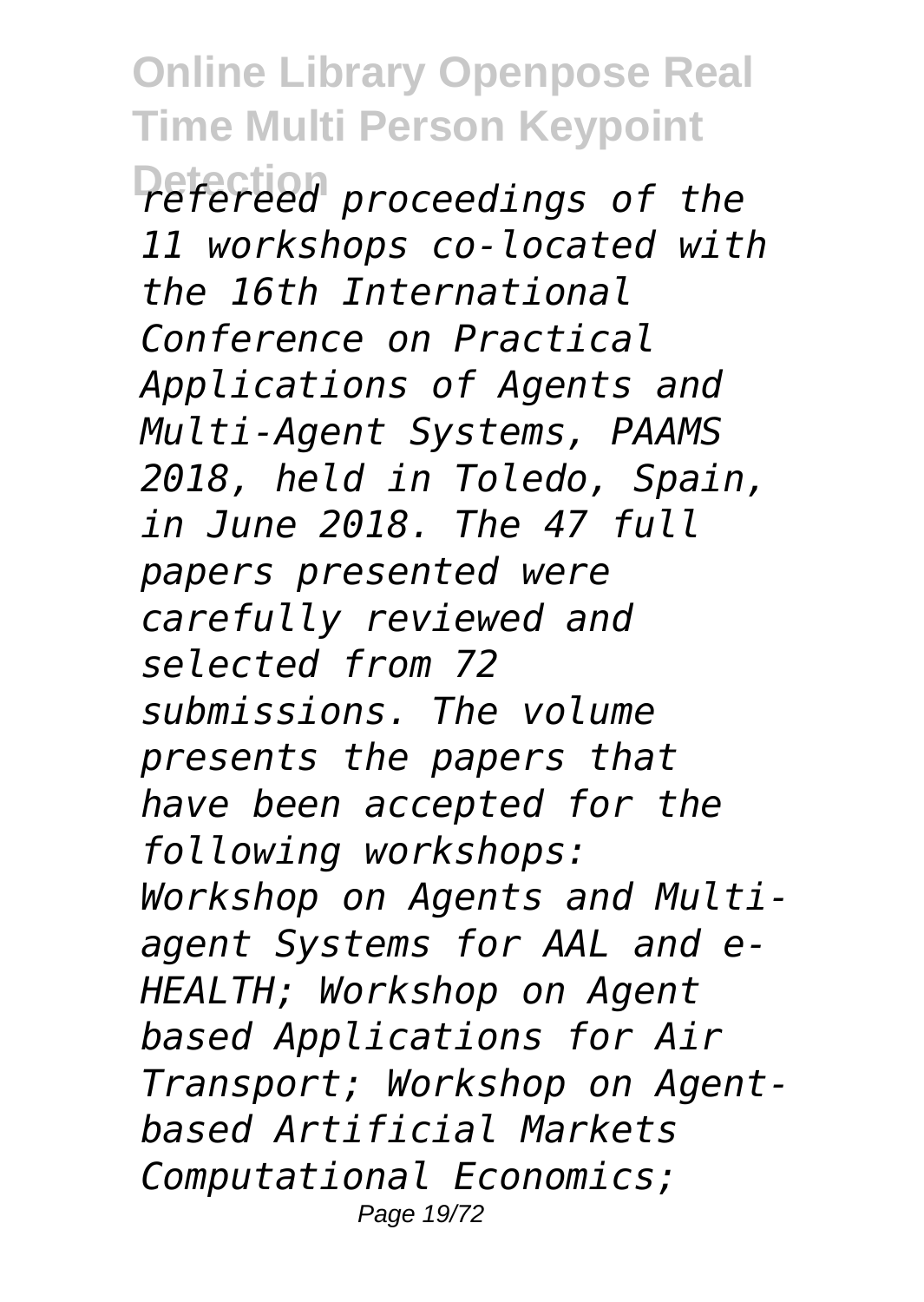**Online Library Openpose Real Time Multi Person Keypoint Detection** *Workshop on Agent-Based Solutions for Manufacturing and Supply Chain; Workshop on MAS for Complex Networks and Social Computation; Workshop on Intelligent Systems and Context Information Fusion; Workshop on Multi-agent based Applications for Energy Markets, Smart Grids and Sustainable Energy Systems; Workshop on Multiagent System based Learning Environments; Workshop on Smart Cities and Intelligent Agents; Workshop on Swarm Intelligence and Swarm Robotics; Workshop on Multi-Agent Systems and Simulation. This book is a collection of* Page 20/72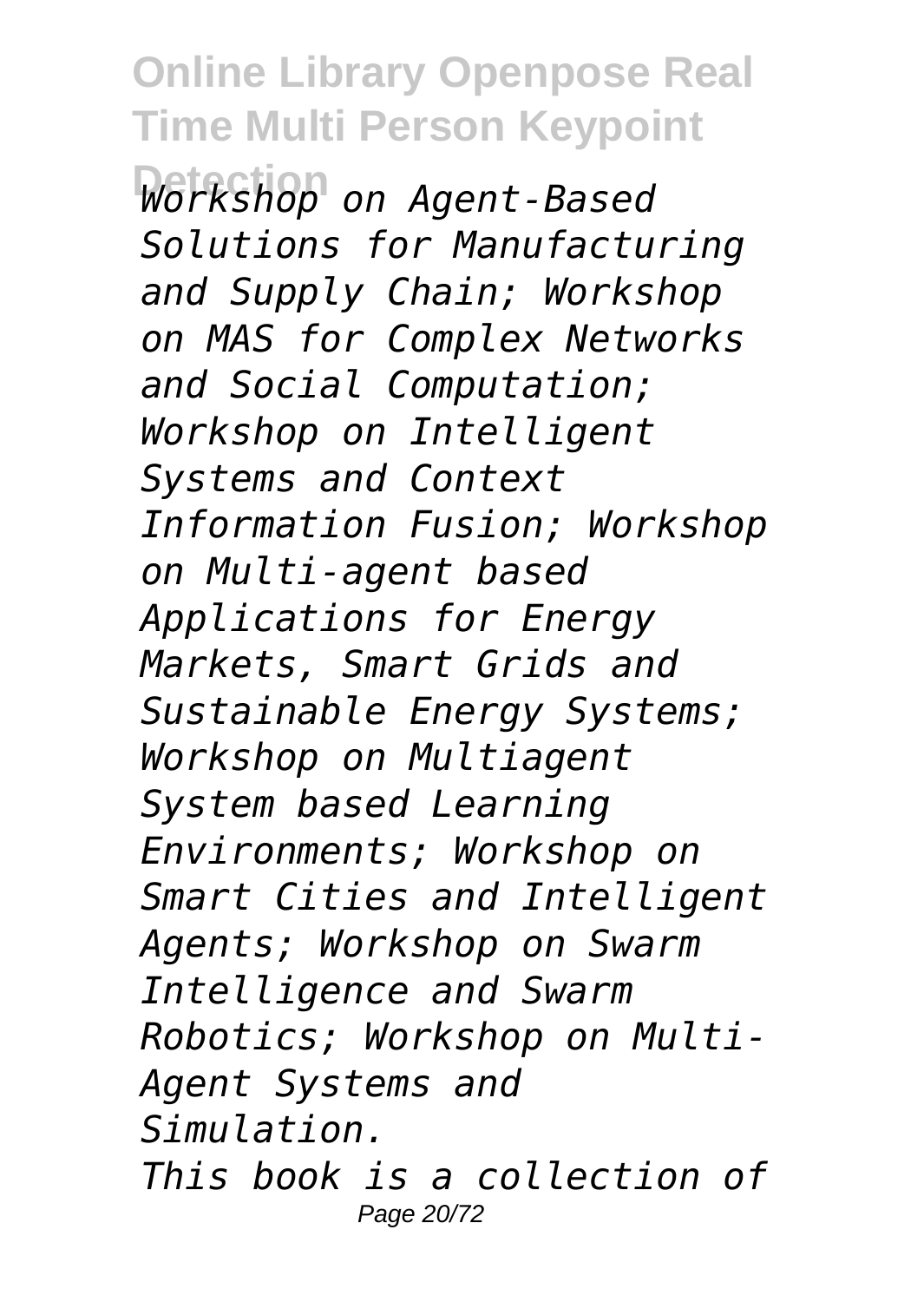**Online Library Openpose Real Time Multi Person Keypoint Detection** *papers presented at the International Workshop on New Approaches for Multidimensional Signal Processing (NAMSP 2020), held at Technical University of Sofia, Sofia, Bulgaria, during 09–11 July 2020. The book covers research papers in the field of Ndimensional multicomponent image processing, multidimensional image representation and superresolution, 3D image processing and reconstruction, MD computer vision systems, multidimensional multimedia systems, neural networks for MD image processing, databased MD image retrieval and* Page 21/72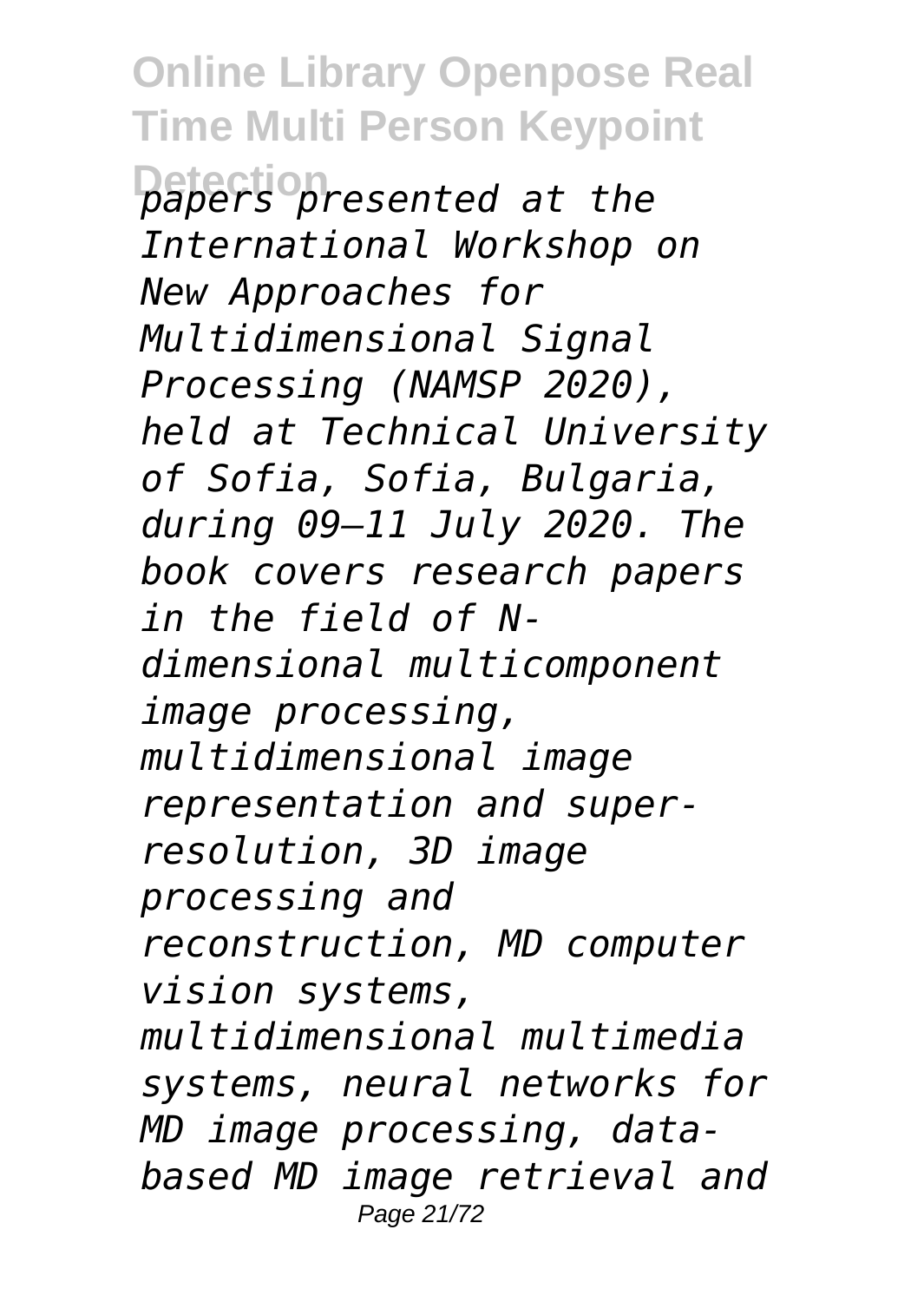**Detection** *knowledge data mining, watermarking, hiding and encryption of MD images, MD image processing in robot systems, tensor-based data processing, 3D and multiview visualization, forensic analysis systems for MD images and many more. Selected Papers from the XXII International Conference on Neuroinformatics, October 12-16, 2020, Moscow, Russia Advances in Neural Computation, Machine Learning, and Cognitive Research IV New Approaches for Multidimensional Signal Processing Intelligent Systems and* Page 22/72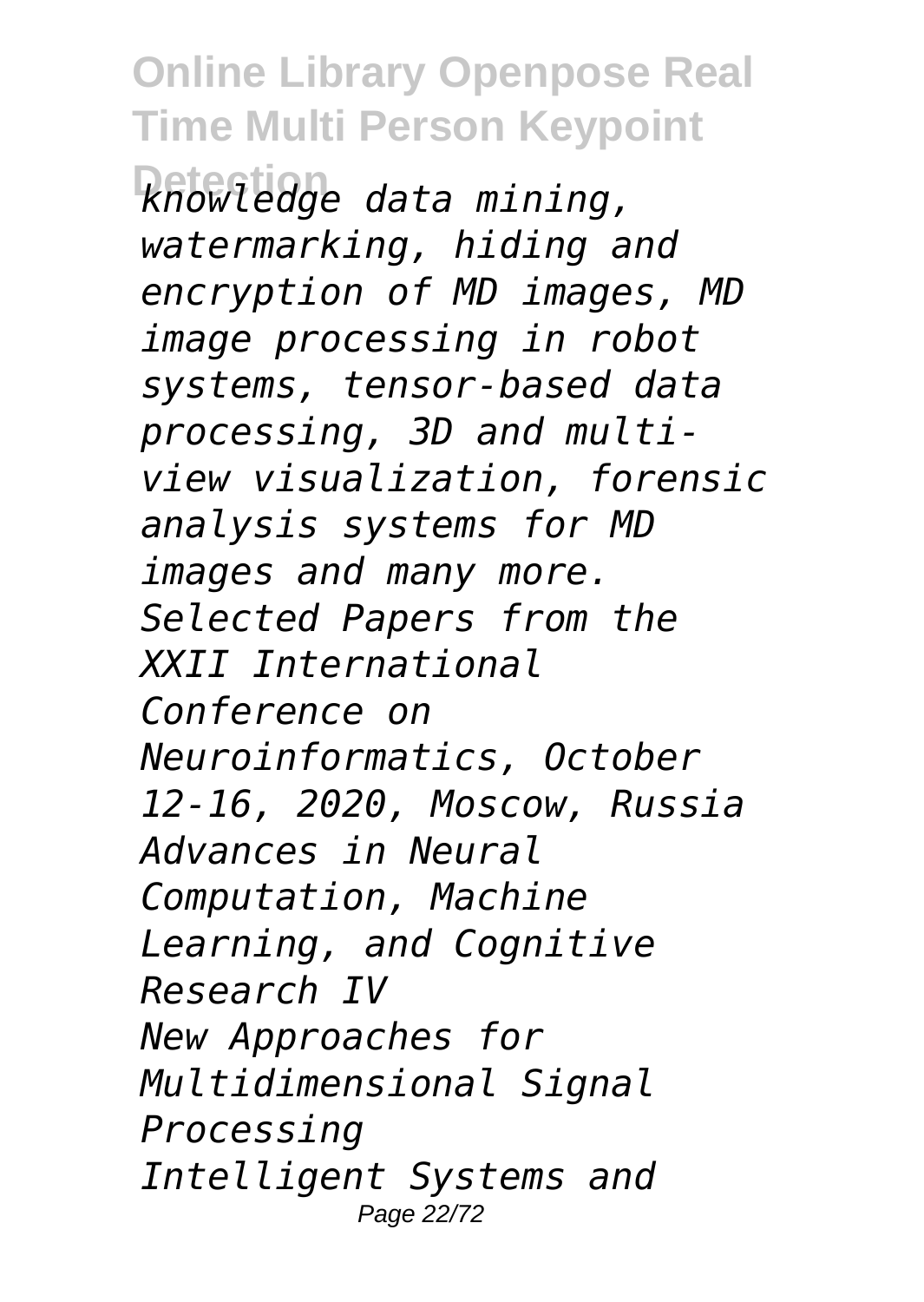**Detection** *Applications Proceedings of the 21st Congress of the International Ergonomics Association (IEA 2021) Digital Human Modeling and Applications in Health, Safety, Ergonomics and Risk Management. Posture, Motion and Health Proceedings of the AHFE 2020 Virtual Conferences on Human Factors and Simulation, and Digital Human Modeling and Applied Optimization, July 16-20, 2020, USA*

*Information Technology and Systems*

*This book presents the select proceedings of Control Instrumentation and System*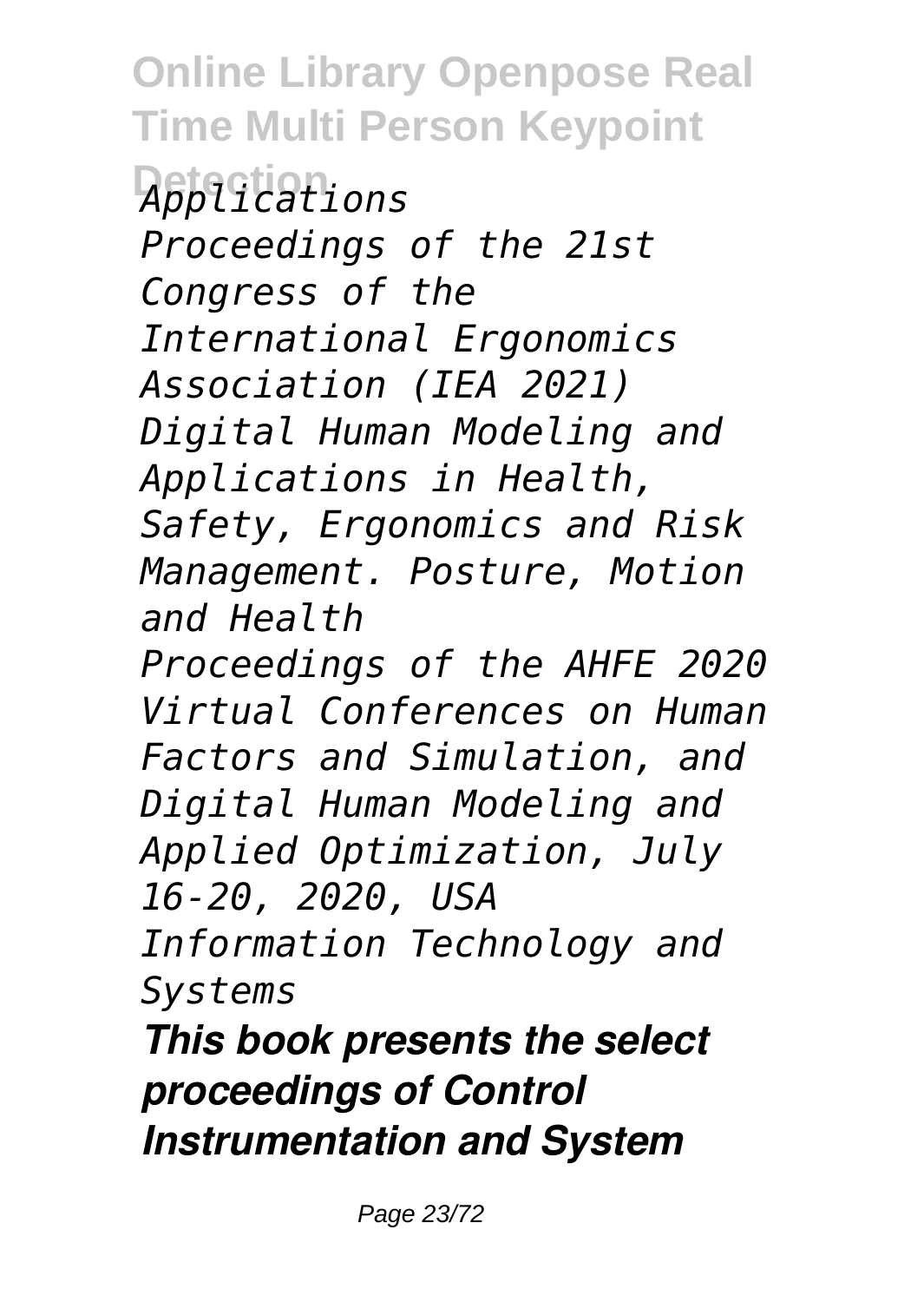**Online Library Openpose Real Time Multi Person Keypoint Detection** *Conference, (CISCON 2020) held at Manipal Institute of Technology, MAHE, Manipal. It examines a wide spectrum covering the latest trends in the fields of instrumentation, sensors and systems, and industrial automation and control. The topics covered include image and signal processing, robotics, renewable energy, power systems and power drives, performance attributes of MEMS, multi-sensor data fusion, machine learning, optimization techniques, process control, safety monitoring, safety critical control, supervisory control, system modeling and virtual instrumentation. The book*

Page 24/72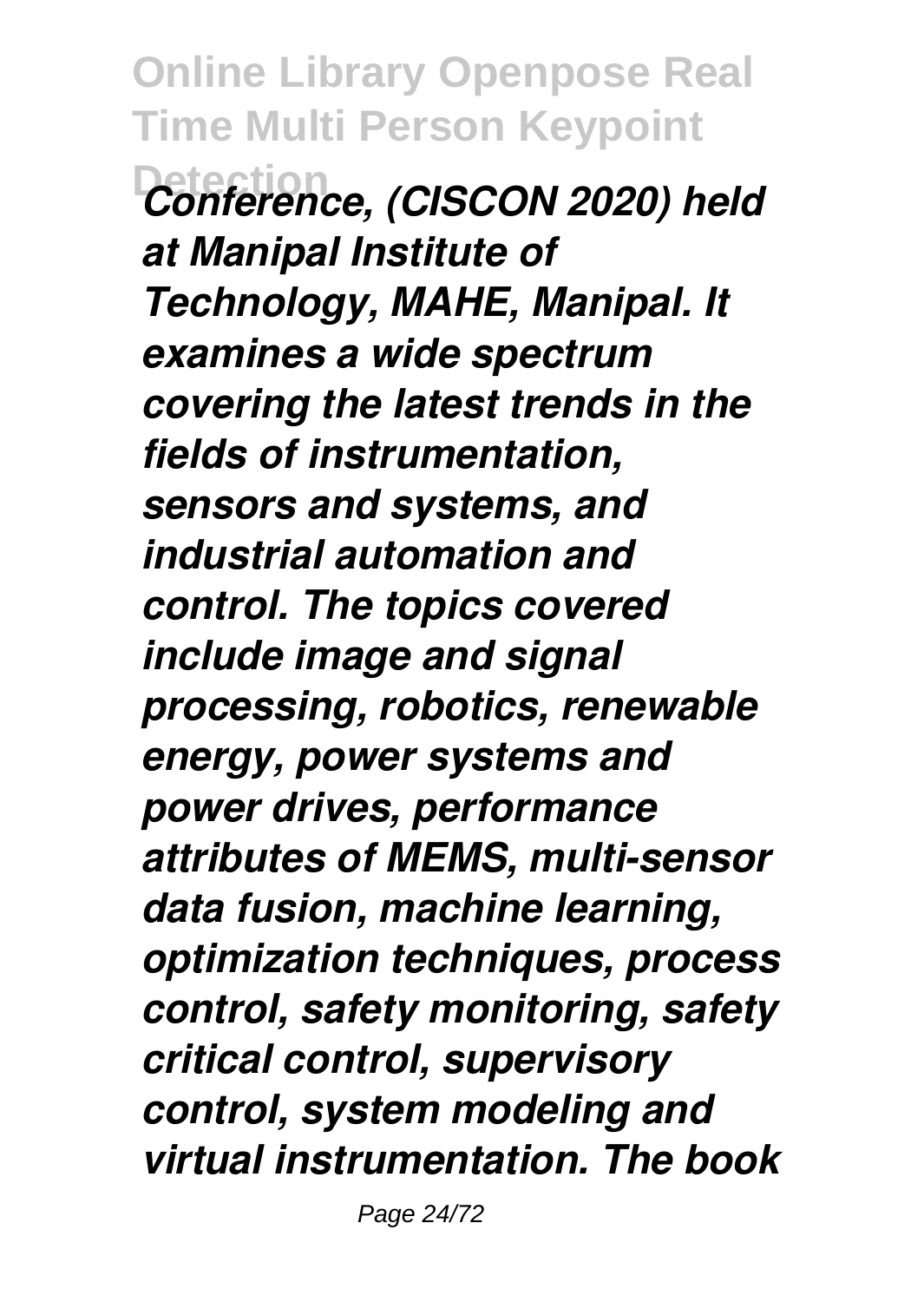**Online Library Openpose Real Time Multi Person Keypoint Detection** *is a valuable reference for researchers and professionals interested in sensors, adaptive control, automation and control and allied fields. This book constitutes the refereed proceedings of two workshops held at the 18th International Conference on Computer Analysis of Images and Patterns, CAIP 2019, held in Salerno, Italy, in September 2019: First Workshop on Deeplearning based Computer Vision for UAV, DL-UAV 2019, and the First Workshop on Visual Computing and Machine Learning for Biomedical Applications, ViMaBi 2019. The 12 papers presented in this*

Page 25/72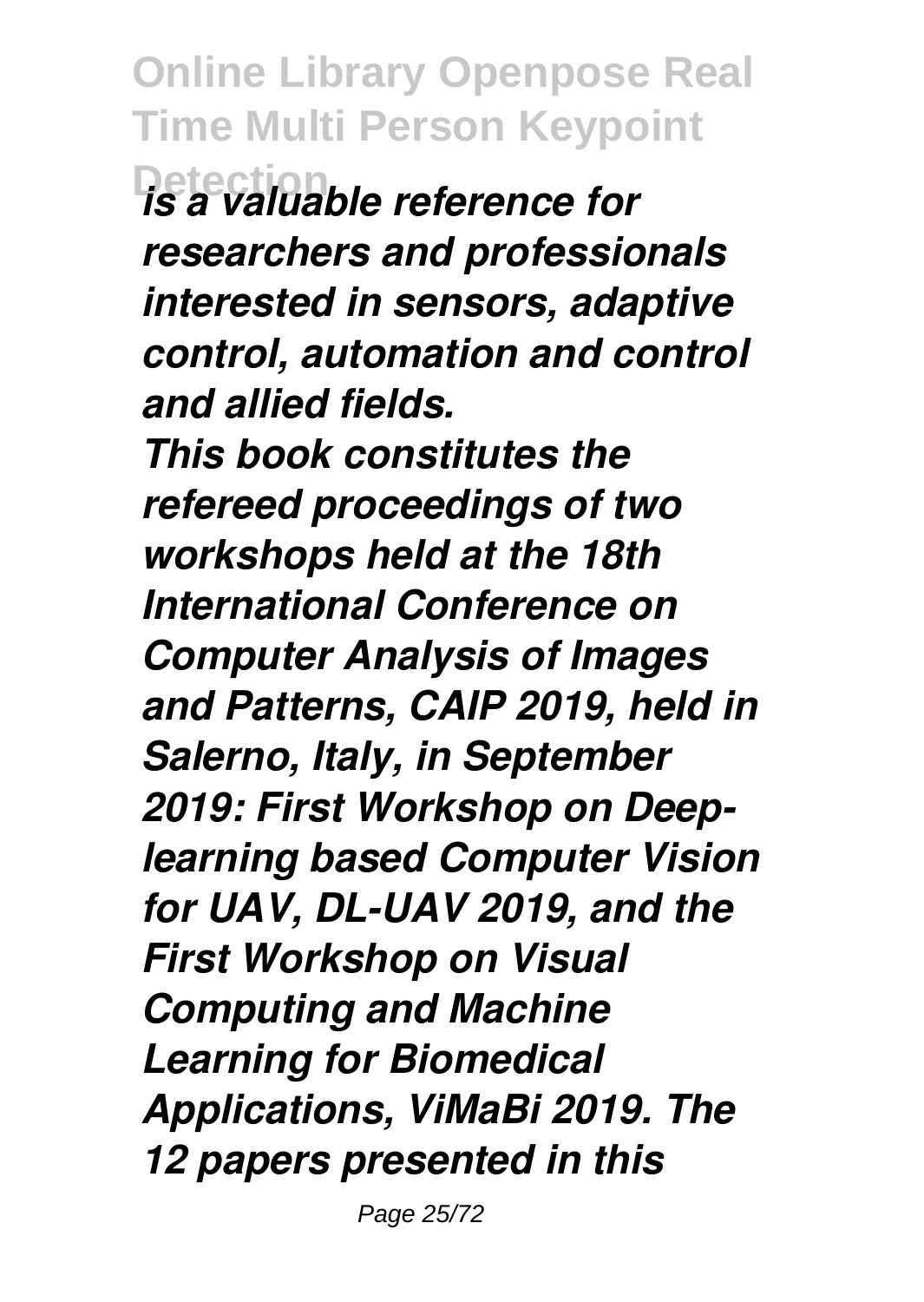**Online Library Openpose Real Time Multi Person Keypoint Detection** *volume were carefully reviewed and selected from 16 submissions and focus on all aspects of visual computing and machine learning for biomedical applications, and deep-learning based computer vision for UAV. This book constitutes refereed proceedings of the 26th International Workshop Frontiers of Computer Vision, IW-FCV 2020, held in Ibusuki, Kagoshima, Japan, in February 2020. The 27 full papers presented were thoroughly reviewed and selected from 68 submissions. The papers in the volume are organized according to the following topics: realworld applications; face, pose,*

Page 26/72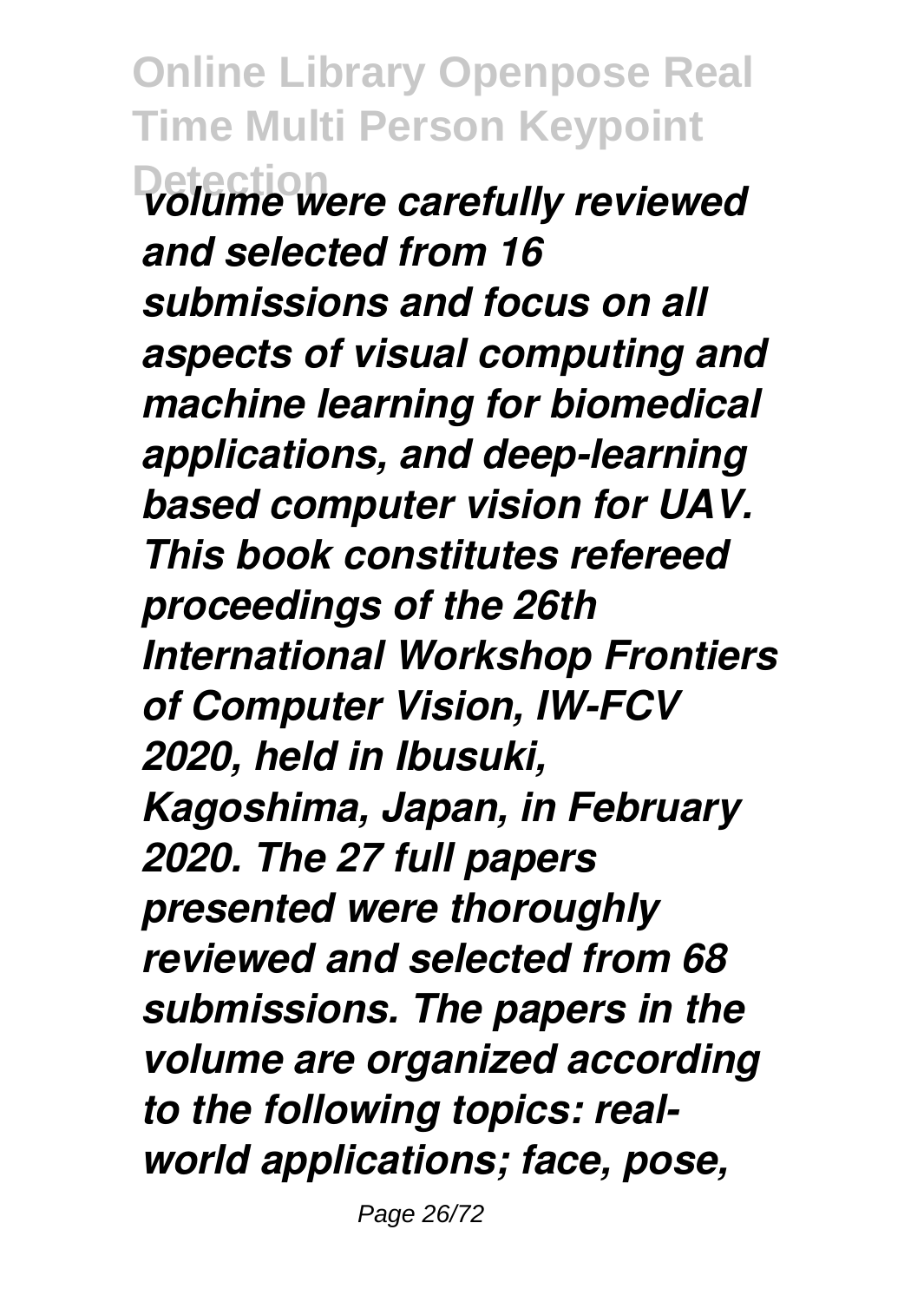**Online Library Openpose Real Time Multi Person Keypoint Detection** *and action recognition; object detection and tracking; inspection and diagnosis; camera, 3D and imaging. This book features selected research papers presented at the Second International Conference on Computing, Communications, and Cyber-Security (IC4S 2020), organized in Krishna Engineering College (KEC), Ghaziabad, India, along with Academic Associates; Southern Federal University, Russia; IAC Educational, India; and ITS Mohan Nagar, Ghaziabad, India during 3–4 October 2020. It includes innovative work from researchers, leading innovators, and professionals in the area of*

Page 27/72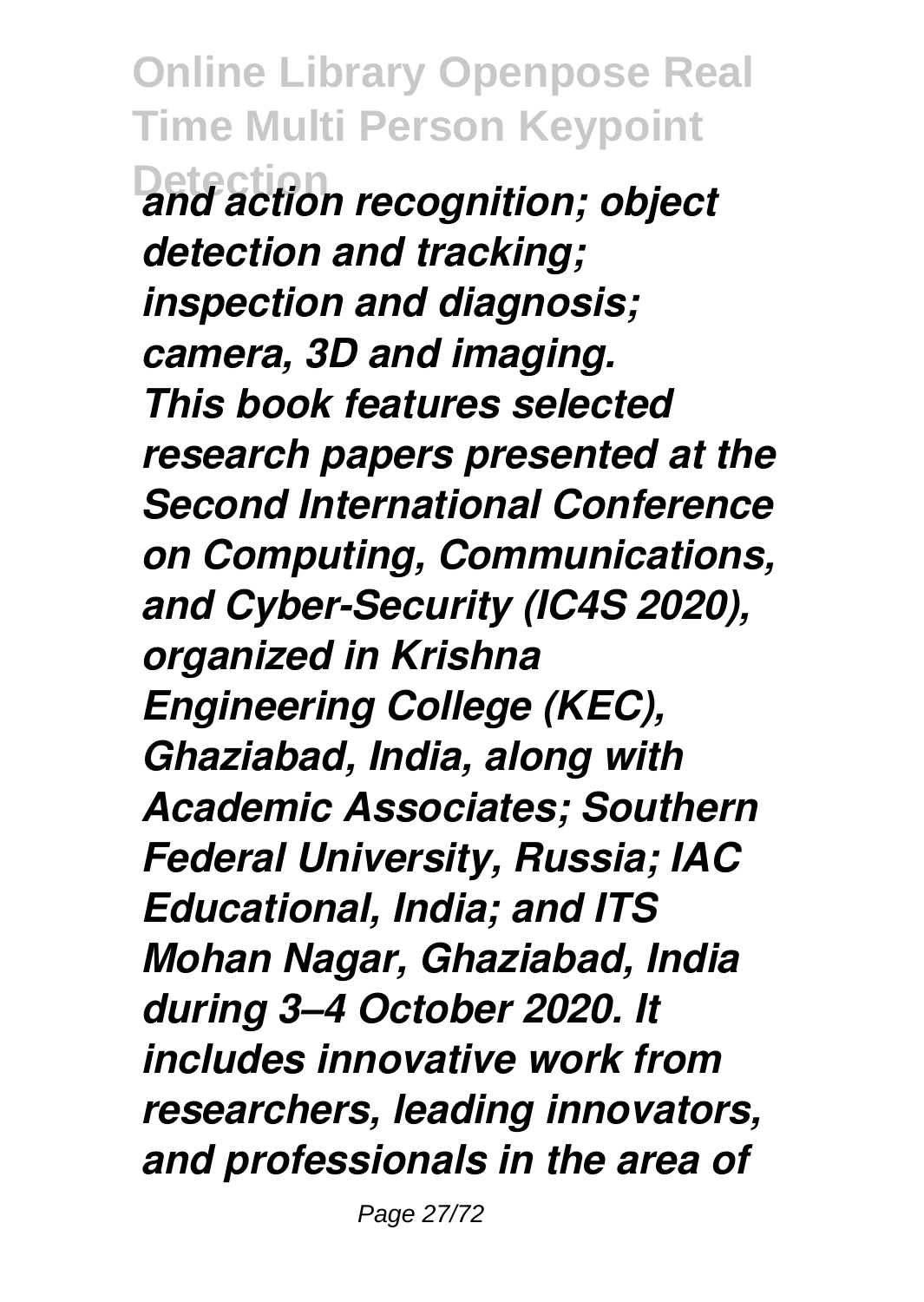**Online Library Openpose Real Time Multi Person Keypoint Detection** *communication and network technologies, advanced computing technologies, data analytics and intelligent learning, the latest electrical and electronics trends, and security and privacy issues. From Traces to Data 23rd HCI International Conference, HCII 2021, Virtual Event, July 24–29, 2021, Proceedings HCI International 2021 - Late Breaking Papers: Cognition, Inclusion, Learning, and Culture Proceedings of International Workshop, NAMSP 2020 Proceedings of the 2020 Intelligent Systems Conference (IntelliSys) Volume 2*

Page 28/72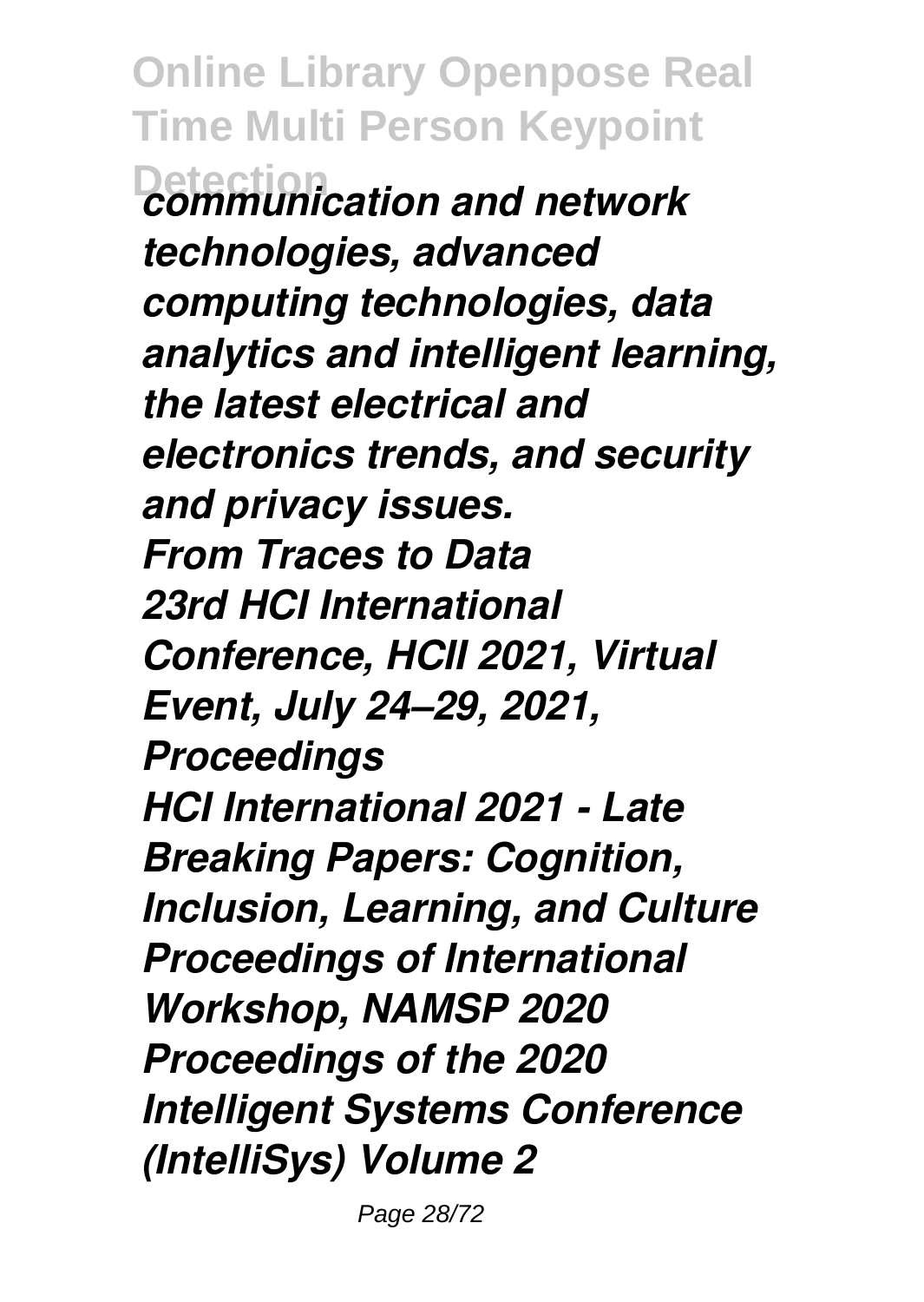**Online Library Openpose Real Time Multi Person Keypoint Detection** *VIII Latin American Conference on Biomedical Engineering and XLII National Conference on Biomedical Engineering Build advanced computer vision applications using machine learning and deep learning techniques Advances in Guidance, Navigation and Control*

This book constitutes late breaking papers from the 23rd International Conference on Human-Computer Interaction, HCII 2021, which was held in July 2021. The conference was planned to take place in Washington DC, USA but had to change to a virtual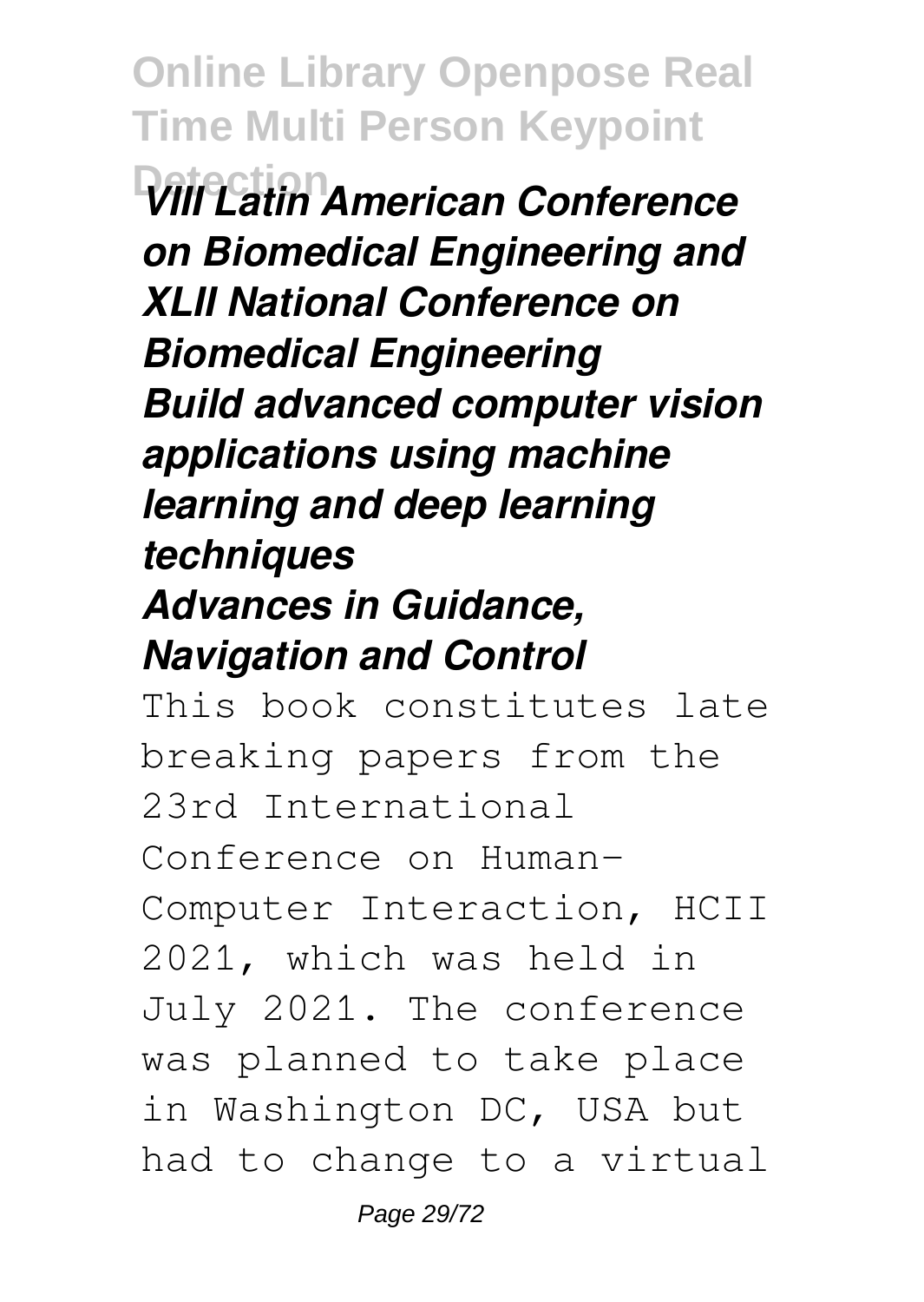**Online Library Openpose Real Time Multi Person Keypoint** Detection<br>conference mode due to the COVID-19 pandemic. A total of 5222 individuals from academia, research institutes, industry, and governmental agencies from 81 countries submitted contributions, and 1276 papers and 241 posters were included in the volumes of the proceedings that were published before the start of the conference. Additionally, 174 papers and 146 posters are included in the volumes of the proceedings published after the conference, as "Late Breaking Work" (papers and Page 30/72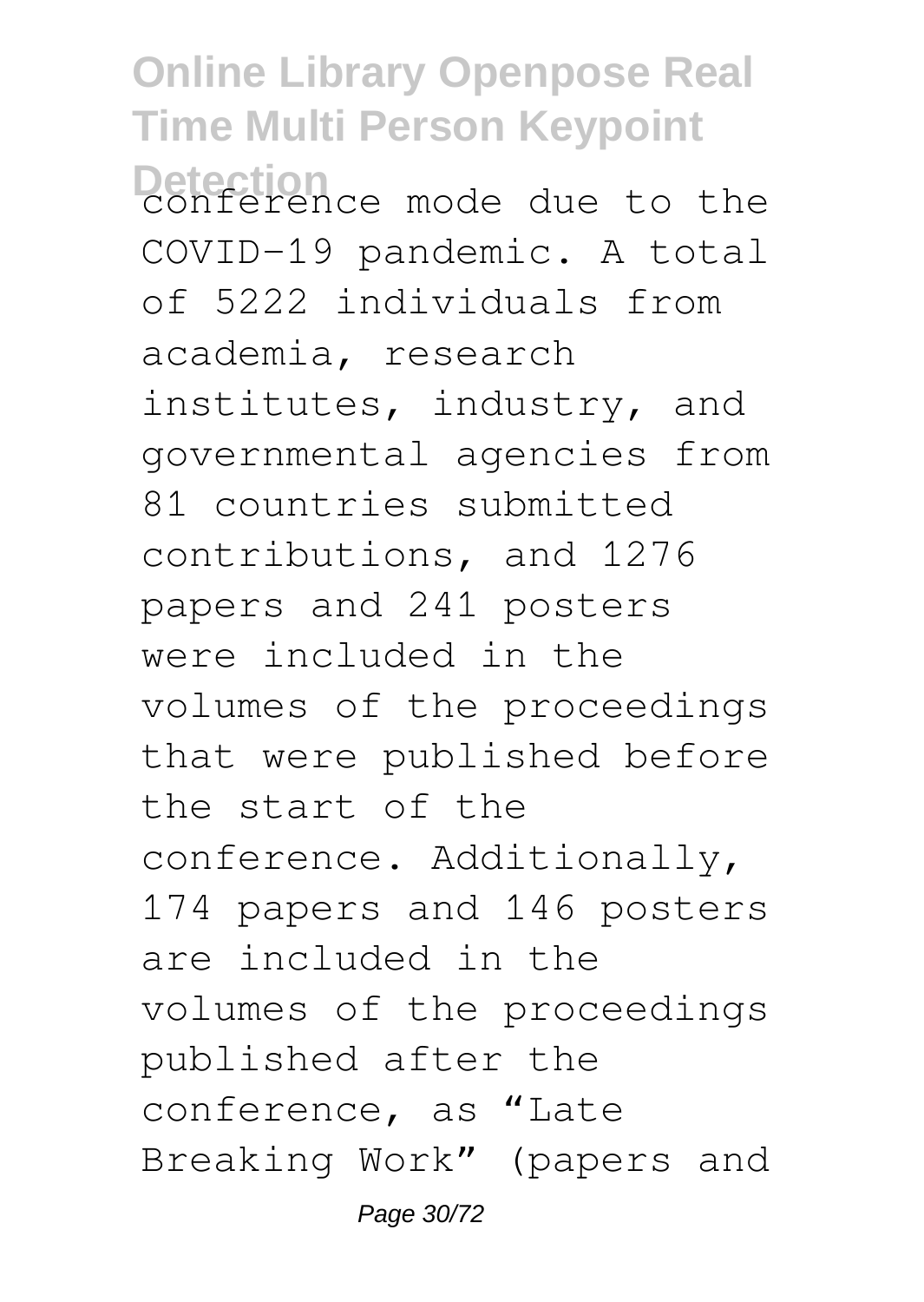**Online Library Openpose Real Time Multi Person Keypoint** Detection<sub>2</sub>. The contributions thoroughly cover the entire field of HCI, addressing major advances in knowledge and effective use of computers in a variety of application areas. This book gathers the proceedings of the 10th International Conference on Frontier Computing, held in Singapore, on July 10–13, 2020, and provides comprehensive coverage of the latest advances and trends in information technology, science, and engineering. It addresses a number of broad themes,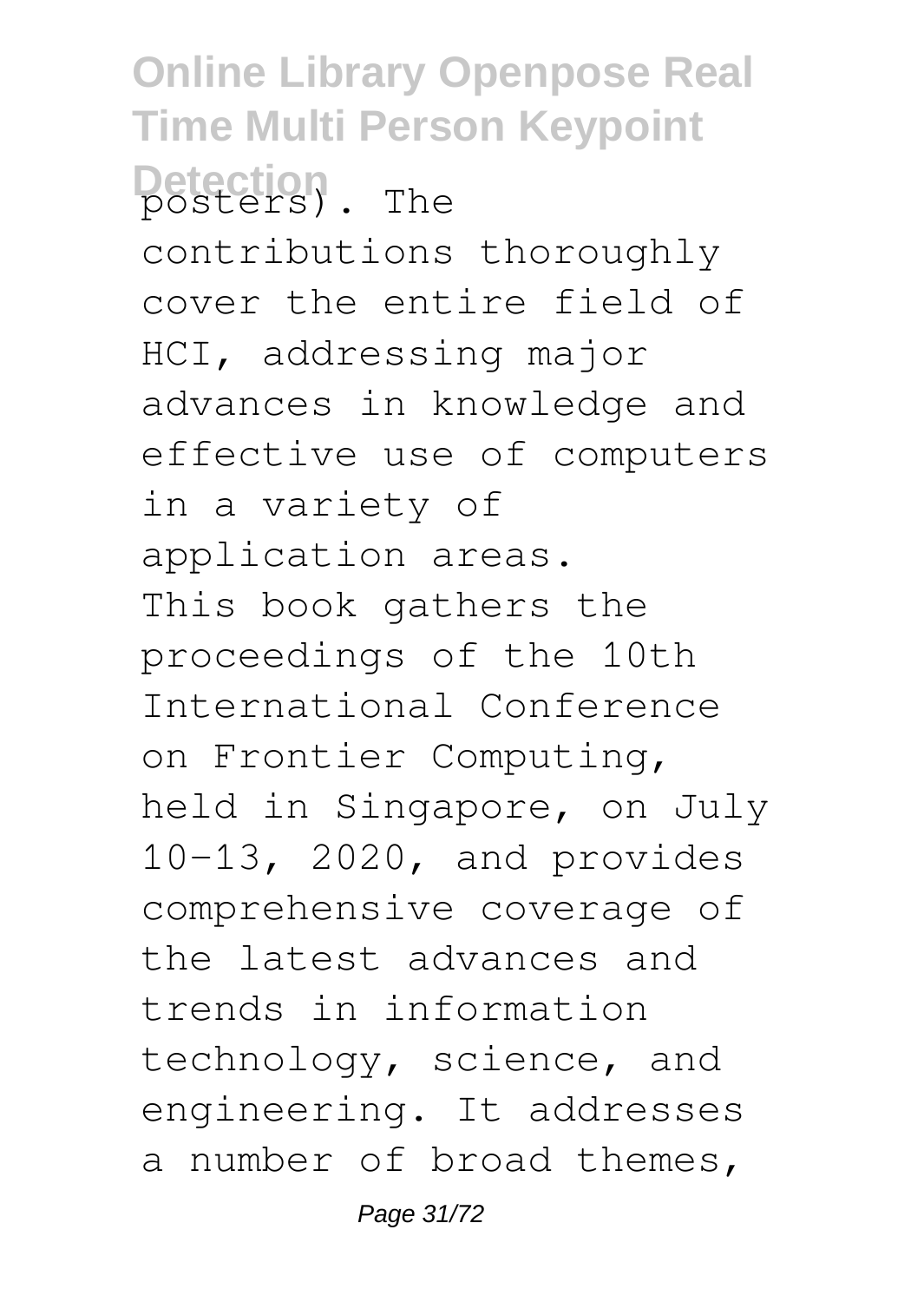**Online Library Openpose Real Time Multi Person Keypoint Detection**<br>including communication networks, business intelligence and knowledge management, web intelligence, and related fields that inspire the development of information technology. The respective contributions cover a wide range of topics: database and data mining, networking and communications, web and Internet of things, embedded systems, soft computing, social network analysis, security and privacy, optical communication, and ubiquitous/pervasive

Page 32/72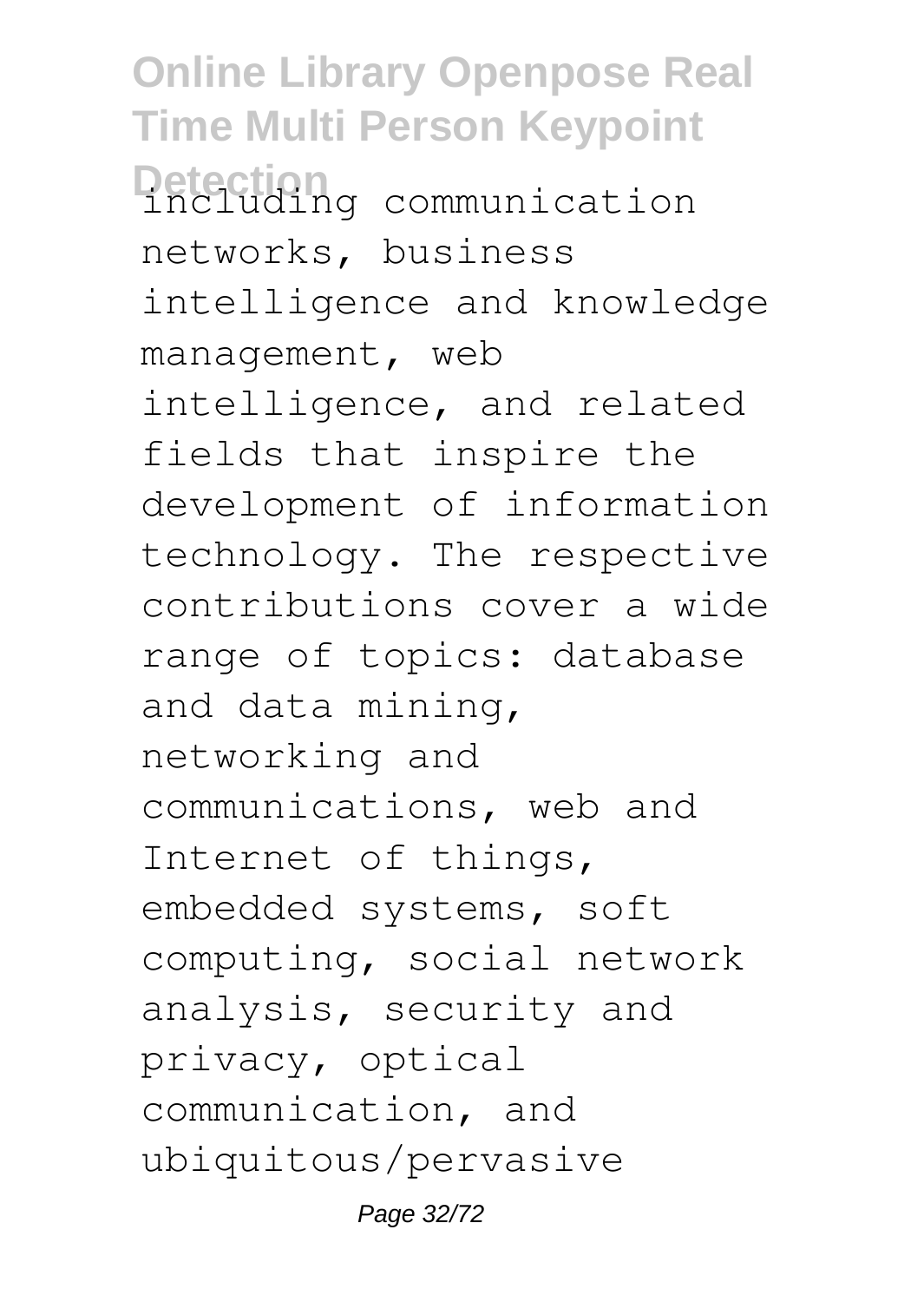**Online Library Openpose Real Time Multi Person Keypoint** Detection<br>computing. Many of the papers outline promising future research directions, and the book benefits students, researchers, and professionals alike. Further, it offers a useful reference guide for newcomers to the field. This book describes new theories and applications of artificial neural networks, with a special focus on answering questions in neuroscience, biology and biophysics and cognitive research. It covers a wide range of methods and technologies,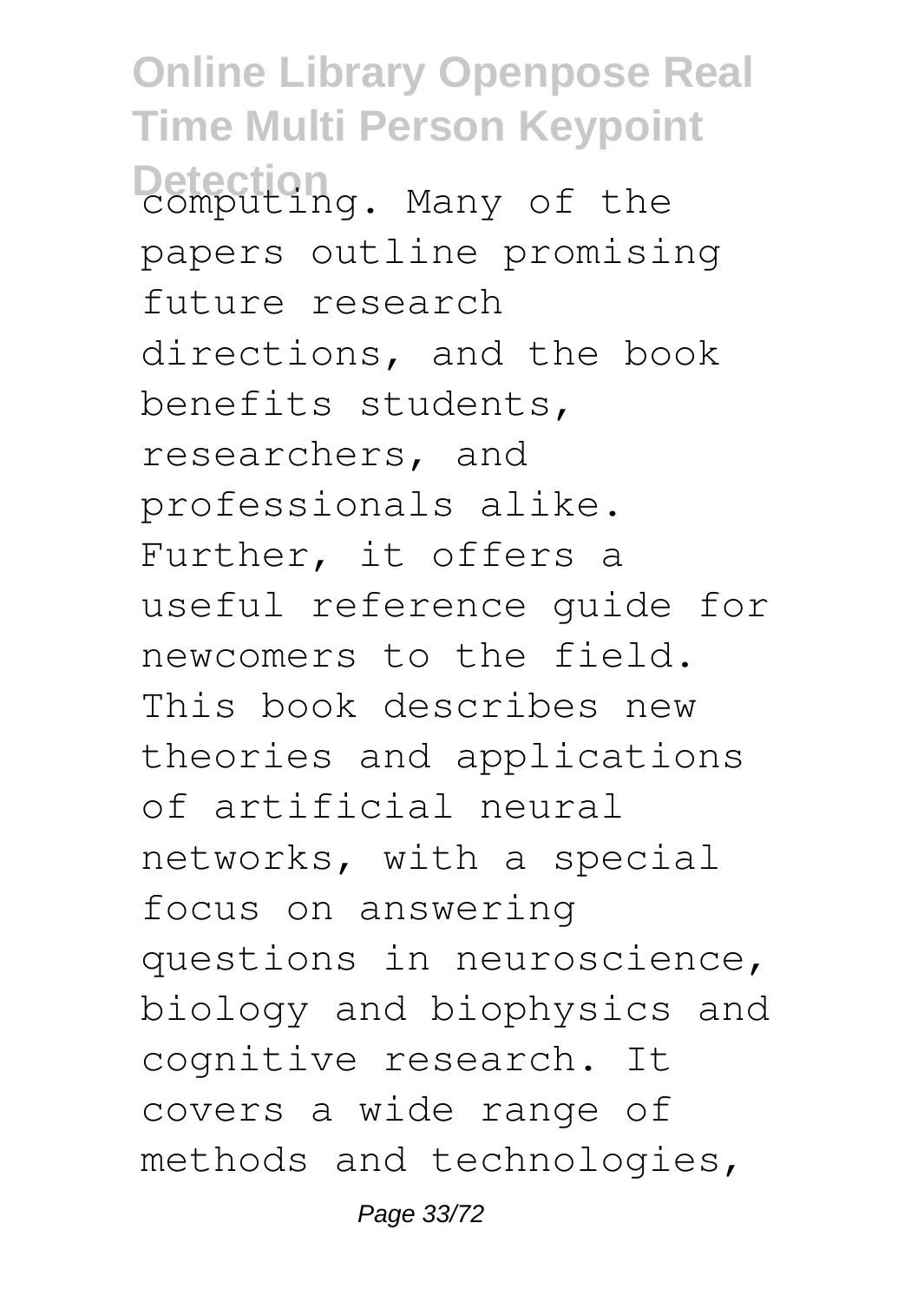**Online Library Openpose Real Time Multi Person Keypoint Detection**<br>including deep neural networks, large scale neural models, brain computer interface, signal processing methods, as well as models of perception, studies on emotion recognition, selforganization and many more. The book includes both selected and invited papers presented at the XXII International Conference on Neuroinformatics, held on October 12-16, 2020, Moscow, Russia. This book presents the latest advances in modeling and simulation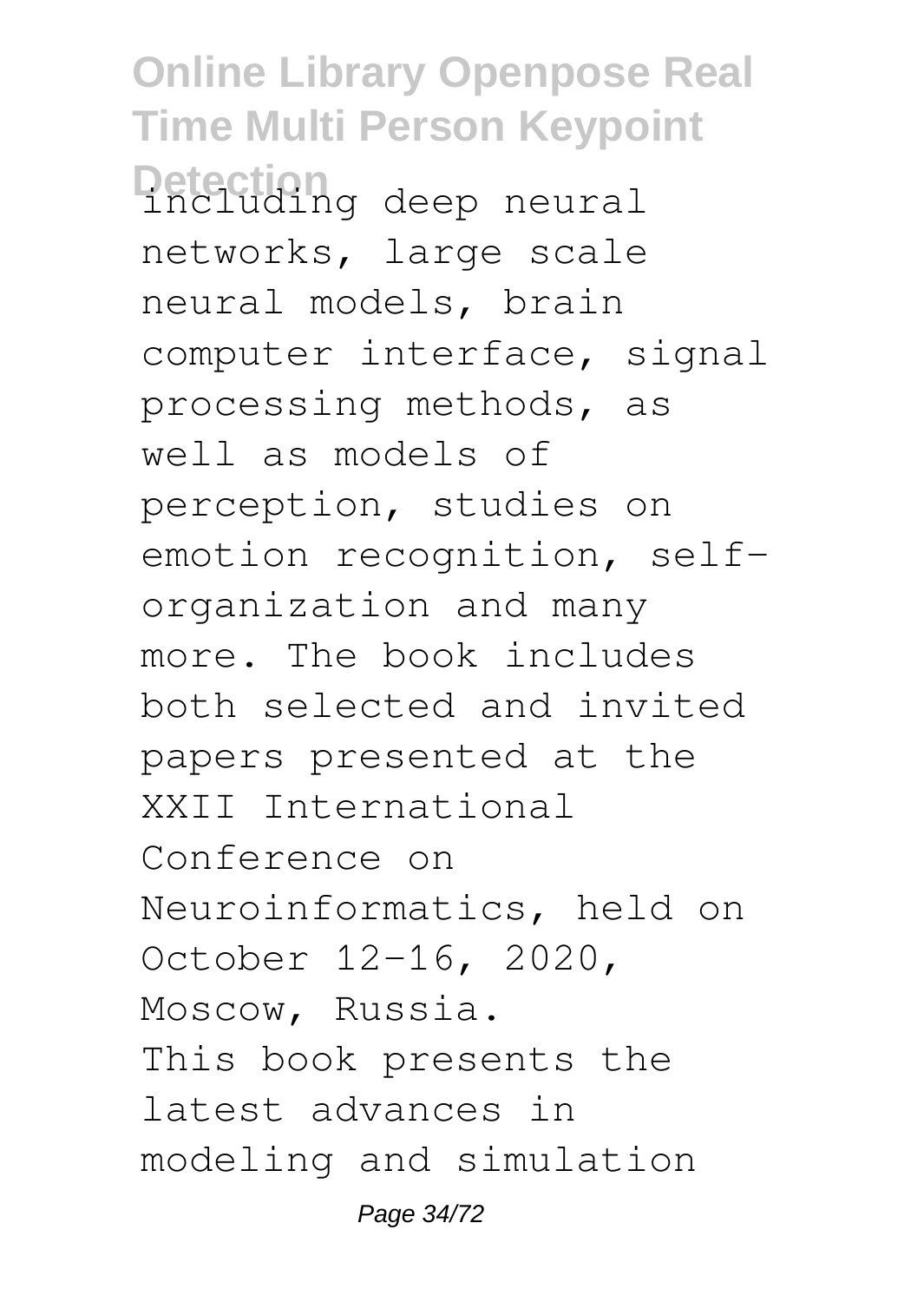**Online Library Openpose Real Time Multi Person Keypoint Detection** for human factors research. It reports on cutting-edge simulators such as virtual and augmented reality, multisensory environments, and modeling and simulation methods used in various applications, including surgery, military operations, occupational safety, sports training, education, transportation and robotics. Based on two AHFE 2020 Virtual Conferences such as the AHFE 2020 Virtual Conference on Human Factors and Simulation and Page 35/72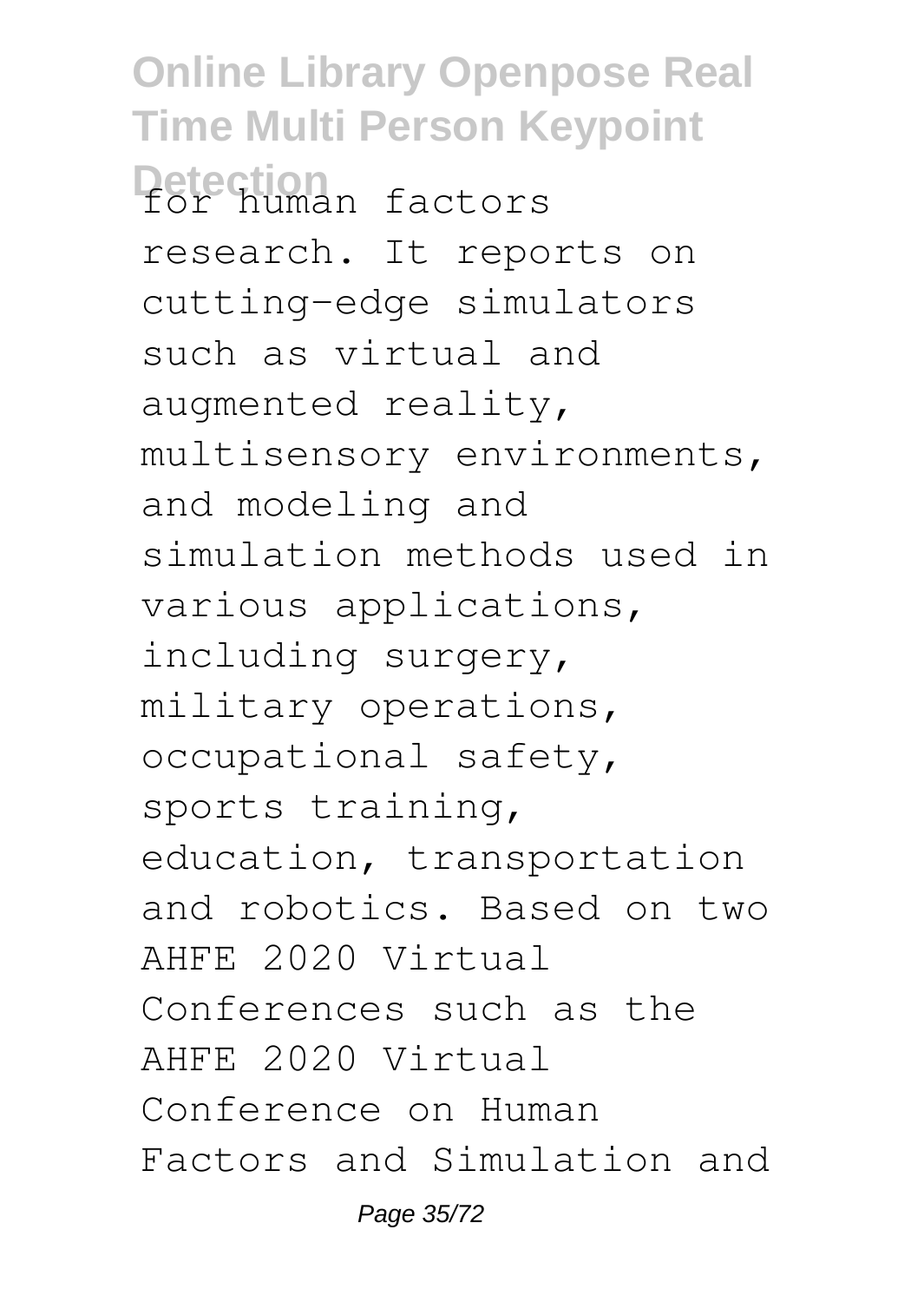**Online Library Openpose Real Time Multi Person Keypoint** Petection 2020 Virtual Conference on Digital Human Modeling and Applied Optimization, held on July 16–20, 2020, the book serves as a timely reference guide for researchers and practitioners developing new modeling and simulation tools for analyzing or improving human performance. It also offers a unique resource for modelers seeking insights into human factors research and more feasible and reliable computational tools to foster advances in this

Page 36/72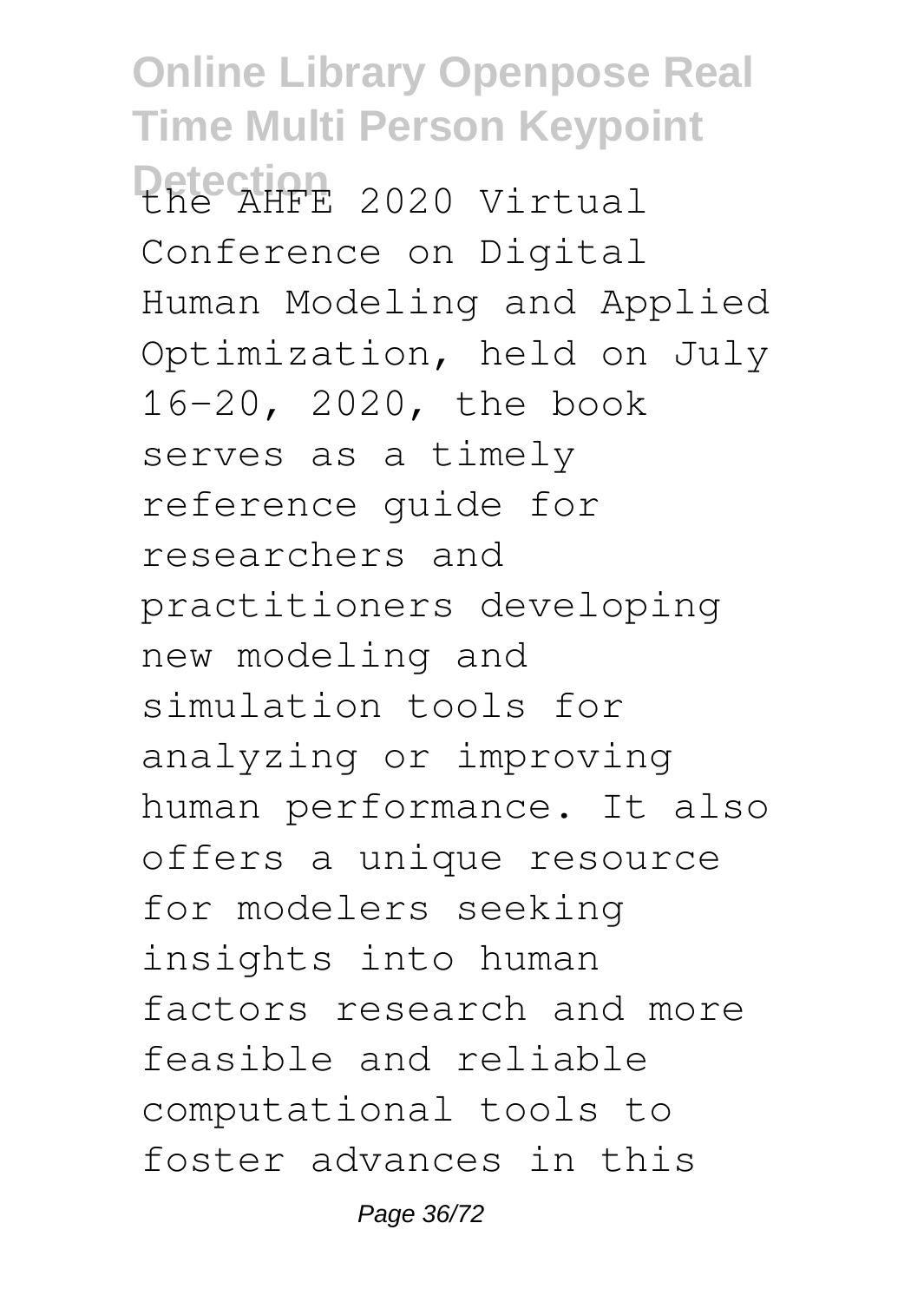**Online Library Openpose Real Time Multi Person Keypoint** Detection<br>exciting field. Select Proceedings of CISCON 2020 Highlights of Practical Applications of Agents, Multi-Agent Systems, and Complexity: The PAAMS Collection 26th International Workshop, IW-FCV 2020, Ibusuki, Kagoshima, Japan, February 20–22, 2020, Revised Selected Papers Computational Vision and Bio-Inspired Computing Cognitive Multitasking – Towards Augmented Intelligence 16th European Conference, Glasgow, UK, August 23–28, Page 37/72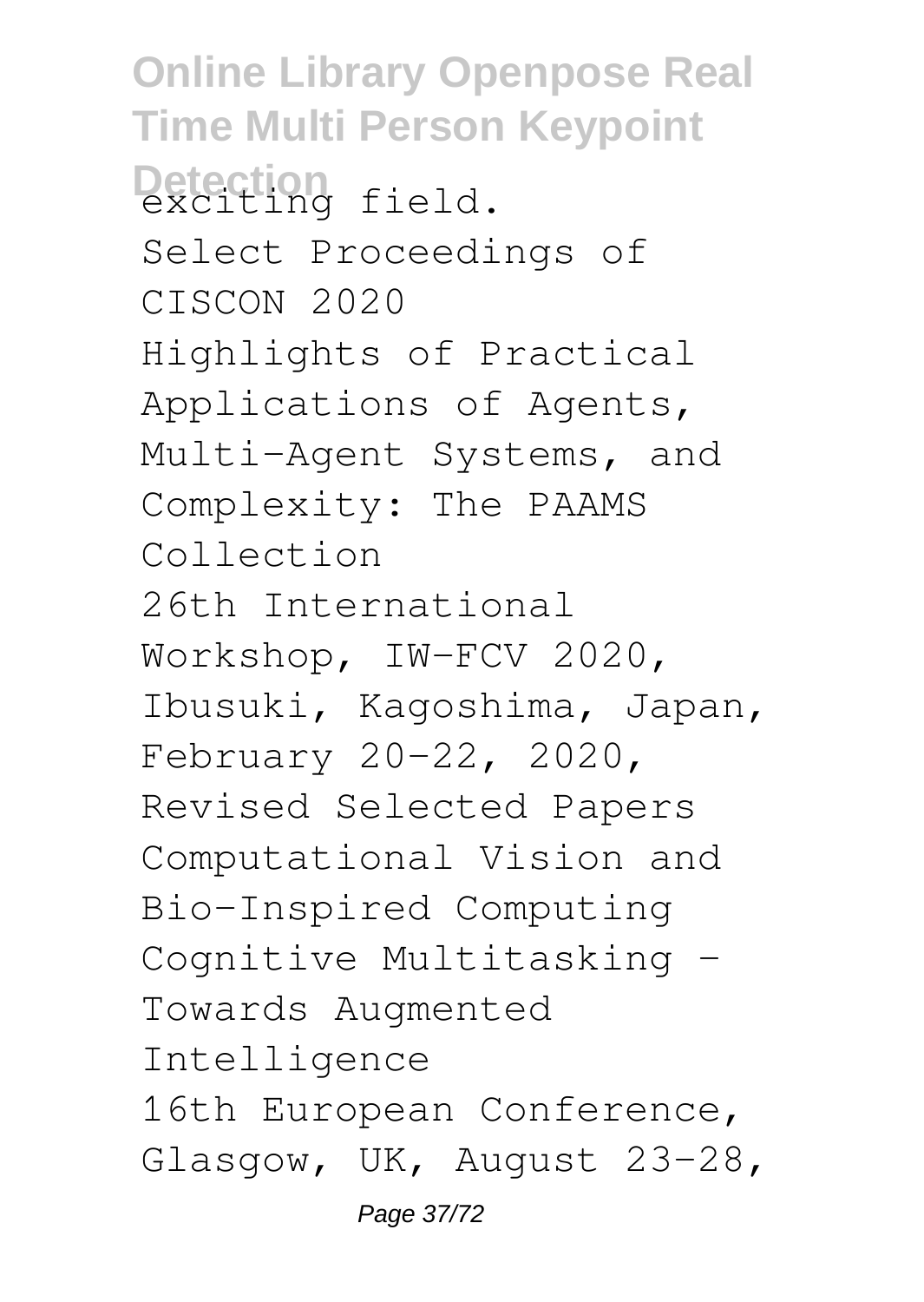**Online Library Openpose Real Time Multi Person Keypoint Detection** 2020, Proceedings, Part II Algorithms and Applications ICCVBIC 2019 *This book is a collection of peer-reviewed best selected research papers presented at 3rd International Conference on Computer Networks and Inventive Communication Technologies (ICCNCT 2020). The book covers new results in theory, methodology, and applications of computer networks and data communications. It includes original papers on computer networks, network protocols* Page 38/72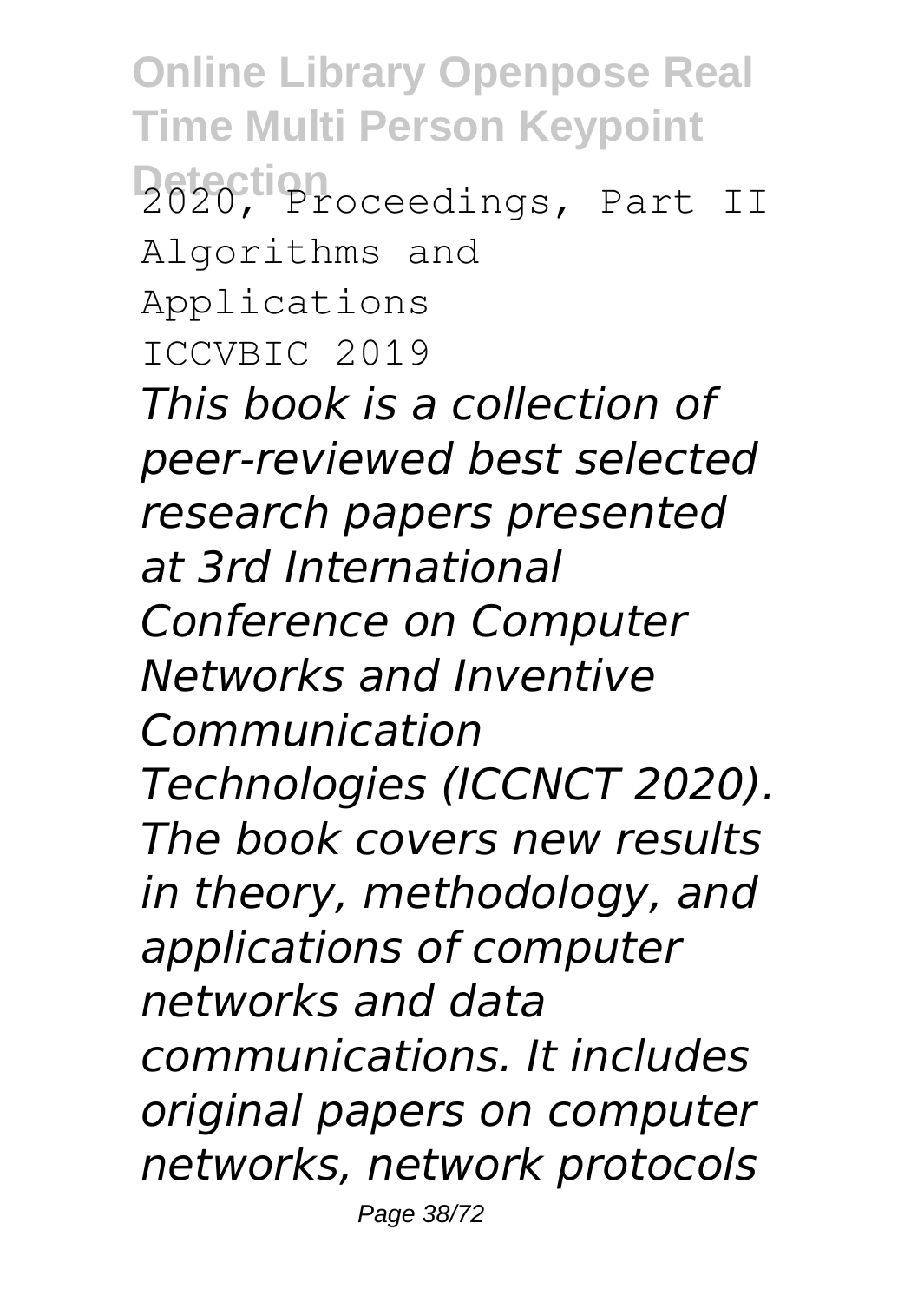**Online Library Openpose Real Time Multi Person Keypoint Detection** *and wireless networks, data communication technologies, and network security. The proceedings of this conference is a valuable resource, dealing with both the important core and the specialized issues in the areas of next generation wireless network design, control, and management, as well as in the areas of protection, assurance, and trust in information security practice. It is a reference for researchers, instructors, students, scientists, engineers, managers, and industry practitioners for* Page 39/72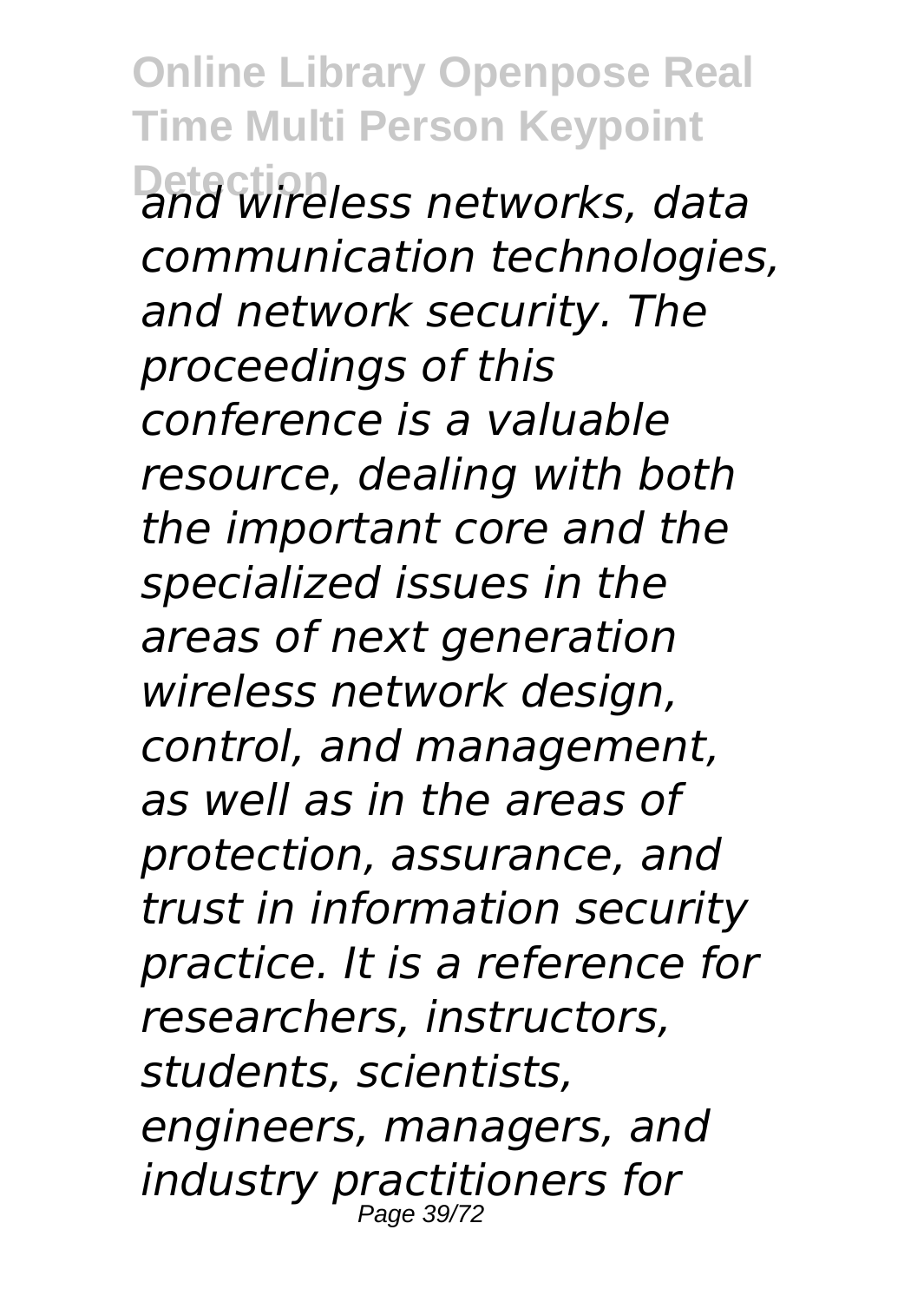**Online Library Openpose Real Time Multi Person Keypoint Detection** *advance work in the area. This two-volume set LNCS 10904 and 10905 constitutes the refereed proceedings of the 20th International Conference on Human Interface and the Management of Information, HIMI 2018, held as part of HCI International 2018 in Las Vegas, NV, USA, in July 2018.The total of 1170 papers and 195 posters included in the 30 HCII 2018 proceedings volumes was carefully reviewed and selected from 4373 submissions. The 56 papers presented in this volume* Page 40/72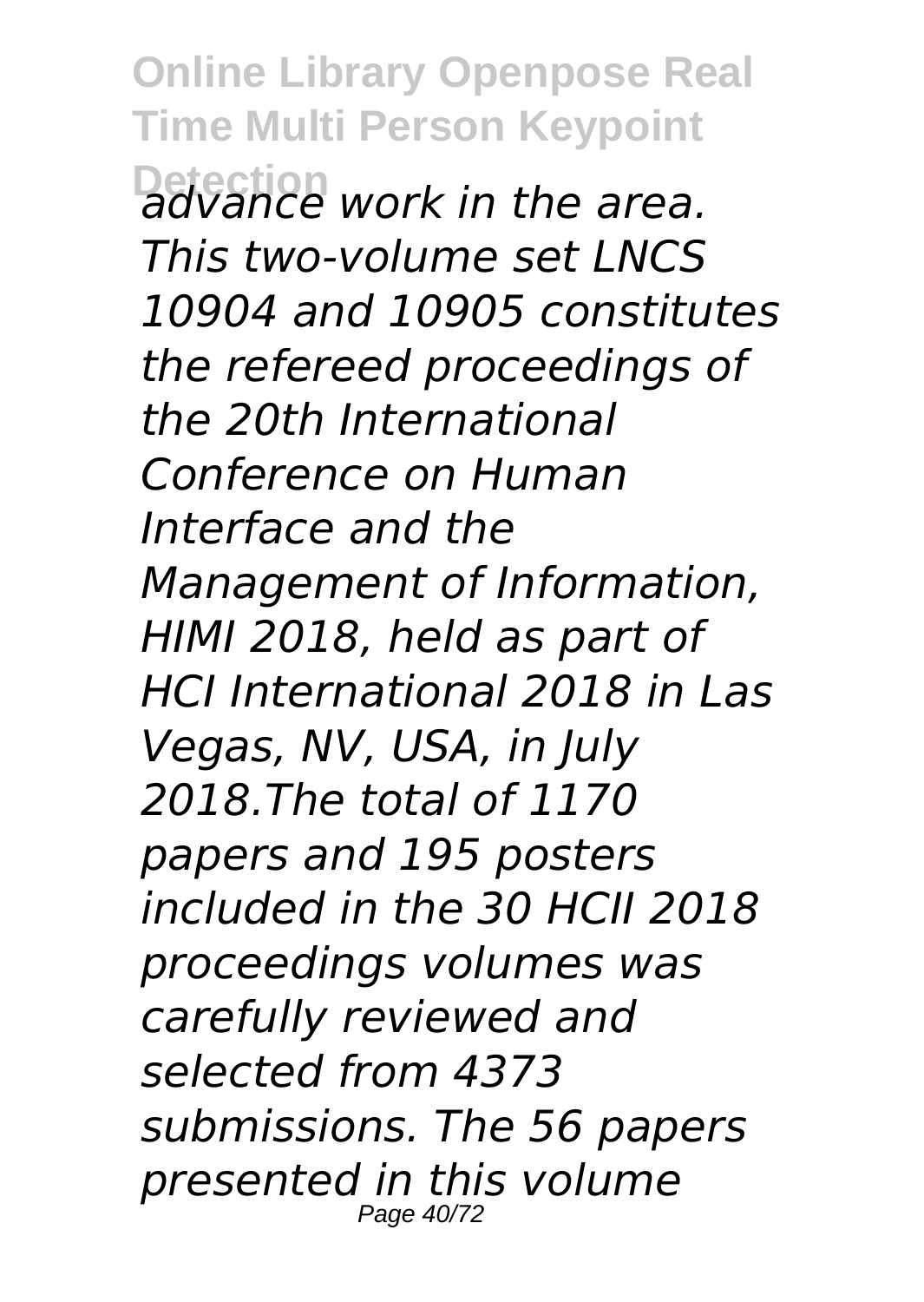**Online Library Openpose Real Time Multi Person Keypoint Detection** *were organized in topical sections named: information visualization; multimodal interaction; information in virtual and augmented reality; information and vision; and text and data mining and analytics. Smart Sensors Measurements and InstrumentationSelect Proceedings of CISCON 2020Springer Nature This book presents various computational and cognitive modeling approaches in the areas of health, education, finance, environment, engineering, commerce, and* Page 41/72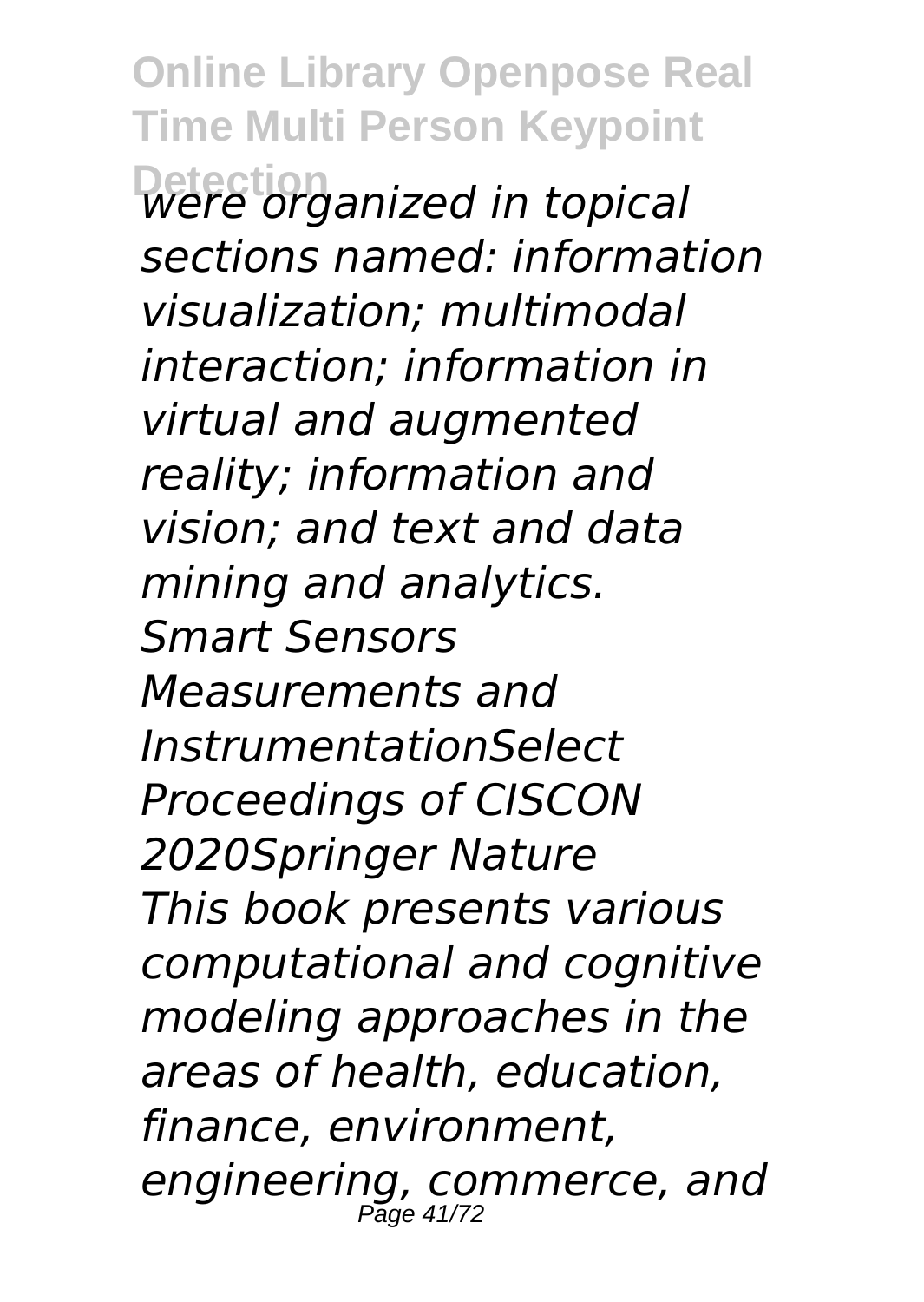**Online Library Openpose Real Time Multi Person Keypoint Detection** *industry. It is a collection of selected conference papers presented at the International Conference on Trends in Computational and Cognitive Engineering (TCCE 2020). It shares cutting-edge insights and ideas from mathematicians, engineers, scientists, and researchers and discusses fresh perspectives on problem solving in a range of research areas. Image Analysis 11th International Conference, DHM 2020, Held as Part of the 22nd HCI International Conference,* Page 42/72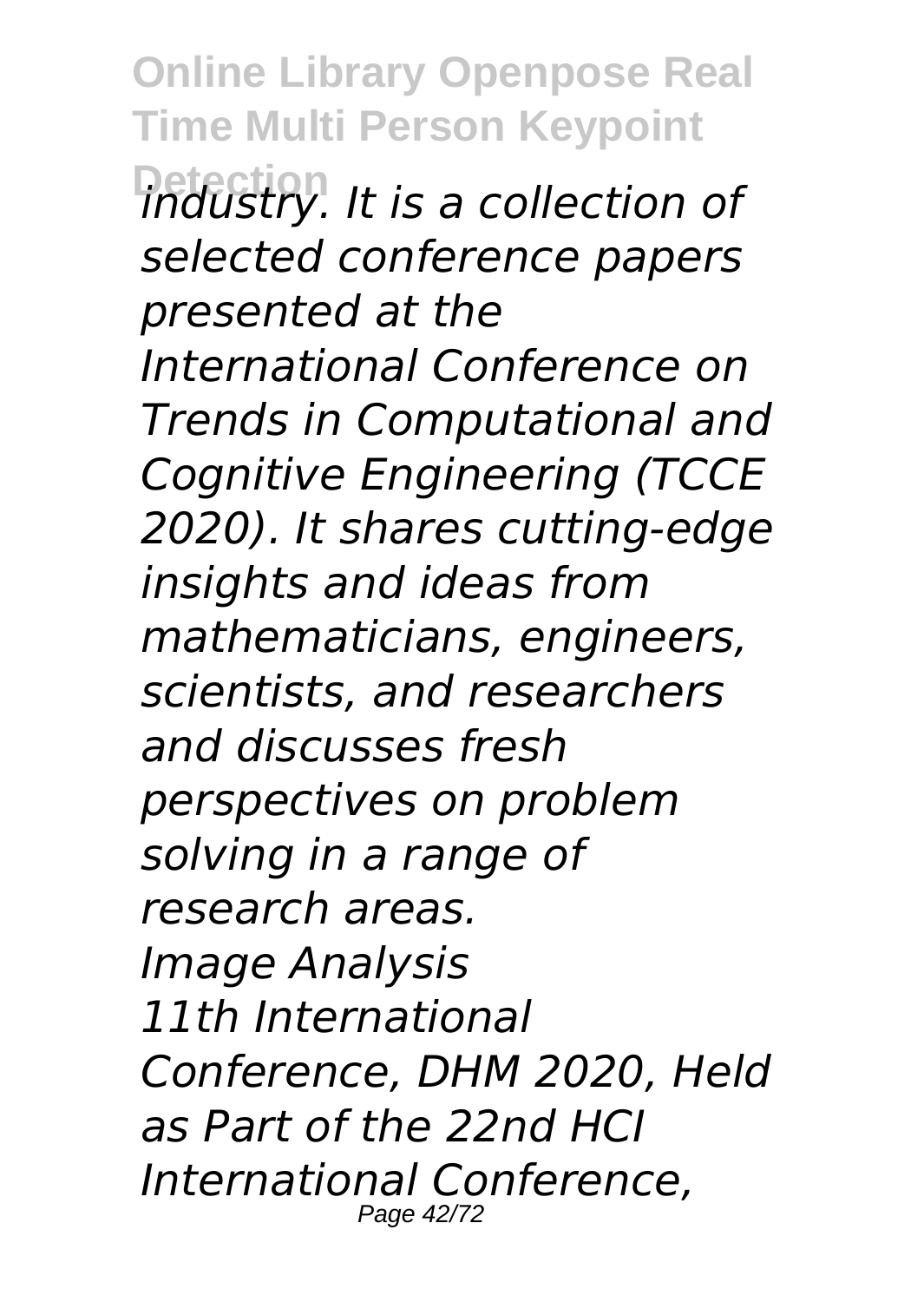**Online Library Openpose Real Time Multi Person Keypoint Detection** *HCII 2020, Copenhagen, Denmark, July 19–24, 2020, Proceedings, Part I Machine Learning and Knowledge Extraction Proceedings of CLAIB-CNIB 2019, October 2-5, 2019, Cancún, México Advanced Technologies for Humanity Computer Networks and Inventive Communication Technologies Advances in Simulation and Digital Human Modeling Contactless Human Activity Analysis*

This book constitutes the proceedings of the Third International Conference on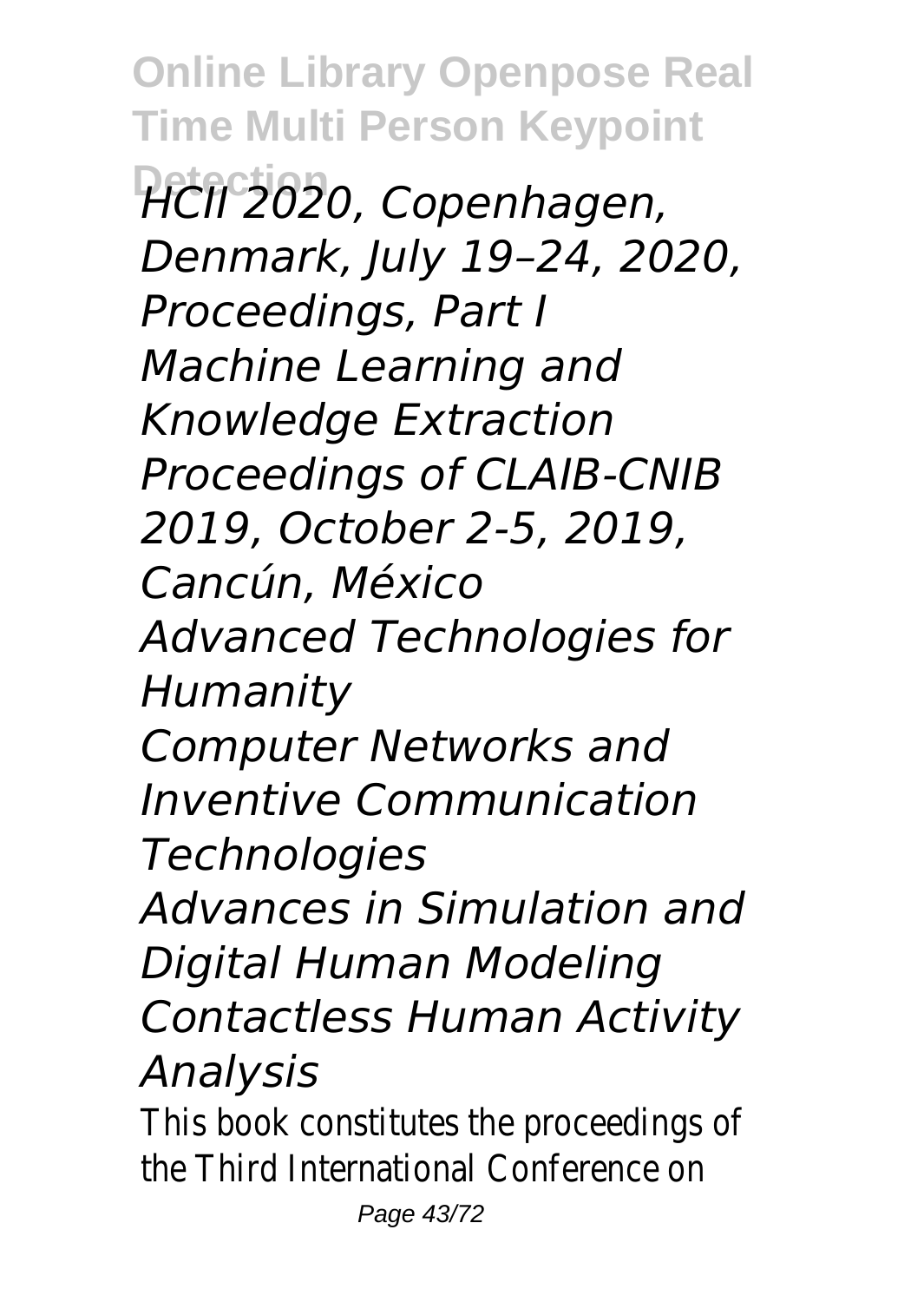**Detection** Edge Computing, EDGE 2019, held in San Diego, CA, USA, in June 2019. The 5 full papers and 1 short paper presented in this volume were carefully reviewed and selected from 14 submissions. The contributions deal with the latest fundamental advances in the state of the art and practice of edge computing, identifying emerging research topics and defining the future of edge computing. The book Intelligent Systems and Applications - Proceedings of the 2020 Intelligent Systems Conference is a remarkable collection of chapters covering a wider range of topics in areas of intelligent systems and artificial intelligence and their applications to the real world. The Conference attracted a total of 545 submissions from many academic pioneering researchers, scientists, industrial engineers, students from all around the world. These Page 44/72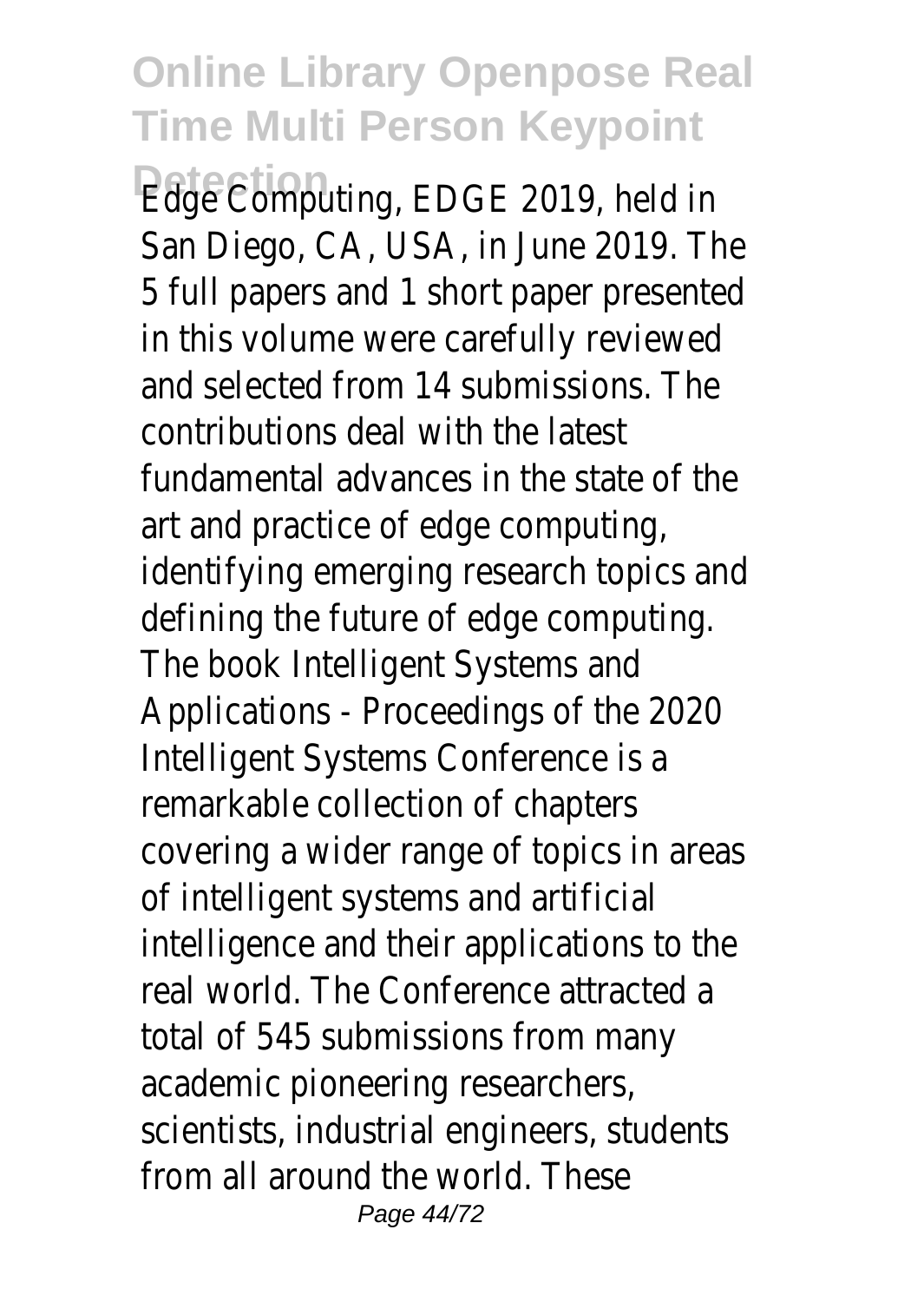**Rubmissions underwent a double-blind** peer review process. Of those 545 submissions, 177 submissions have been selected to be included in these proceedings. As intelligent systems continue to replace and sometimes outperform human intelligence in decision-making processes, they have enabled a larger number of problems to be tackled more effectively.This branching out of computational intelligence in several directions and use of intelligent systems in everyday applications have created the need for such an international conference which serves as a venue to report on up-to-theminute innovations and developments. This book collects both theory and application based chapters on all aspects of artificial intelligence, from classical to intelligent scope. We hope that readers find the volume interesting and valuable; Page 45/72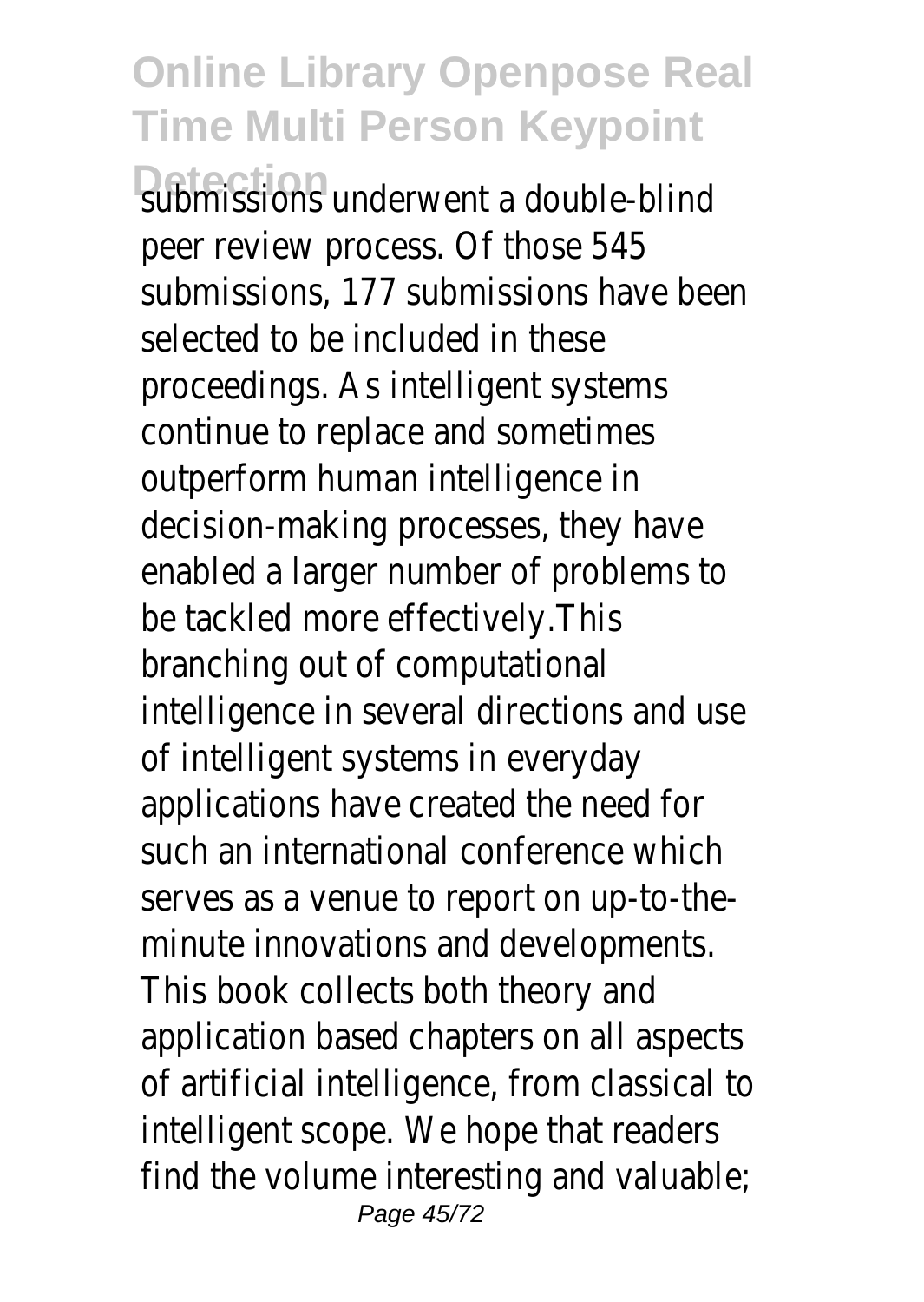**Detection** it provides the state of the art intelligent methods and techniques for solving real world problems along with a vision of the future research.

This volume constitutes the refereed proceedings of the 21st Scandinavian Conference on Image Analysis, SCIA 2019, held in Norrköping, Sweden, in June 2019. The 40 revised papers presented were carefully reviewed and selected from 63 submissions. The contributions are structured in topical sections on Deep convolutional neural networks; Feature extraction and image analysis; Matching, tracking and geometry; and Medical and biomedical image analysis.?

This book constitutes the refereed proceedings of the 19th International Conference on Ad-Hoc, Mobile, and Wireless Networks, ADHOC-NOW 2020, held in Bari, Italy, in October 2020.\* The Page 46/72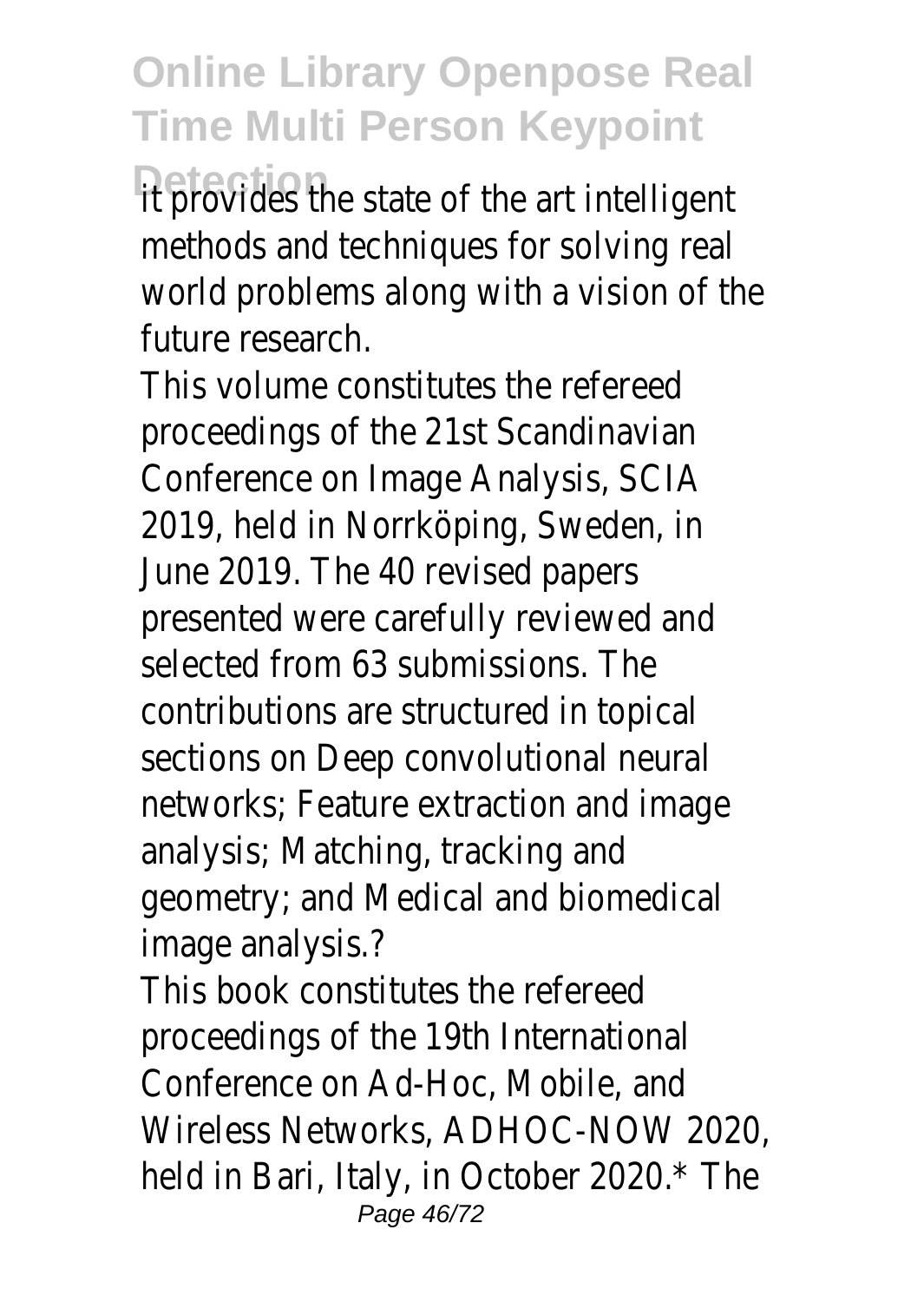19 full and 4 short papers presented were carefully reviewed and selected from 39 submissions. The papers provide an indepth and stimulating view on the new frontiers in the field of mobile, ad hoc and wireless computing. They are organized in the following topical sections: intelligent, programmable and delay- and disruption- tolerant networks; internet of drones and smart mobility; internet of things and internet of medical things; secure communication protocols and architectures; and wireless systems. \*The conference was held virtually due to the COVID-19 pandemic. Proceedings of Second International Conference on Computing, Communications, and Cyber-Security ICITS 2021, Volume 1 Proceedings of the 15th International Conference on Complex, Intelligent and Software Intensive Systems (CISIS-2021) Page 47/72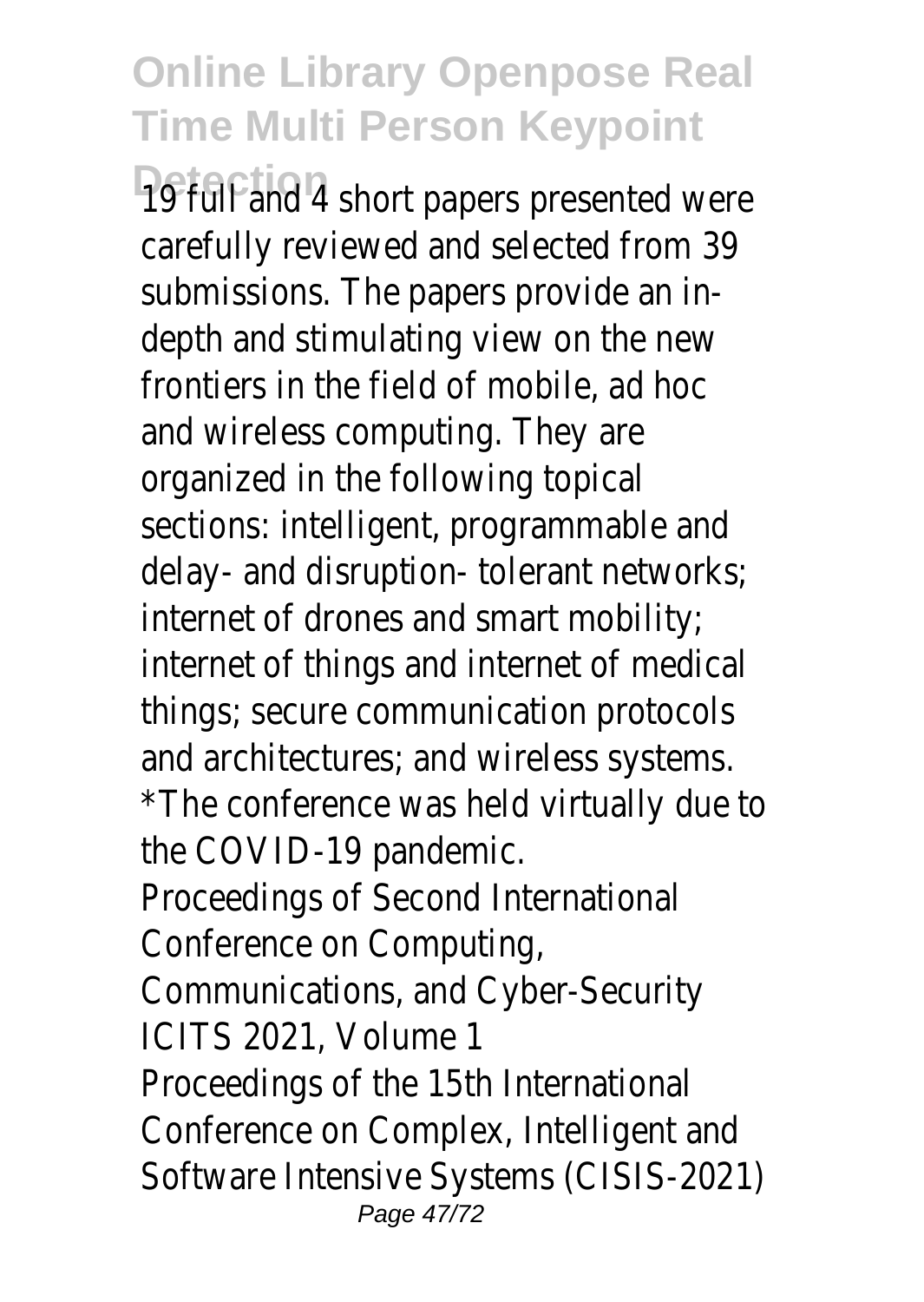**Detection** 17th International Conference, ICIC 2021, Shenzhen, China, August 12–15, 2021, Proceedings, Part I Complex, Intelligent and Software Intensive Systems 5th International Conference, Held as Part of the Services Conference Federation, SCF 2021, Virtual Event, December 10–14, 2021, Proceedings Intelligent Technologies and Applications Proceedings of the 1st International Conference on Data Science, Machine Learning and Applications This book gathers the proceedings of the Sixth International Conference on Computational Science and Technology 2019 (ICCST2019), held in Kota Kinabalu, Malaysia, on 29-30 August 2019. The<br>Page 48/72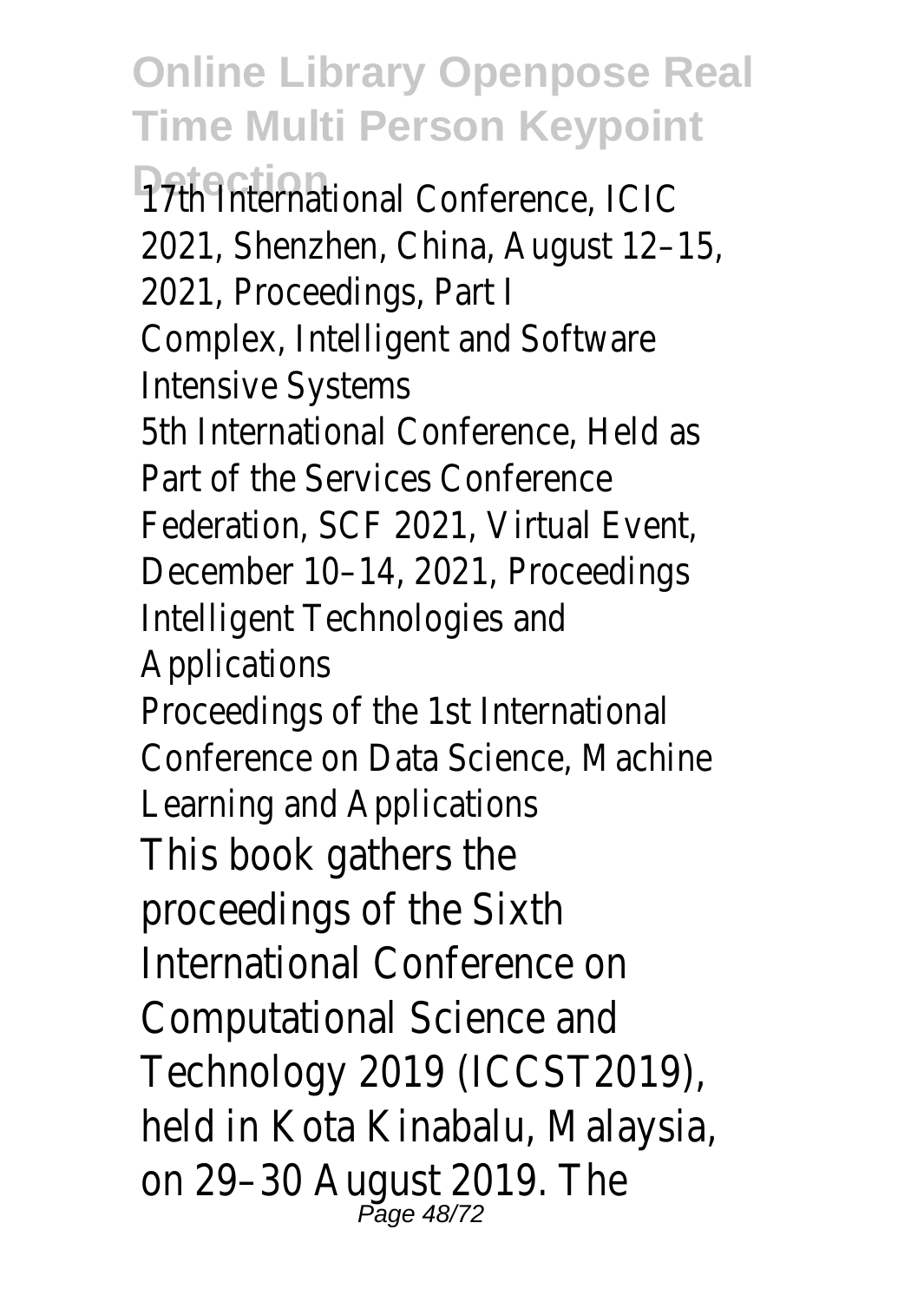**Online Library Openpose Real Time Multi Person Keypoint Detection** respective contributions offer practitioners and researchers a range of new computational techniques and solutions, identify emerging issues, and outline future research directions, while also showing them how to apply the latest large-scale, highperformance computational methods.

This book constitutes the refereed post-conference proceedings of the Third International Conference on Intelligent Technologies and Applications, INTAP 2020, held in Grimstad, Norway, in September 2020. The 30 revised full papers and 4 revised short Page 49/72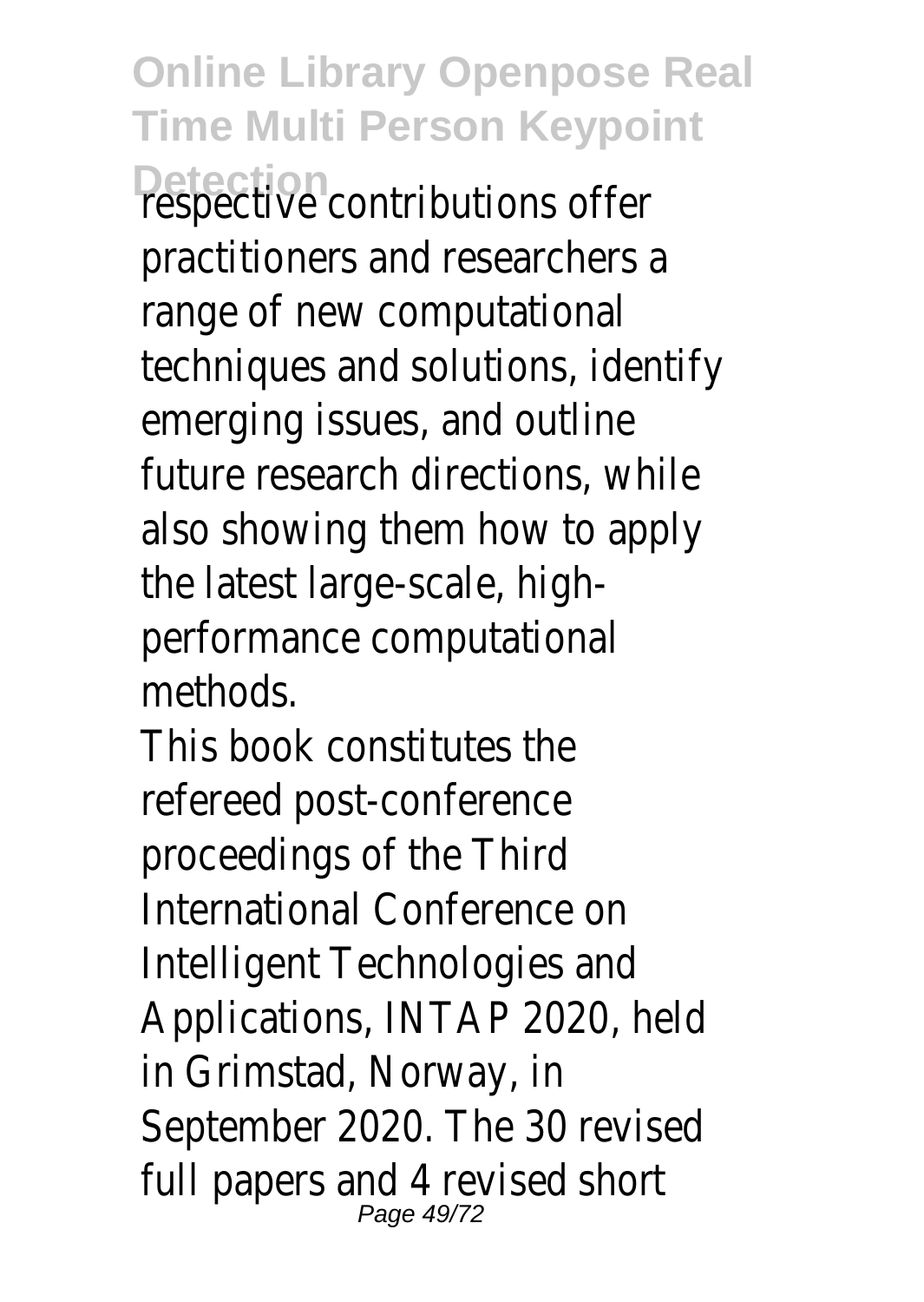**Online Library Openpose Real Time Multi Person Keypoint Detection** papers presented were carefully reviewed and selected from 117 submissions. The papers of this volume are organized in topical sections on image, video processing and analysis; security and IoT; health and AI; deep learning; biometrics; intelligent environments; intrusion and malware detection; and AIRLEAs.

This book presents the proceedings of the 21st Congress of the International Ergonomics Association (IEA 2021), held online on June 13-18, 2021. By highlighting the latest theories and models, as well as cutting-edge technologies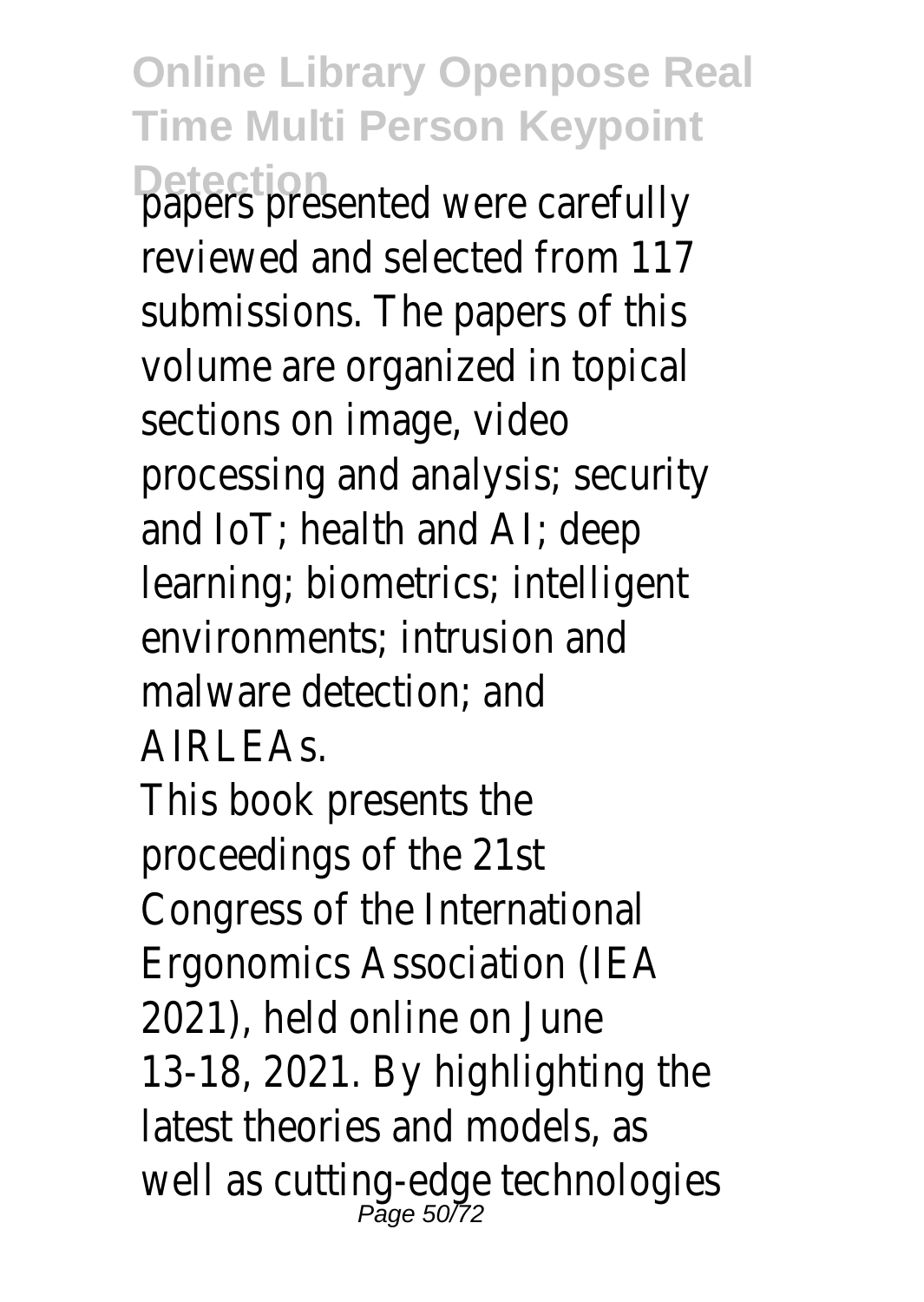**Online Library Openpose Real Time Multi Person Keypoint Detection** and applications, and by combining findings from a range of disciplines including engineering, design, robotics, healthcare, management, computer science, human biology and behavioral science, it provides researchers and practitioners alike with a comprehensive, timely guide on human factors and ergonomics. It also offers an excellent source of innovative ideas to stimulate future discussions and developments aimed at applying knowledge and techniques to optimize system performance, while at the same time promoting the health, safety and wellbeing<br>Page 51/72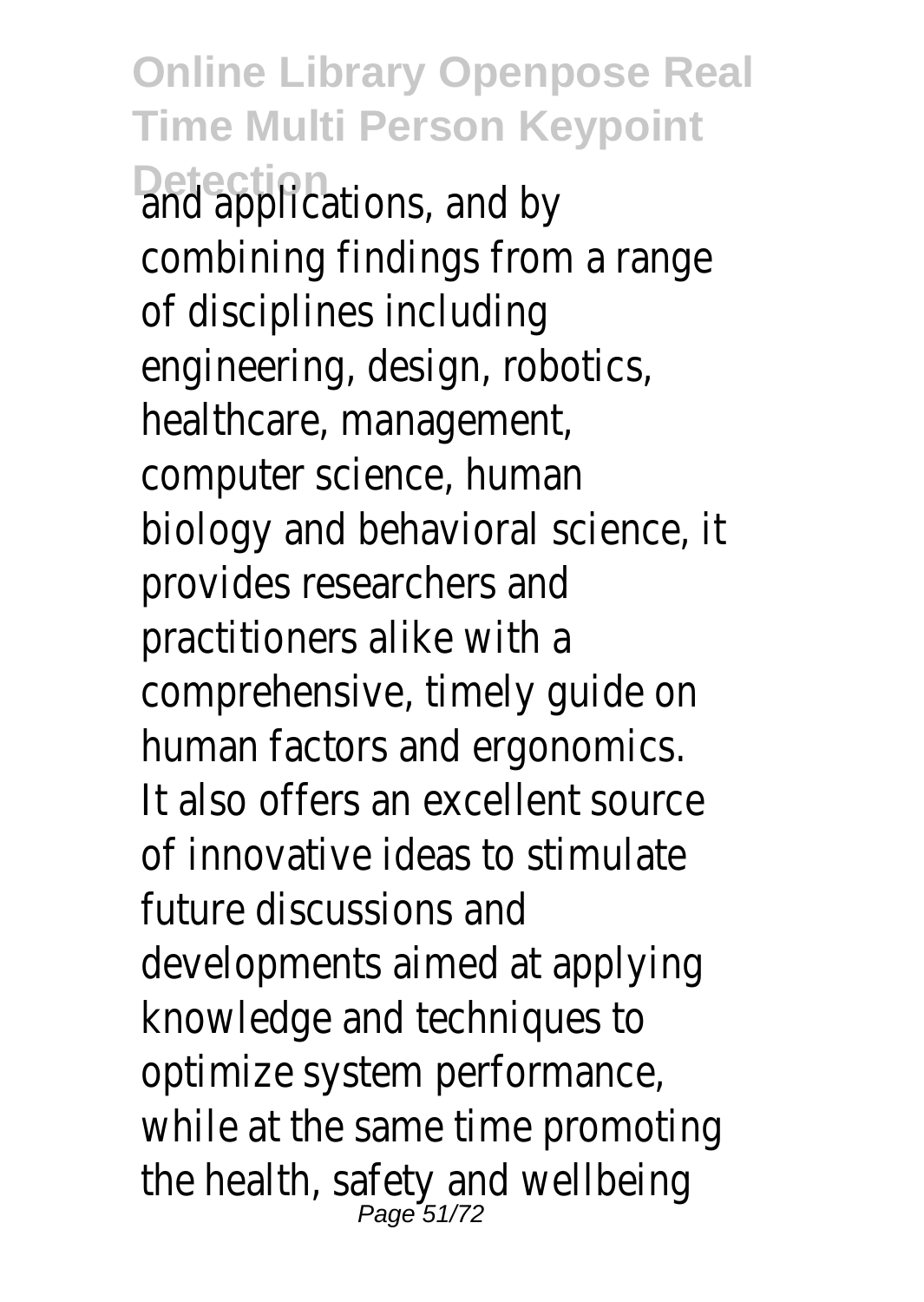**Online Library Openpose Real Time Multi Person Keypoint Detection** of individuals. The proceedings include papers from researchers and practitioners, scientists and physicians, institutional leaders, managers and policy makers that contribute to constructing the Human Factors and Ergonomics approach across a variety of methodologies, domains and productive sectors. This volume includes papers addressing the following topics: Ergonomics in Design for All, Human Factors and Sustainable Development, Gender and Work, Slips Trips and Falls, Visual Ergonomics, Ergonomics for children and Educational Environments, Ageing and Work. Page 52/72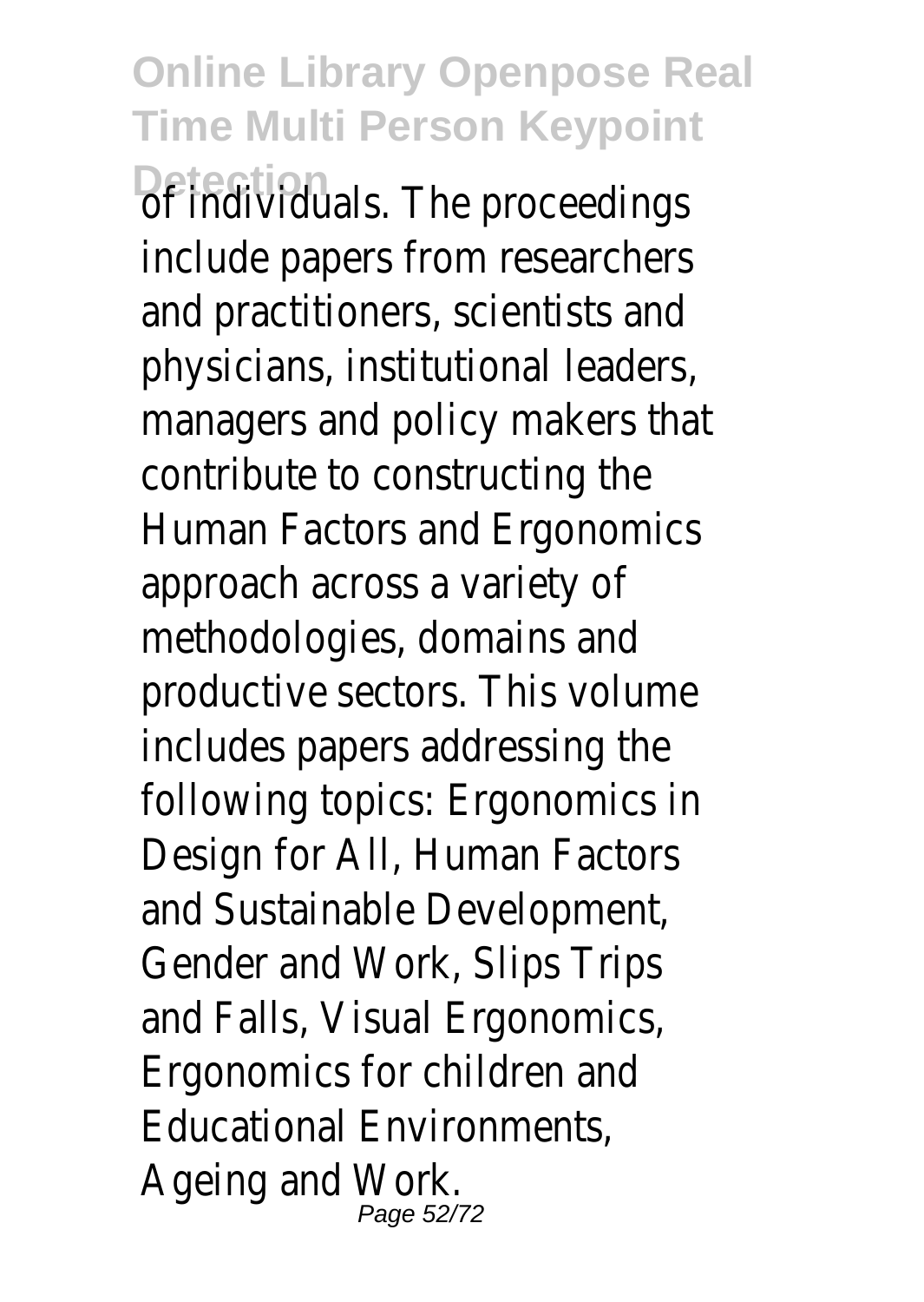**Online Library Openpose Real Time Multi Person Keypoint Detection** This proceedings book presents state-of-the-art research innovations in computational vision and bio-inspired techniques. Due to the rapid advances in the emerging information, communication and computing technologies, the Internet of Things, cloud and edge computing, and artificial intelligence play a significant role in the computational vision context. In recent years, computational vision has contributed to enhancing the methods of controlling the operations in biological systems, like ant colony optimization, neural networks, and immune Page 53/72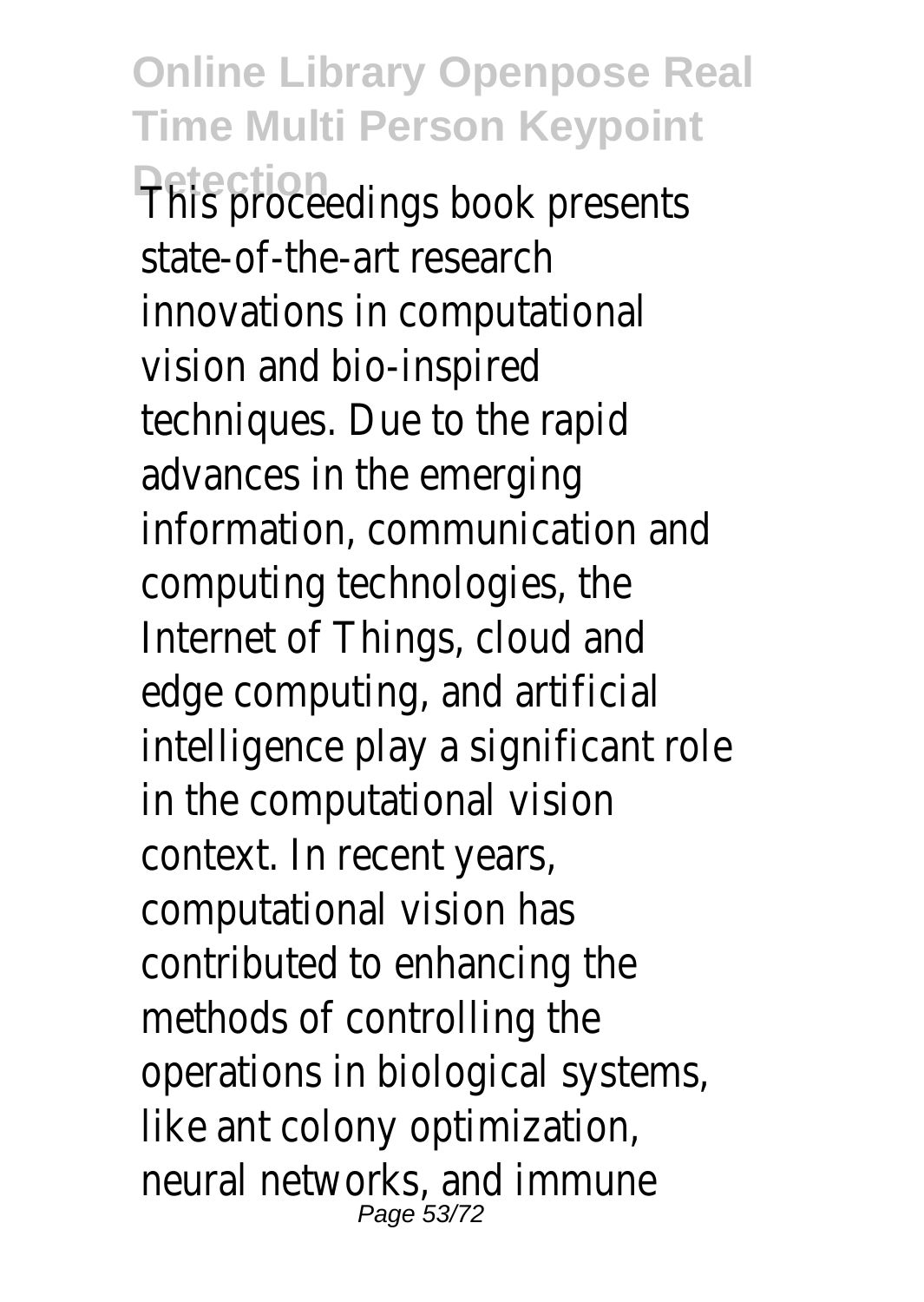**Online Library Openpose Real Time Multi Person Keypoint Detection** systems. Moreover, the ability of computational vision to process a large number of data streams by implementing new computing paradigms has been demonstrated in numerous studies incorporating computational techniques in the emerging bio-inspired models. The book reveals the theoretical and practical aspects of bioinspired computing techniques, like machine learning, sensorbased models, evolutionary optimization, and big data modeling and management, that make use of effectual computing processes in the bio-inspired systems. As such it contributes Page 54/72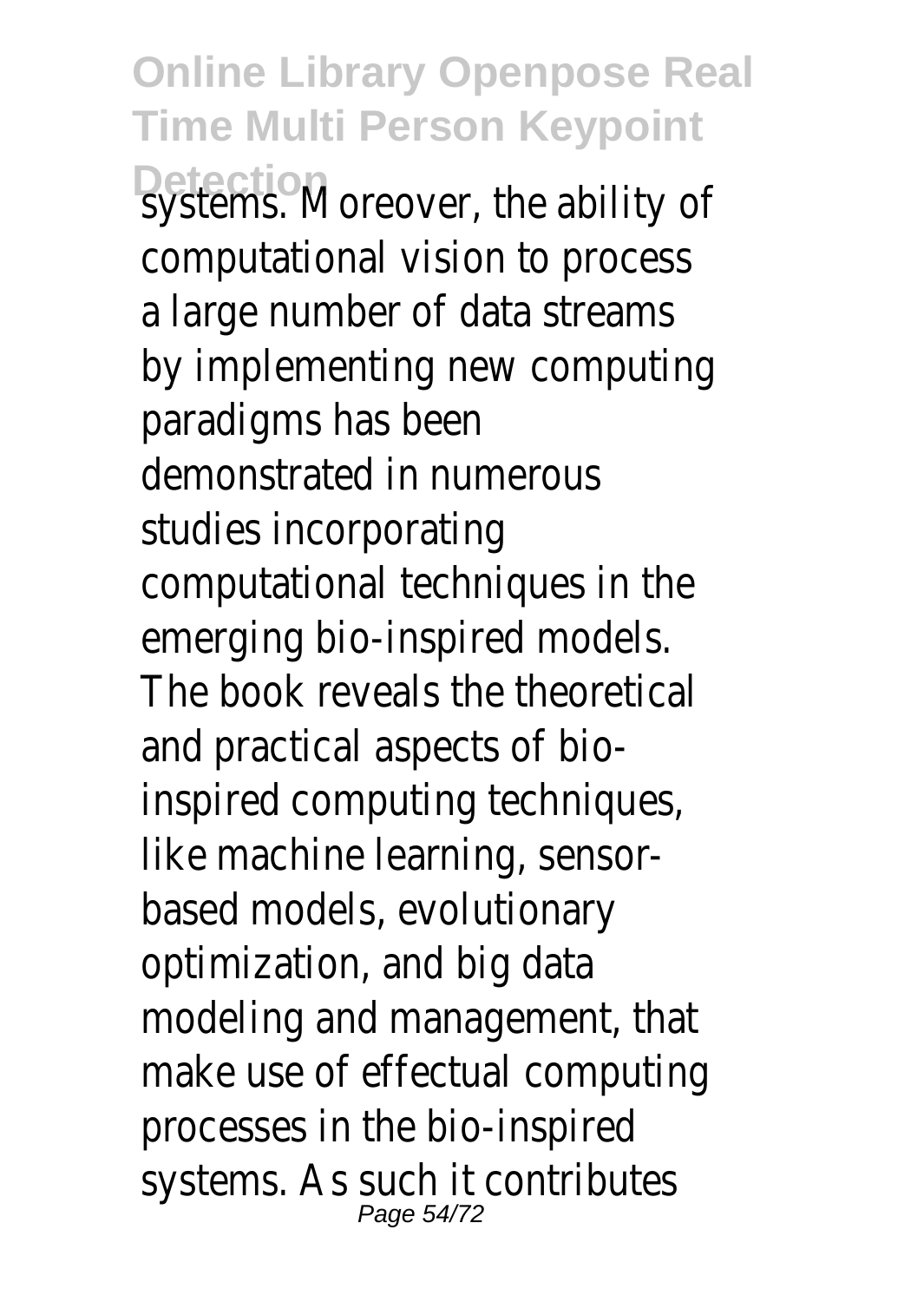**Online Library Openpose Real Time Multi Person Keypoint Detection**<br>To the novel research that focuses on developing bioinspired computing solutions for various domains, such as human–computer interaction, image processing, sensor-based single processing, recommender systems, and facial recognition, which play an indispensable part in smart agriculture, smart city, biomedical and business intelligence applications. Edge Computing – EDGE 2019 Smart Sensors Measurements and Instrumentation Frontier Computing Intelligent Computing Theories and Application Performing Arts and Digital Page 55/72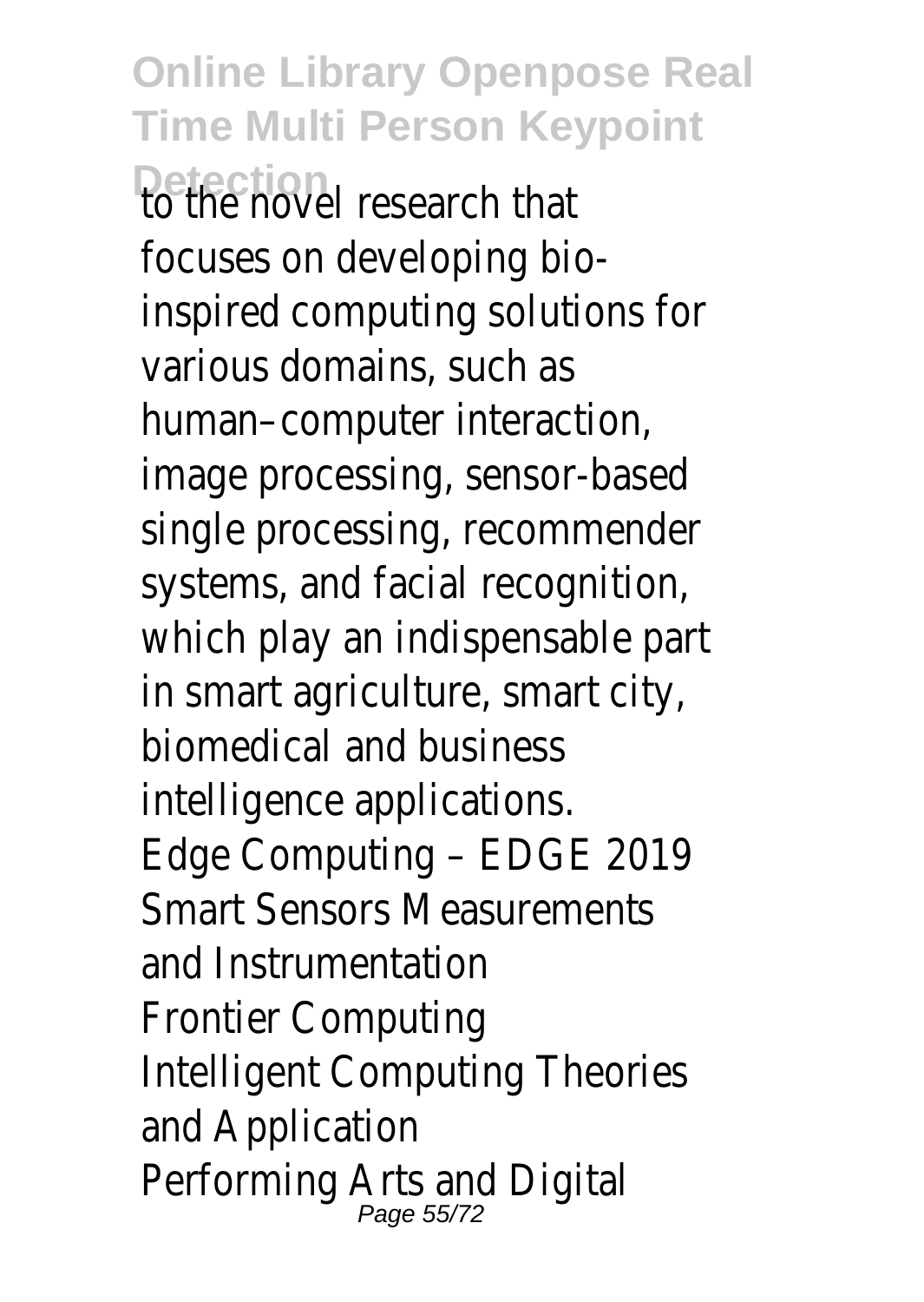**Online Library Openpose Real Time Multi Person Keypoint Detection** Humanities Proceedings of International Conference on Trends in Computational and Cognitive Engineering Proceedings of 2020 International Conference on Guidance, Navigation and Control, ICGNC 2020, Tianjin, China, October 23–25, 2020 Computational Science and **Technology** This book features the latest theoretical results and techniques in the field of guidance, navigation, and control (GNC) of vehicles and aircraft. It covers a range of topics, including, but not limited to, Page 56/72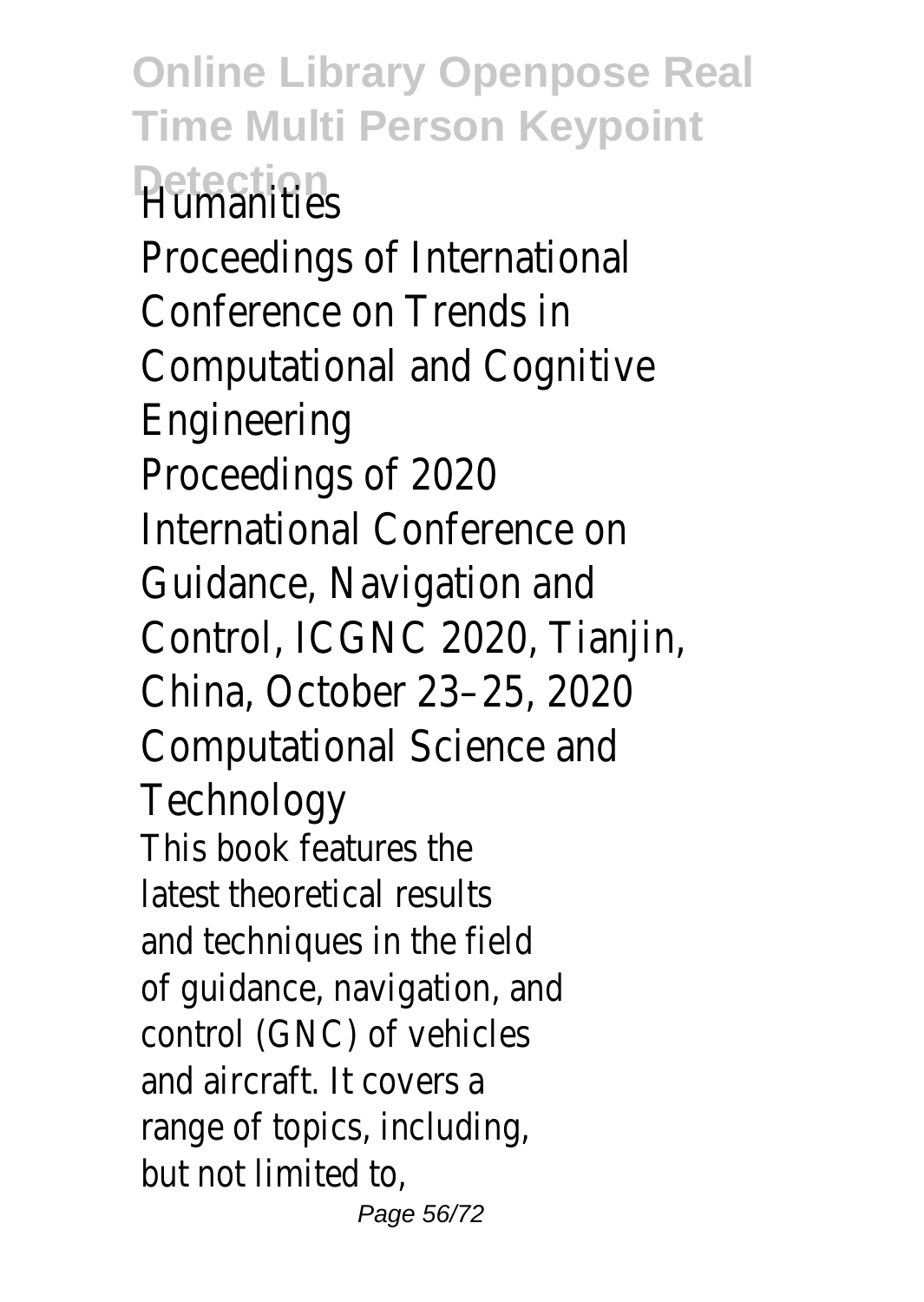**intelligent** computing communication and control; new methods of navigation, estimation, and tracking; control of multiple moving objects; manned and autonomous unmanned systems; guidance, navigation, and control of miniature aircraft; and sensor systems for guidance, navigation, and control. Presenting recent advances in the form of illustrations, tables, and text, it also provides detailed information of a number of the studies, to offer readers insights for their own research. In addition, the book addresses fundamental concepts and studies in the development Page 57/72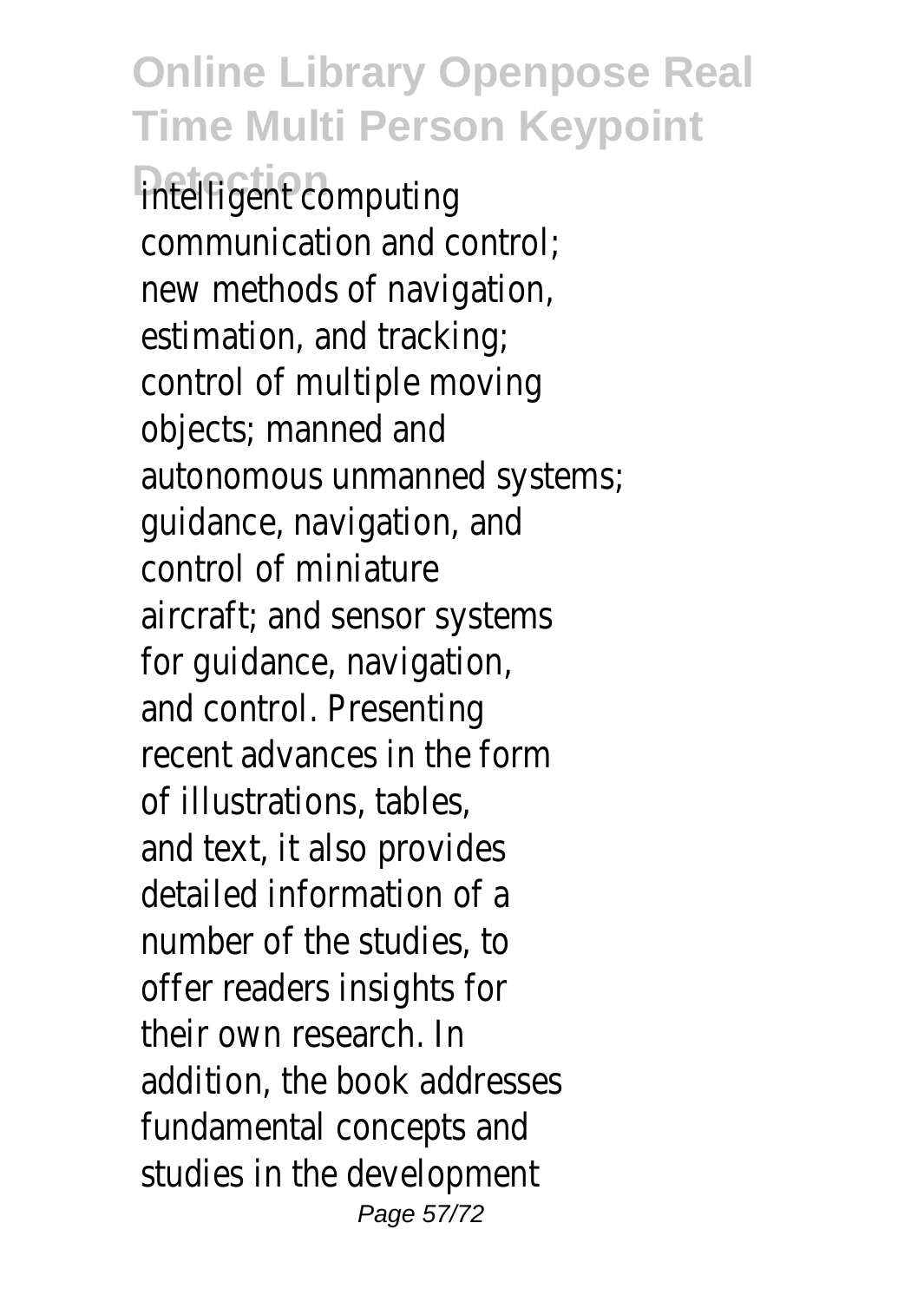**Of GNC, making it a valuable** resource for both beginners and researchers wanting to further their understanding of guidance, navigation, and control.

This two-volume set constitutes the refereed proceedings of the 15th International Conference on Universal Access in Human-Computer Interaction, UAHCI 2021, held as part of the 23rd International Conference, HCI International 2021, held as a virtual event, in July 2021. The total of 1276 papers and 241 posters included in the 39 HCII 2021 proceedings volumes was carefully reviewed and Page 58/72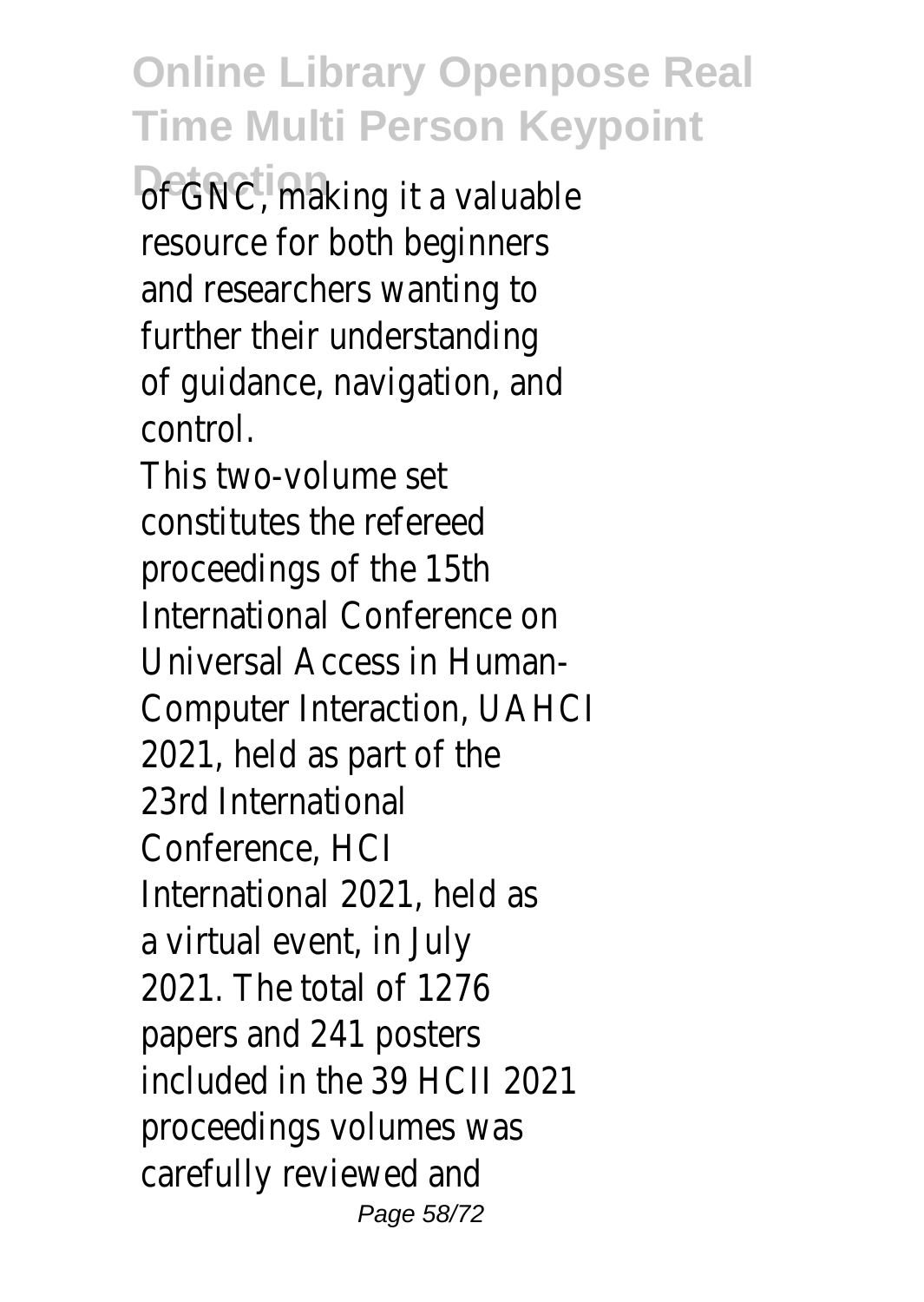*<u>Refected</u>* from 5222 submissions. UAHCI 2021 includes a total of 84 papers; they focus on topics related to universal access methods, techniques and practices, studies on accessibility, design for all, usability, UX and technology acceptance, emotion and behavior recognition for universal access, accessible media, access to learning and education, as well universal access to virtual and intelligent assistive environments. This book gathers the proceedings of the International Conference on Advanced Technologies for Page 59/72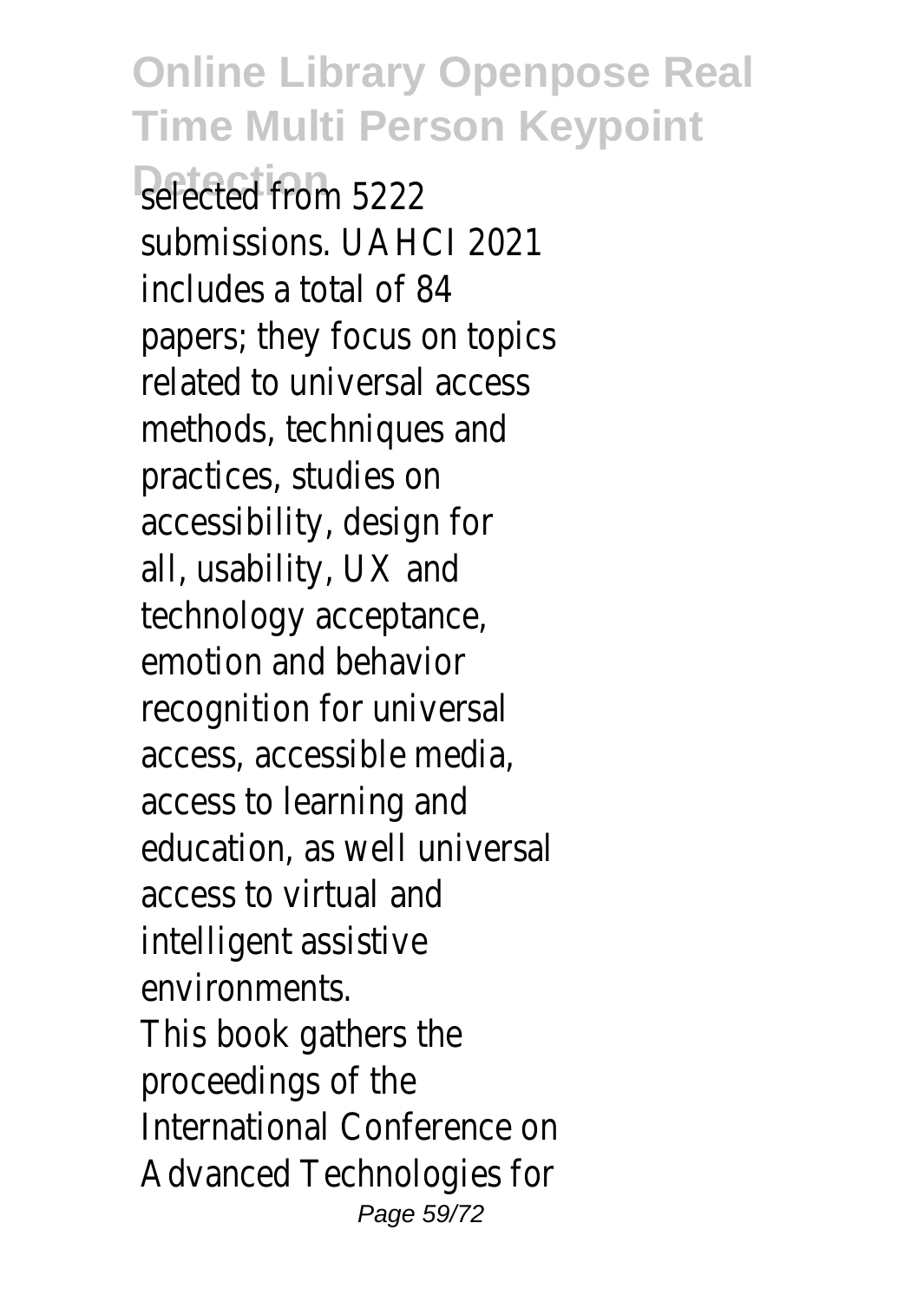**Detection** Humanity (ICATH'2021), held on November 26-27, 2021, in INSEA, Rabat, Morocco. ICATH'2021 was jointly coorganized by the National Institute of Statistics and Applied Economics (INSEA) in collaboration with the Moroccan School of Engineering Sciences (EMSI), the Hassan II Institute of Agronomy and Veterinary Medicine (IAV-Hassan II), the National Institute of Posts and Telecommunications (INPT), the National School of Mineral Industry (ENSMR), the Faculty of Sciences of Rabat (UM5-FSR), the National School of Applied Sciences of Kenitra (ENSAK) and the Future University in Page 60/72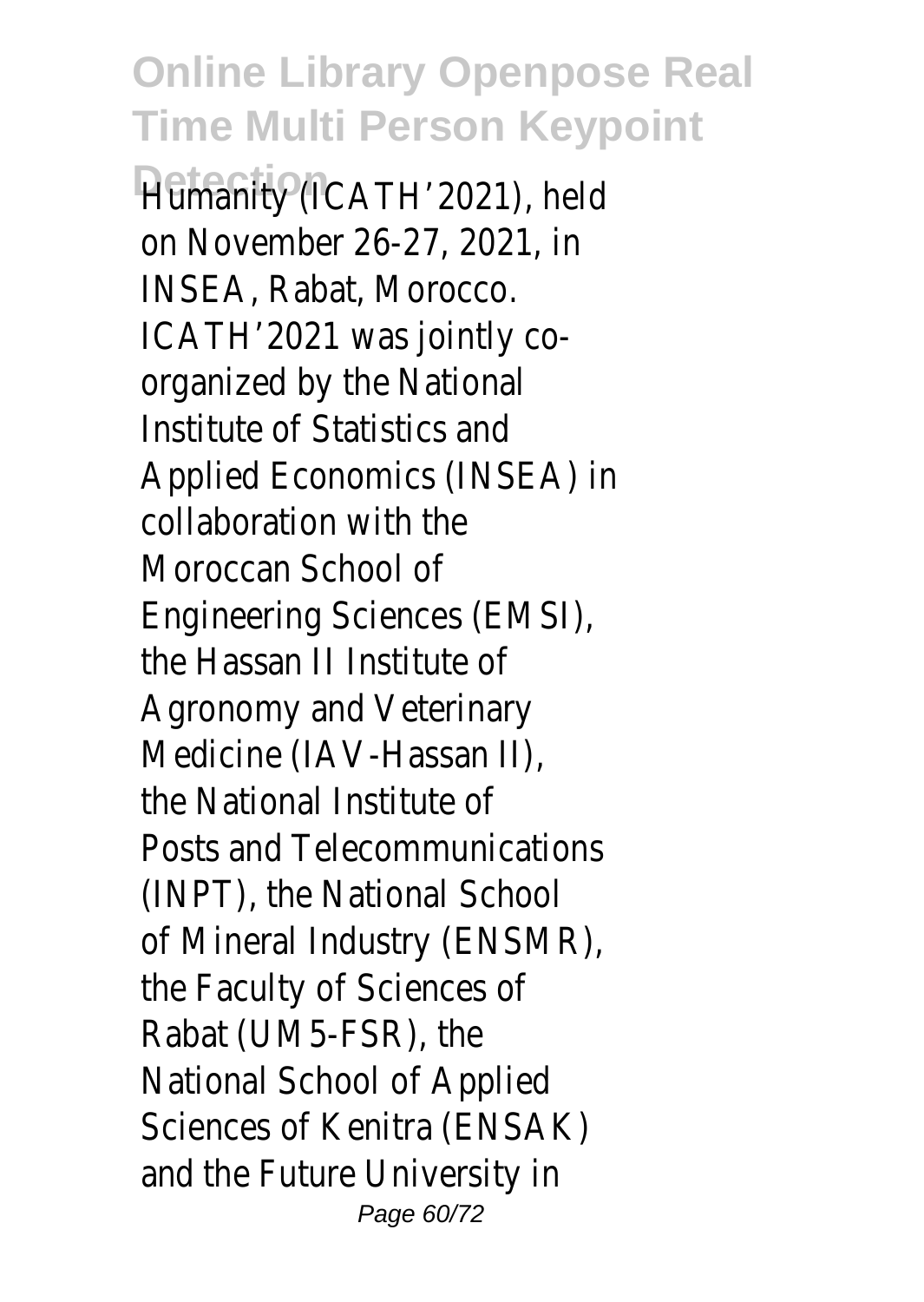Egypt (FUE). ICATH'2021 was devoted to practical models and industrial applications related to advanced technologies for Humanity. It was considered as a meeting point for researchers and practitioners to enable the implementation of advanced information technologies into various industries. This book is helpful for PhD students as well as researchers. The 48 full papers were carefully reviewed and selected from 105 submissions. The papers presented in the volume are organized in topical sections on synergies between (i) smart and Page 61/72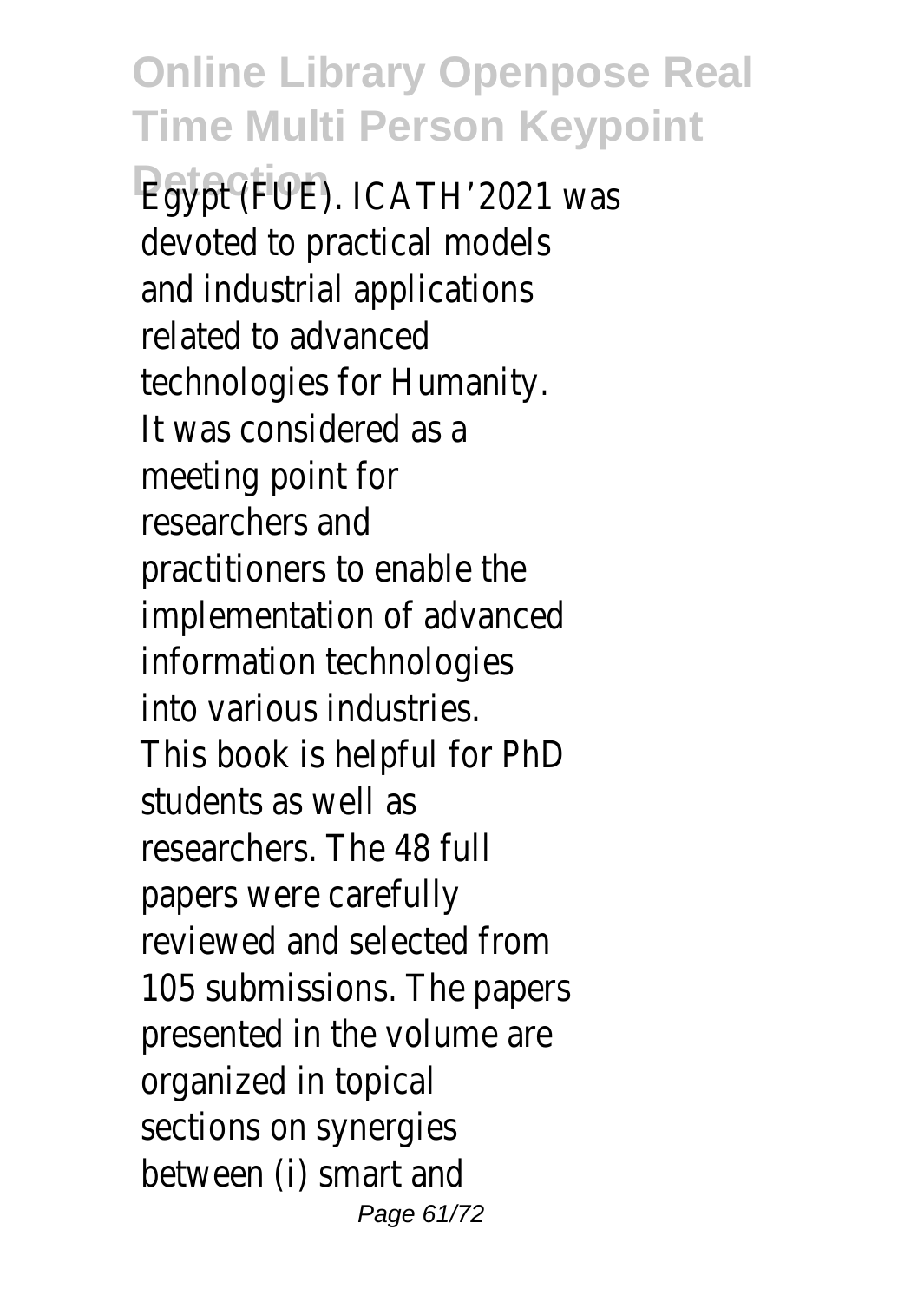sustainable cities, (ii) communication systems, signal and image processing for humanity, (iii) cybersecurity, database and language processing for human applications, (iV) renewable and sustainable energies, (V) civil engineering and structures for sustainable constructions, (Vi) materials and smart buildings and (Vii) Industry 4.0 for smart factories. All contributions were subject to a double-blind review. The review process was highly competitive. We had to review 105 submissions from 12 countries. A team of over 100 program committee Page 62/72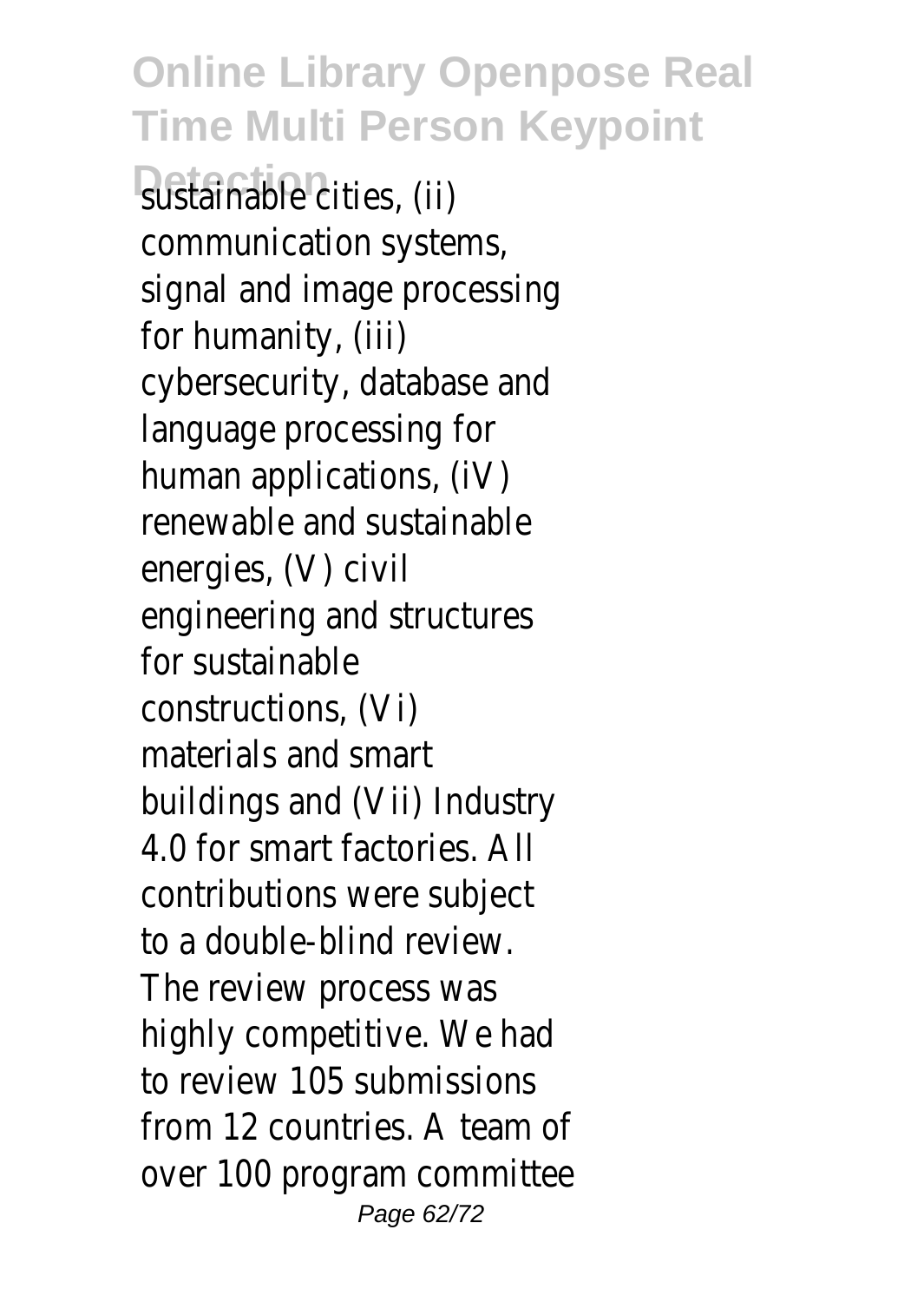members and reviewers did this terrific job. Our special thanks go to all of them.

This book gathers selected high-impact articles from the 1st International Conference on Data Science, Machine Learning & Applications 2019. It highlights the latest developments in the areas of Artificial Intelligence, Machine Learning, Soft Computing, Human–Computer Interaction and various data science & machine learning applications. It brings together scientists and researchers from different universities and industries around the world to showcase Page 63/72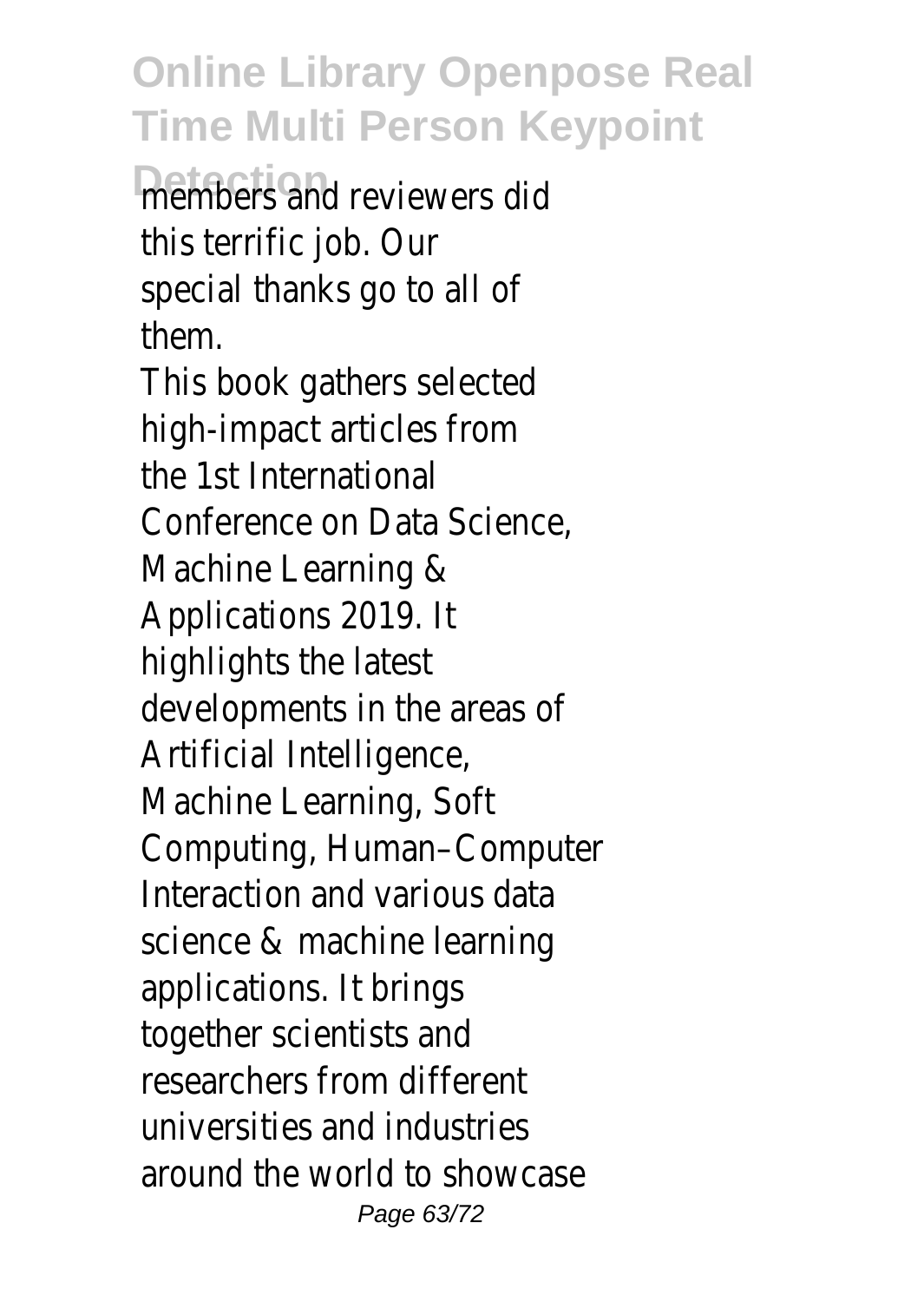a broad range of perspectives, practices and technical expertise. 20th International Conference, HIMI 2018, Held as Part of HCI International 2018, Las Vegas, NV, USA, July 15-20, 2018, Proceedings, Part I Volume II: Inclusive Design Proceedings of International Conference on Advanced Technologies for Humanity (ICATH'2021) Mastering Computer Vision with TensorFlow 2x Proceedings of TCCE 2020 Human Interface and the Management of Information. Interaction, Visualization, and Analytics Third IFIP TC 5, TC 12, WG Page 64/72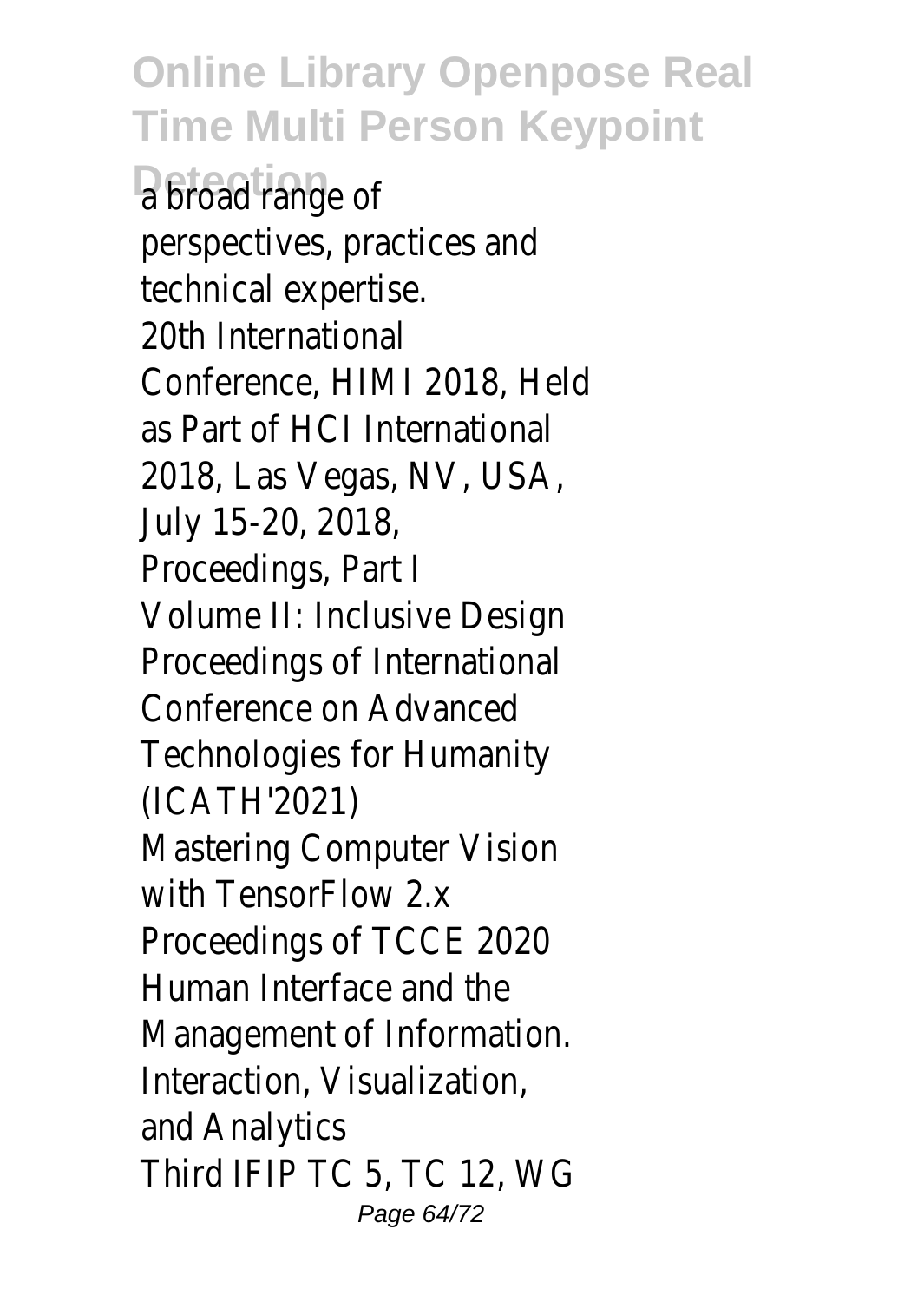**Detection** 8.4, WG 8.9, WG 12.9 International Cross-Domain Conference, CD-MAKE 2019, Canterbury, UK, August 26–29, 2019, Proceedings Third International Conference, Held as Part of the Services Conference Federation, SCF 2019, San Diego, CA, USA, June 25–30, 2019, Proceedings

Apply neural network architectures to build state-of-the-art computer vision applications using the Python programming language Key Features Gain a fundamental understanding of advanced computer vision and neural network models in use today Cover tasks such as low-level vision, image classification, and object detection Develop deep learning models on cloud platforms and optimize them Page 65/72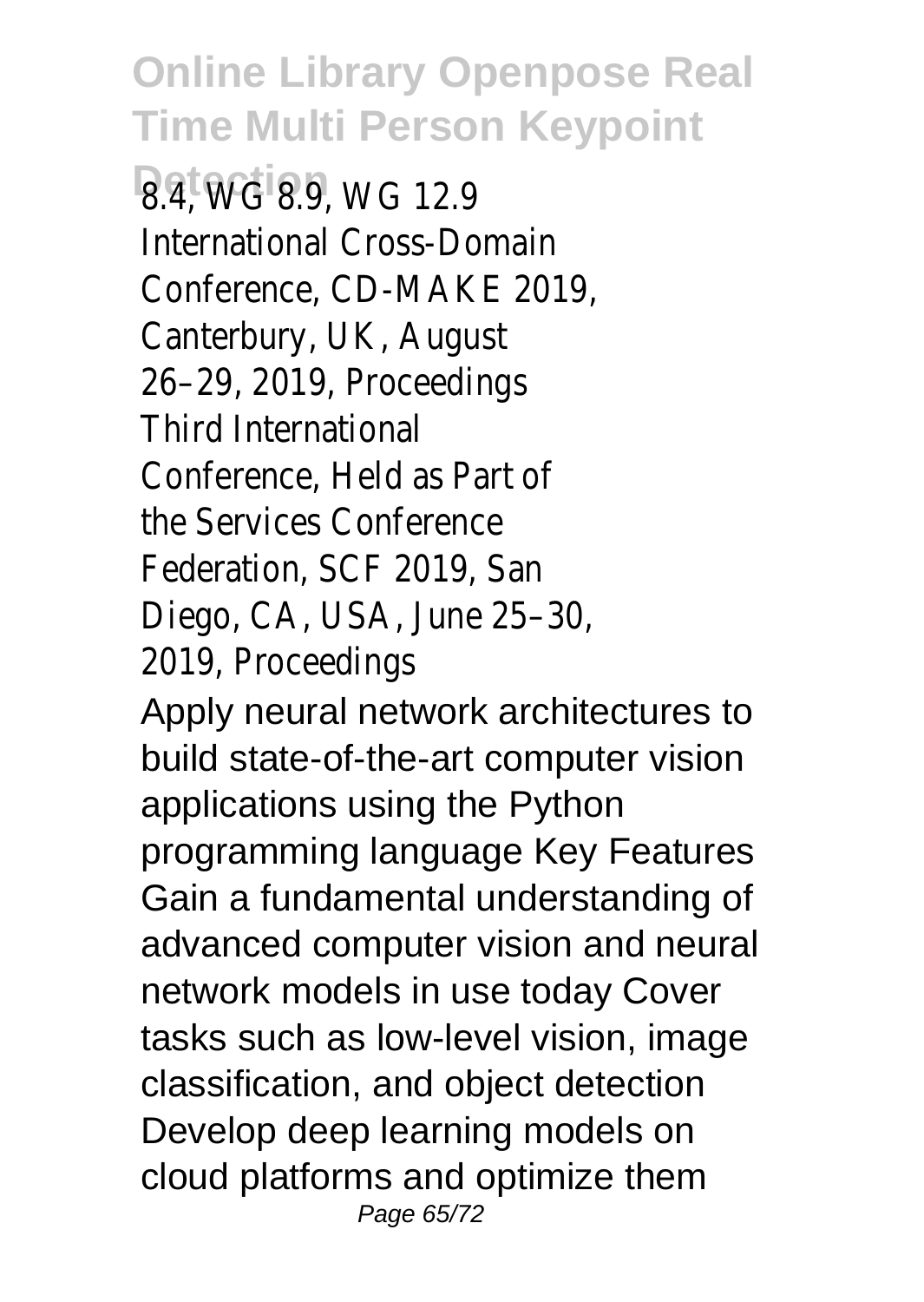**Detection** using TensorFlow Lite and the OpenVINO toolkit Book Description Computer vision allows machines to gain human-level understanding to visualize, process, and analyze images and videos. This book focuses on using TensorFlow to help you learn advanced computer vision tasks such as image acquisition, processing, and analysis. You'll start with the key principles of computer vision and deep learning to build a solid foundation, before covering neural network architectures and understanding how they work rather than using them as a black box. Next, you'll explore architectures such as VGG, ResNet, Inception, R-CNN, SSD, YOLO, and MobileNet. As you advance, you'll learn to use visual search methods using transfer learning. You'll also cover advanced computer vision Page 66/72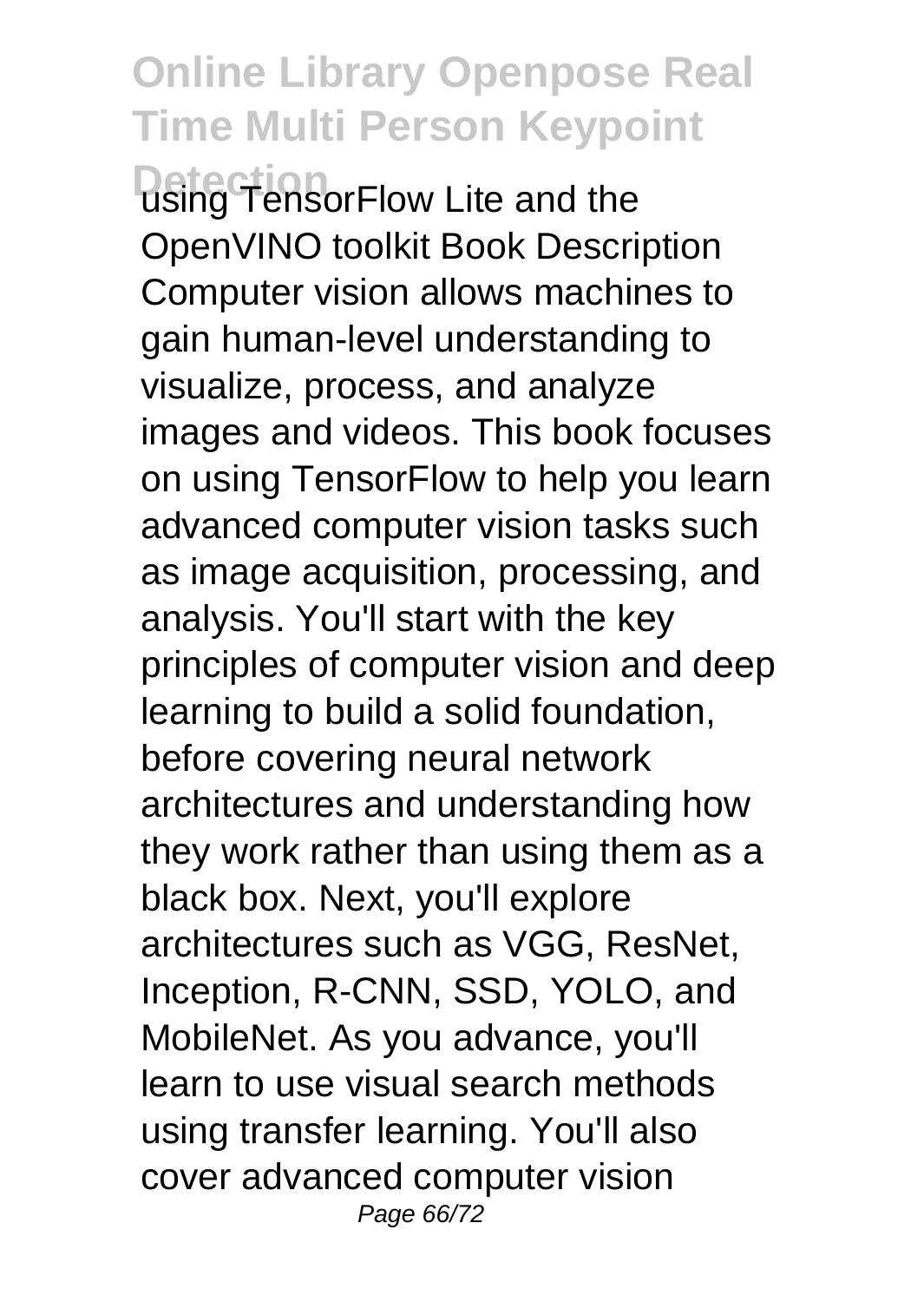**Detection** concepts such as semantic segmentation, image inpainting with GAN's, object tracking, video segmentation, and action recognition. Later, the book focuses on how machine learning and deep learning concepts can be used to perform tasks such as edge detection and face recognition. You'll then discover how to develop powerful neural network models on your PC and on various cloud platforms. Finally, you'll learn to perform model optimization methods to deploy models on edge devices for real-time inference. By the end of this book, you'll have a solid understanding of computer vision and be able to confidently develop models to automate tasks. What you will learn Explore methods of feature extraction and image retrieval and visualize different layers of the neural network Page 67/72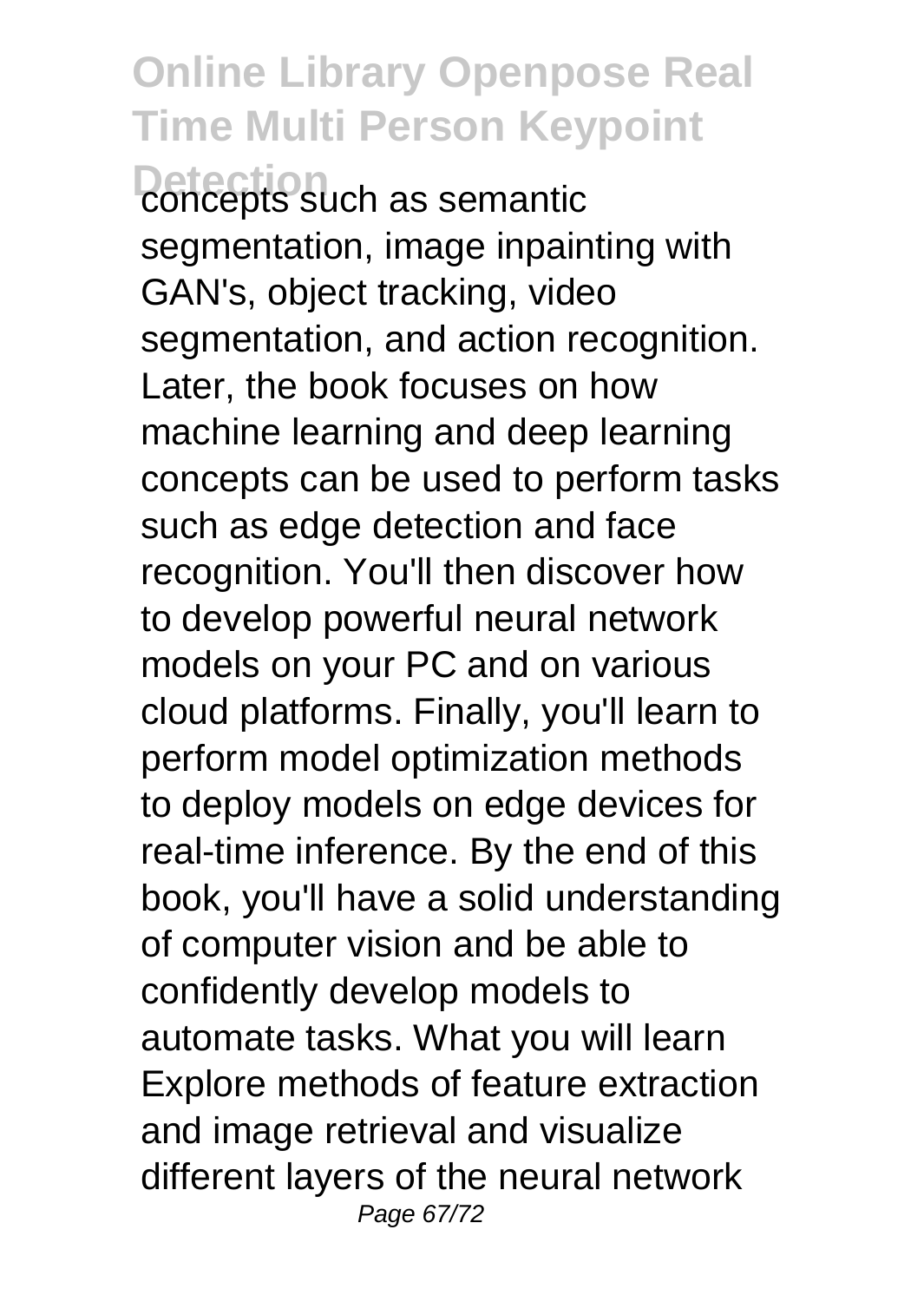**Detection** model Use TensorFlow for various visual search methods for real-world scenarios Build neural networks or adiust parameters to optimize the performance of models Understand TensorFlow DeepLab to perform semantic segmentation on images and DCGAN for image inpainting Evaluate your model and optimize and integrate it into your application to operate at scale Get up to speed with techniques for performing manual and automated image annotation Who this book is for This book is for computer vision professionals, image processing professionals, machine learning engineers and AI developers who have some knowledge of machine learning and deep learning and want to build expert-level computer vision applications. In addition to familiarity with TensorFlow, Python knowledge Page 68/72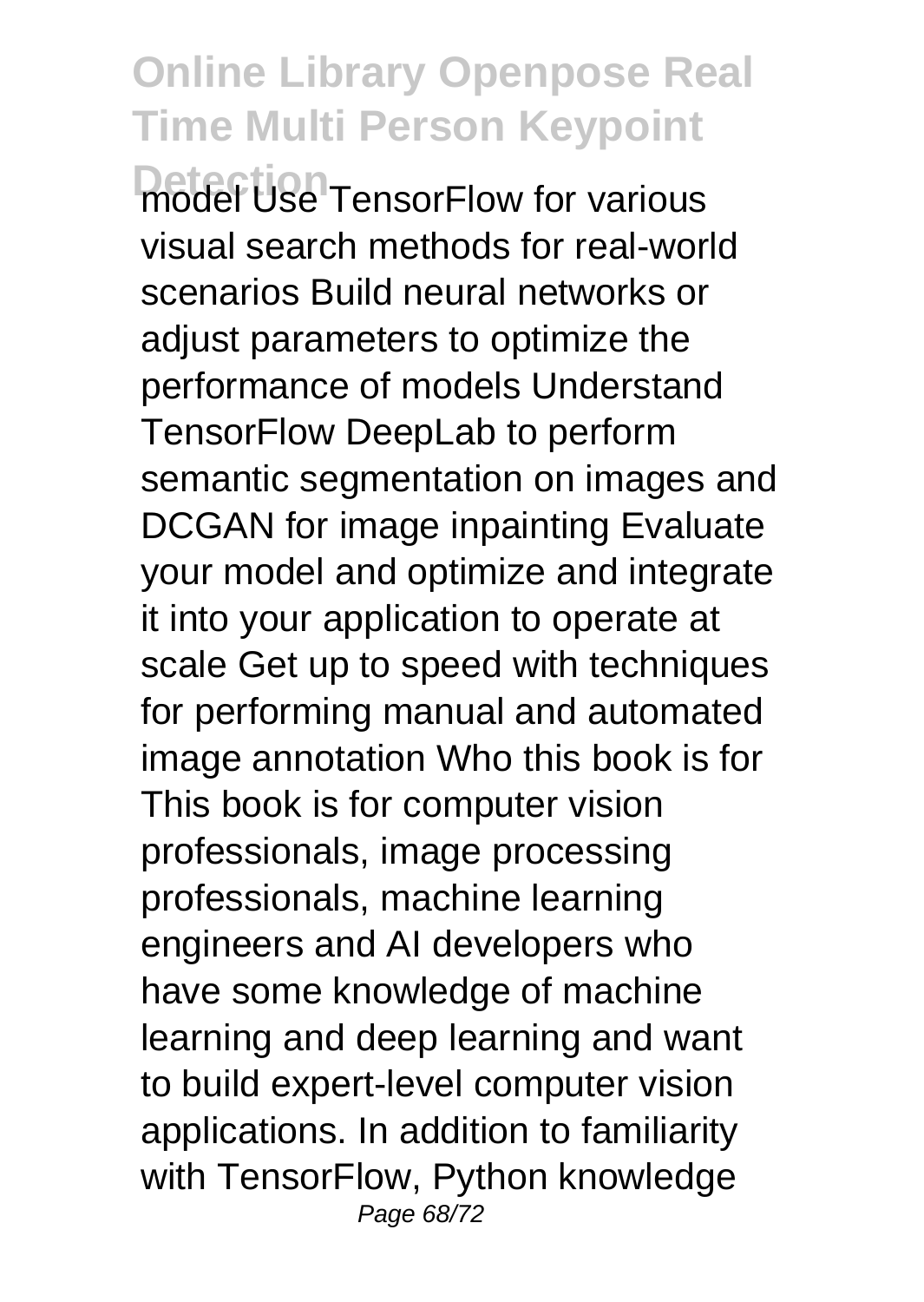**Will be required to get started with this** book.

In a modern technological society, electronic engineering and design innovations are both academic and practical engineering fields that involve systematic technological materialization through scientific principles and engineering designs. Engineers and designers must work together with a variety of other professionals in their quest to find systems solutions to complex problems. Rapid advances in science and technology have broadened the horizons of engineering while simultaneously creating a multitude of challenging problems in every aspect of modern life. Current research is interdisciplinary in nature, reflecting a combination of concepts and methods that often span several areas of Page 69/72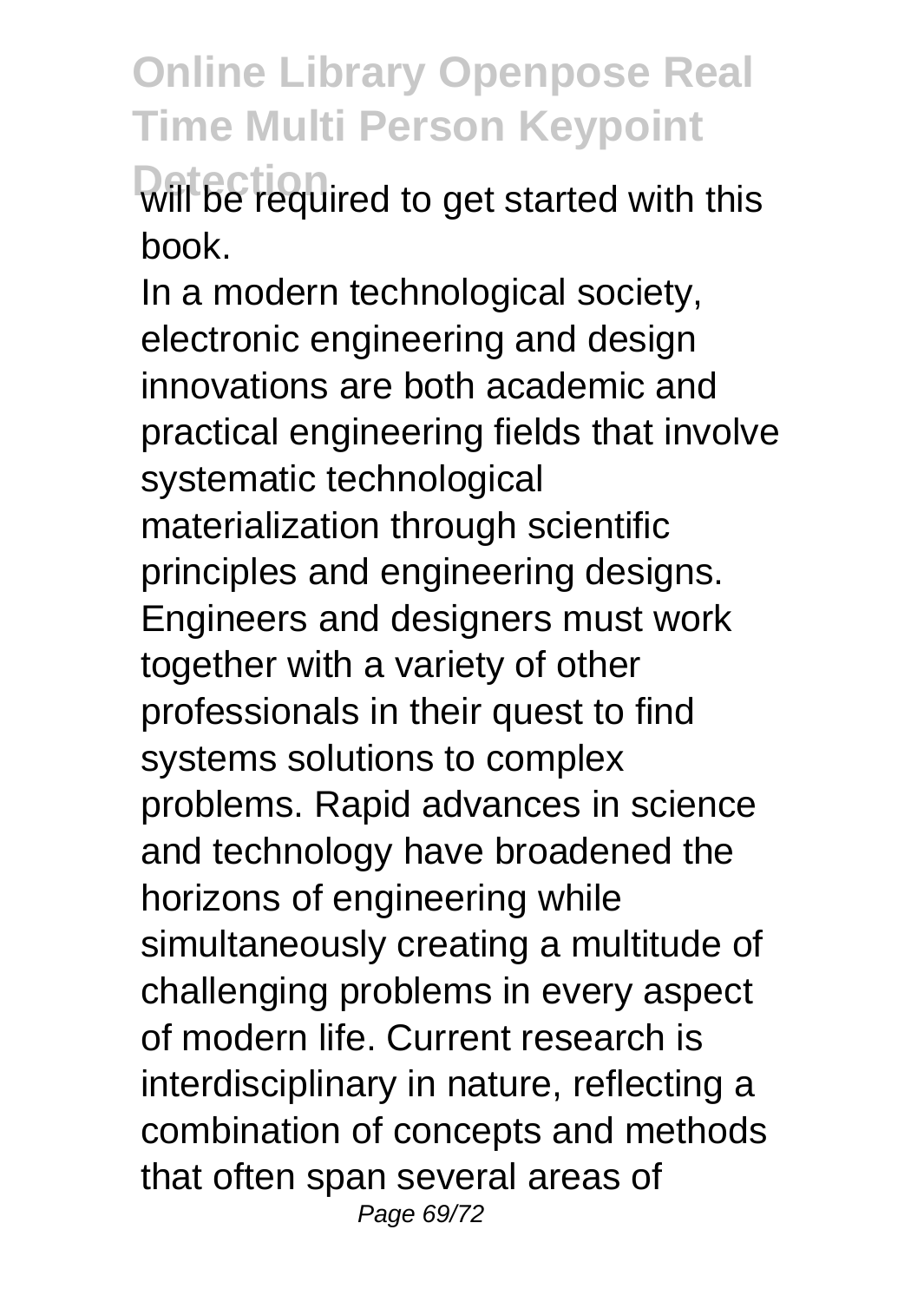**Detection** mechanics, mathematics, electrical engineering, control engineering, and other scientific disciplines. In addition, the 2nd IEEE International Conference on Knowledge Innovation and Invention 2019 (IEEE ICKII 2019) was held in Seoul, South Korea, on 12–15 July, 2019. This book, "Intelligent Electronic Devices", includes 13 excellent papers form 260 papers presented in this conference about intelligent electronic devices. The main goals of this book were to encourage scientists to publish their experimental and theoretical results in as much detail as possible and to provide new scientific knowledge relevant to the topics of electronics.

This book is a truly comprehensive, timely, and very much needed treatise on the conceptualization of analysis, and design of contactless & Page 70/72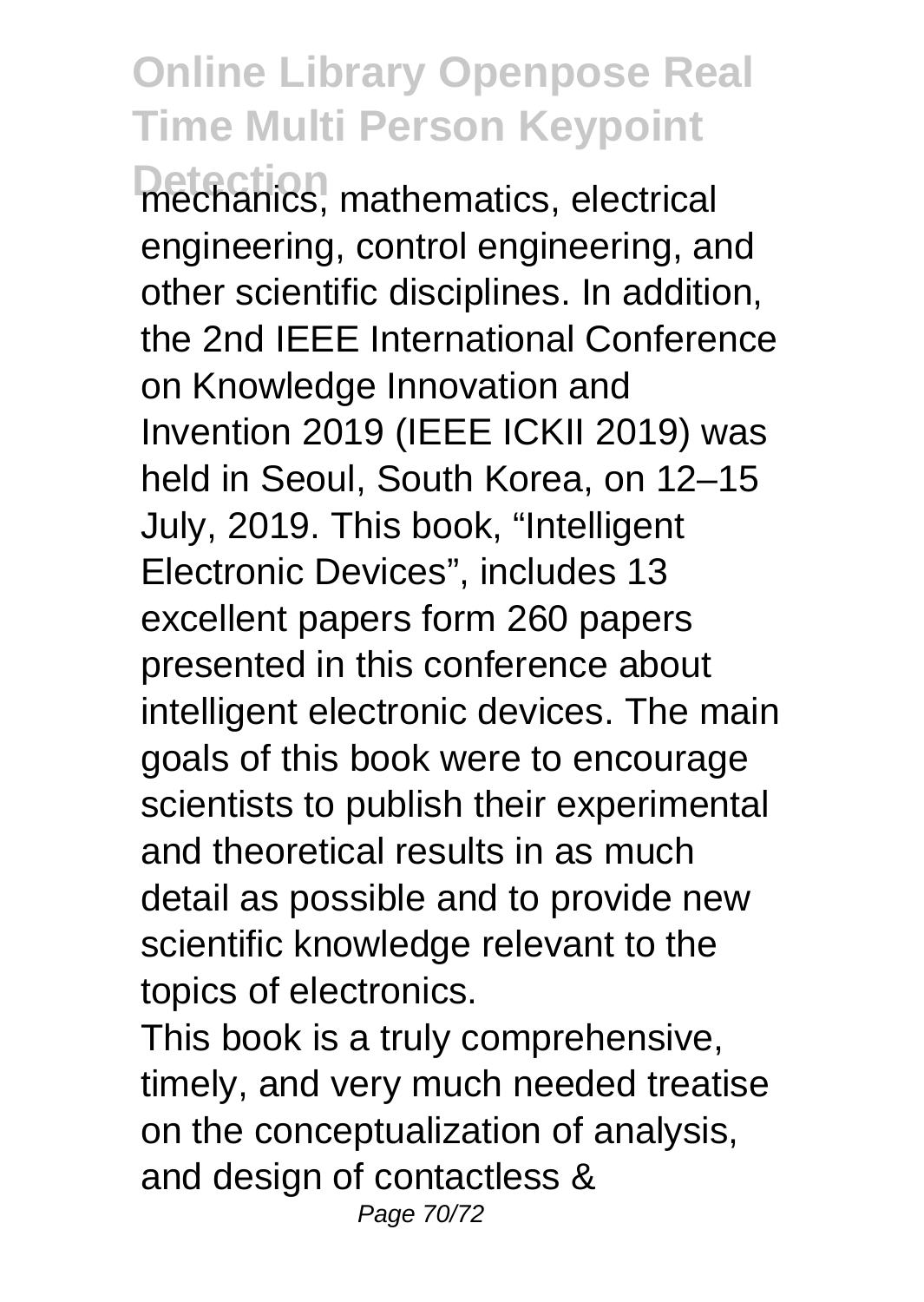**Detection** multimodal sensor-based human activities, behavior understanding & intervention. From an interaction design perspective, the book provides views and methods that allow for more safe, trustworthy, efficient, and more natural interaction with technology that will be embedded in our daily living environments. The chapters in this book cover sufficient grounds and depth in related challenges and advances in sensing, signal processing, computer vision, and mathematical modeling. It covers multidomain applications, including surveillance and elderly care that will be an asset to entry-level and practicing engineers and scientists.(See inside for the reviews from top experts) ICDSMLA 2019 Computer Analysis of Images and Page 71/72